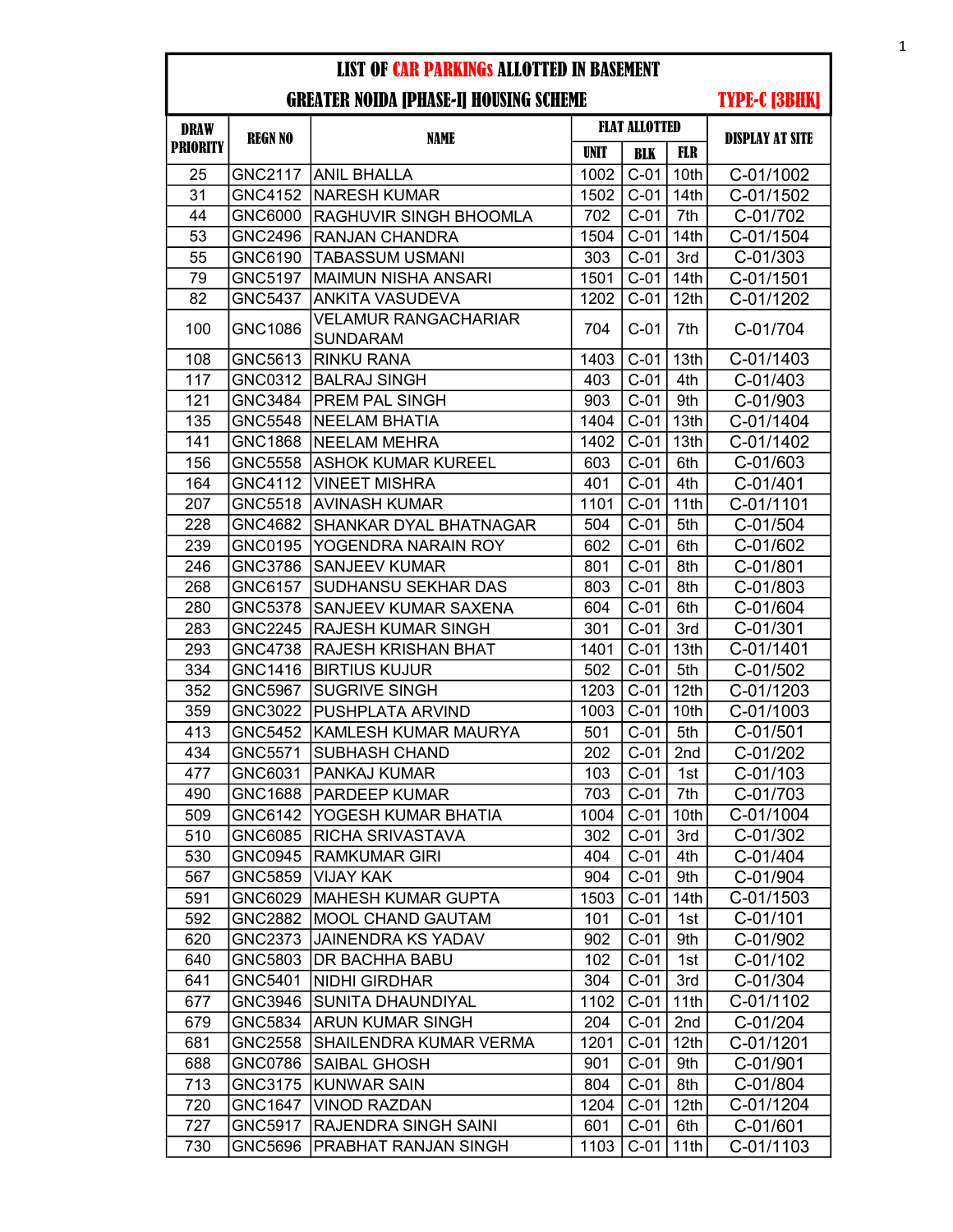| <b>PRIORITY</b><br><b>UNIT</b><br><b>FLR</b><br><b>BLK</b><br>$C-01$<br>2nd<br>733<br>GNC0722 ANIL PRASHAR<br>C-01/203<br>203<br>761<br>$C-01$<br>C-01/1001<br><b>GNC2988</b><br><b>DEVENDRA MISHRA</b><br>10th<br>1001<br>GNC3420<br><b>RAMESH CHAND</b><br>$C-01$<br>8th<br>C-01/802<br>763<br>802<br>$C-01$<br>11th<br>766<br>GNC6052<br>1104<br>C-01/1104<br><b>SUNITA YADAV</b><br>$C-01$<br>7th<br>770<br>GNC6095<br> J JEGANAATHAN<br>701<br>C-01/701<br>789<br>GNC4549<br>$C-01$<br>4th<br>C-01/402<br><b>RAVINDER KUMAR GAMBHIR</b><br>402<br><b>GNC0538</b><br>$C-01$<br>5th<br>C-01/503<br>794<br>NIRMLA DEVI GOEL<br>503<br>826<br><b>GNC1400</b><br>104<br>$C-01$<br>1st<br>C-01/104<br><b>KRIPAL SINGH</b><br>$C-01$<br>C-01/201<br>843<br><b>GNC2534</b><br><b>NISHA GUPTA</b><br>201<br>2nd<br>GNC4357   VIRENDER SINGH NEGI [PwD]<br>$C-02$<br>14th<br>C-02/1501<br>442<br>1501<br>C-02/101<br>GNC5625<br><b>DR NEENA TARUN SHARMA</b><br>$C-02$<br>4<br>101<br>1st<br>23<br>GNC4840<br><b>VISHAL MEHTA</b><br>901<br>$C-02$<br>9th<br>C-02/901<br>GNC6171<br>RAKESH MOHAN GHILDIYAL<br>301<br>$C-02$<br>3rd<br>C-02/301<br>88<br>GNC5110<br>$C-02$<br>11th<br>C-02/1101<br>94<br>SANDEEP KUMAR CHATURVEDI<br>1101<br>GNC6255<br>$C-02$<br>4th<br>96<br><b>VIJAY KUMAR JAMI</b><br>404<br>C-02/404<br>159<br><b>GNC5567</b><br>402<br>$C-02$<br>4th<br>C-02/402<br><b>AMIT KUMAR</b><br><b>MANUSMRITI</b><br>$C-02$<br>6th<br>167<br>GNC4919<br>604<br>C-02/604<br>10th<br>179<br>GNC6066<br>$C-02$<br>C-02/1001<br>KHAVANGKHUI ZIMIK<br>1001<br>193<br>$C-02$<br>13th<br>GNC0359<br><b>SURAJ BHAN</b><br>1404<br>C-02/1404<br>199<br>GNC4213<br><b>PULAK RAY</b><br>202<br>$C-02$<br>2nd<br>C-02/202<br>$C-02$<br>208<br>GNC5330<br><b>RAKESH KUMAR GOEL</b><br>11th<br>C-02/1102<br>1102<br>$C-02$<br>210<br><b>GNC5740</b><br>RAJEEV RANJAN LAKRA<br>4th<br>C-02/403<br>403<br>227<br>GNC5929<br><b>SHALINI MIGLANI</b><br>102<br>$C-02$<br>1st<br>C-02/102<br>GNC5103<br><b>MANISHA AGGARWAL</b><br>$C-02$<br>7th<br>229<br>703<br>C-02/703<br>241<br><b>GNC1743</b><br><b>LAKSHMI CHANDRA</b><br>804<br>$C-02$<br>8th<br>C-02/804<br>$C-02$<br>259<br><b>RAHUL DEO</b><br>3rd<br>GNC6110<br>304<br>C-02/304<br>263<br>GNC6089<br><b>GAJENDRA KUMAR</b><br>$C-02$<br>10th<br>C-02/1002<br>1002<br>290<br>$C-02$<br>13th<br>GNC3183<br><b>RAMBHOOL</b><br>1402<br>C-02/1402<br>299<br>803<br>$C-02$<br>GNC5400<br>PUKHRAJ SINGH<br>8th<br>C-02/803<br>$C-02$<br>GNC0211<br>C-02/601<br>317<br> BINDU<br>601<br>6th<br>325<br>$C-02$<br>GNC6194<br>903<br>9th<br>C-02/903<br><b>RAJESH KUMAR</b><br>354<br><b>GNC0407</b><br><b>DR SUMAN</b><br>801<br>$C-02$<br>8th<br>C-02/801<br>358<br>GNC6127<br> KAUSTAV SEN<br>302<br>$C-02$<br>3rd<br>C-02/302<br>373<br><b>GNC5424</b><br>VANDANA<br>$C-02$<br>C-02/602<br>602<br>6th<br>$C-02$<br>375<br><b>GNC1817</b><br>201<br>2nd<br>C-02/201<br><b>NISHA SAGAR</b><br><b>SHAILENDRA KUMAR</b><br>$C-02$<br>14th<br>384<br>GNC5743<br>1503<br>C-02/1503<br>394<br>12th<br>GNC4032<br>1204<br>$C-02$<br>C-02/1204<br><b>GIRISH KUMAR</b><br>GNC4643<br><b>SANJIV KHOSLA</b><br>395<br>104<br>$C-02$<br>C-02/104<br>1st<br>396<br><b>GNC5595</b><br>701<br>$C-02$<br>7th<br>C-02/701<br><b>MAHESH CHAND PANT</b><br>$C-02$<br>7th<br>417<br><b>GNC1424</b><br>SHILPI CHOUDHARY<br>704<br>C-02/704<br>5th<br>433<br>GNC0315<br>503<br>$C-02$<br>C-02/503<br><b>DHARMENDAR RAI</b><br>438<br>GNC5582<br>PRABHU NARAYAN YADAV<br>$C-02$<br>9th<br>C-02/904<br>904<br>463<br>GNC0122<br>$C-02$<br>ANIL CHANDRA SAXENA<br>303<br>3rd<br>$C-02/303$<br>482<br>GNC4897<br><b>MANOJ KUMAR VERMA</b><br>1104<br>$C-02$<br>11th<br>C-02/1104<br>12th<br>C-02/1203<br>487<br>GNC5361<br><b>BANARASI SINGH</b><br>1203<br>$C-02$<br>498<br>GNC4895<br><b>ARUN KUMAR</b><br>902<br>$C-02$<br>C-02/902<br>9th | DRAW |                |             | <b>FLAT ALLOTTED</b> |  |  |                        |
|----------------------------------------------------------------------------------------------------------------------------------------------------------------------------------------------------------------------------------------------------------------------------------------------------------------------------------------------------------------------------------------------------------------------------------------------------------------------------------------------------------------------------------------------------------------------------------------------------------------------------------------------------------------------------------------------------------------------------------------------------------------------------------------------------------------------------------------------------------------------------------------------------------------------------------------------------------------------------------------------------------------------------------------------------------------------------------------------------------------------------------------------------------------------------------------------------------------------------------------------------------------------------------------------------------------------------------------------------------------------------------------------------------------------------------------------------------------------------------------------------------------------------------------------------------------------------------------------------------------------------------------------------------------------------------------------------------------------------------------------------------------------------------------------------------------------------------------------------------------------------------------------------------------------------------------------------------------------------------------------------------------------------------------------------------------------------------------------------------------------------------------------------------------------------------------------------------------------------------------------------------------------------------------------------------------------------------------------------------------------------------------------------------------------------------------------------------------------------------------------------------------------------------------------------------------------------------------------------------------------------------------------------------------------------------------------------------------------------------------------------------------------------------------------------------------------------------------------------------------------------------------------------------------------------------------------------------------------------------------------------------------------------------------------------------------------------------------------------------------------------------------------------------------------------------------------------------------------------------------------------------------------------------------------------------------------------------------------------------------------------------------------------------------------------------------------------------------------------------------------------------------------------------------------------------------------------------------------------------------------------------------------------------------------------------------------------------------------------------------------------------------------------------------------------------------------------------------------------------------|------|----------------|-------------|----------------------|--|--|------------------------|
|                                                                                                                                                                                                                                                                                                                                                                                                                                                                                                                                                                                                                                                                                                                                                                                                                                                                                                                                                                                                                                                                                                                                                                                                                                                                                                                                                                                                                                                                                                                                                                                                                                                                                                                                                                                                                                                                                                                                                                                                                                                                                                                                                                                                                                                                                                                                                                                                                                                                                                                                                                                                                                                                                                                                                                                                                                                                                                                                                                                                                                                                                                                                                                                                                                                                                                                                                                                                                                                                                                                                                                                                                                                                                                                                                                                                                                                                |      | <b>REGN NO</b> | <b>NAME</b> |                      |  |  | <b>DISPLAY AT SITE</b> |
|                                                                                                                                                                                                                                                                                                                                                                                                                                                                                                                                                                                                                                                                                                                                                                                                                                                                                                                                                                                                                                                                                                                                                                                                                                                                                                                                                                                                                                                                                                                                                                                                                                                                                                                                                                                                                                                                                                                                                                                                                                                                                                                                                                                                                                                                                                                                                                                                                                                                                                                                                                                                                                                                                                                                                                                                                                                                                                                                                                                                                                                                                                                                                                                                                                                                                                                                                                                                                                                                                                                                                                                                                                                                                                                                                                                                                                                                |      |                |             |                      |  |  |                        |
|                                                                                                                                                                                                                                                                                                                                                                                                                                                                                                                                                                                                                                                                                                                                                                                                                                                                                                                                                                                                                                                                                                                                                                                                                                                                                                                                                                                                                                                                                                                                                                                                                                                                                                                                                                                                                                                                                                                                                                                                                                                                                                                                                                                                                                                                                                                                                                                                                                                                                                                                                                                                                                                                                                                                                                                                                                                                                                                                                                                                                                                                                                                                                                                                                                                                                                                                                                                                                                                                                                                                                                                                                                                                                                                                                                                                                                                                |      |                |             |                      |  |  |                        |
|                                                                                                                                                                                                                                                                                                                                                                                                                                                                                                                                                                                                                                                                                                                                                                                                                                                                                                                                                                                                                                                                                                                                                                                                                                                                                                                                                                                                                                                                                                                                                                                                                                                                                                                                                                                                                                                                                                                                                                                                                                                                                                                                                                                                                                                                                                                                                                                                                                                                                                                                                                                                                                                                                                                                                                                                                                                                                                                                                                                                                                                                                                                                                                                                                                                                                                                                                                                                                                                                                                                                                                                                                                                                                                                                                                                                                                                                |      |                |             |                      |  |  |                        |
|                                                                                                                                                                                                                                                                                                                                                                                                                                                                                                                                                                                                                                                                                                                                                                                                                                                                                                                                                                                                                                                                                                                                                                                                                                                                                                                                                                                                                                                                                                                                                                                                                                                                                                                                                                                                                                                                                                                                                                                                                                                                                                                                                                                                                                                                                                                                                                                                                                                                                                                                                                                                                                                                                                                                                                                                                                                                                                                                                                                                                                                                                                                                                                                                                                                                                                                                                                                                                                                                                                                                                                                                                                                                                                                                                                                                                                                                |      |                |             |                      |  |  |                        |
|                                                                                                                                                                                                                                                                                                                                                                                                                                                                                                                                                                                                                                                                                                                                                                                                                                                                                                                                                                                                                                                                                                                                                                                                                                                                                                                                                                                                                                                                                                                                                                                                                                                                                                                                                                                                                                                                                                                                                                                                                                                                                                                                                                                                                                                                                                                                                                                                                                                                                                                                                                                                                                                                                                                                                                                                                                                                                                                                                                                                                                                                                                                                                                                                                                                                                                                                                                                                                                                                                                                                                                                                                                                                                                                                                                                                                                                                |      |                |             |                      |  |  |                        |
|                                                                                                                                                                                                                                                                                                                                                                                                                                                                                                                                                                                                                                                                                                                                                                                                                                                                                                                                                                                                                                                                                                                                                                                                                                                                                                                                                                                                                                                                                                                                                                                                                                                                                                                                                                                                                                                                                                                                                                                                                                                                                                                                                                                                                                                                                                                                                                                                                                                                                                                                                                                                                                                                                                                                                                                                                                                                                                                                                                                                                                                                                                                                                                                                                                                                                                                                                                                                                                                                                                                                                                                                                                                                                                                                                                                                                                                                |      |                |             |                      |  |  |                        |
|                                                                                                                                                                                                                                                                                                                                                                                                                                                                                                                                                                                                                                                                                                                                                                                                                                                                                                                                                                                                                                                                                                                                                                                                                                                                                                                                                                                                                                                                                                                                                                                                                                                                                                                                                                                                                                                                                                                                                                                                                                                                                                                                                                                                                                                                                                                                                                                                                                                                                                                                                                                                                                                                                                                                                                                                                                                                                                                                                                                                                                                                                                                                                                                                                                                                                                                                                                                                                                                                                                                                                                                                                                                                                                                                                                                                                                                                |      |                |             |                      |  |  |                        |
|                                                                                                                                                                                                                                                                                                                                                                                                                                                                                                                                                                                                                                                                                                                                                                                                                                                                                                                                                                                                                                                                                                                                                                                                                                                                                                                                                                                                                                                                                                                                                                                                                                                                                                                                                                                                                                                                                                                                                                                                                                                                                                                                                                                                                                                                                                                                                                                                                                                                                                                                                                                                                                                                                                                                                                                                                                                                                                                                                                                                                                                                                                                                                                                                                                                                                                                                                                                                                                                                                                                                                                                                                                                                                                                                                                                                                                                                |      |                |             |                      |  |  |                        |
|                                                                                                                                                                                                                                                                                                                                                                                                                                                                                                                                                                                                                                                                                                                                                                                                                                                                                                                                                                                                                                                                                                                                                                                                                                                                                                                                                                                                                                                                                                                                                                                                                                                                                                                                                                                                                                                                                                                                                                                                                                                                                                                                                                                                                                                                                                                                                                                                                                                                                                                                                                                                                                                                                                                                                                                                                                                                                                                                                                                                                                                                                                                                                                                                                                                                                                                                                                                                                                                                                                                                                                                                                                                                                                                                                                                                                                                                |      |                |             |                      |  |  |                        |
|                                                                                                                                                                                                                                                                                                                                                                                                                                                                                                                                                                                                                                                                                                                                                                                                                                                                                                                                                                                                                                                                                                                                                                                                                                                                                                                                                                                                                                                                                                                                                                                                                                                                                                                                                                                                                                                                                                                                                                                                                                                                                                                                                                                                                                                                                                                                                                                                                                                                                                                                                                                                                                                                                                                                                                                                                                                                                                                                                                                                                                                                                                                                                                                                                                                                                                                                                                                                                                                                                                                                                                                                                                                                                                                                                                                                                                                                |      |                |             |                      |  |  |                        |
|                                                                                                                                                                                                                                                                                                                                                                                                                                                                                                                                                                                                                                                                                                                                                                                                                                                                                                                                                                                                                                                                                                                                                                                                                                                                                                                                                                                                                                                                                                                                                                                                                                                                                                                                                                                                                                                                                                                                                                                                                                                                                                                                                                                                                                                                                                                                                                                                                                                                                                                                                                                                                                                                                                                                                                                                                                                                                                                                                                                                                                                                                                                                                                                                                                                                                                                                                                                                                                                                                                                                                                                                                                                                                                                                                                                                                                                                |      |                |             |                      |  |  |                        |
|                                                                                                                                                                                                                                                                                                                                                                                                                                                                                                                                                                                                                                                                                                                                                                                                                                                                                                                                                                                                                                                                                                                                                                                                                                                                                                                                                                                                                                                                                                                                                                                                                                                                                                                                                                                                                                                                                                                                                                                                                                                                                                                                                                                                                                                                                                                                                                                                                                                                                                                                                                                                                                                                                                                                                                                                                                                                                                                                                                                                                                                                                                                                                                                                                                                                                                                                                                                                                                                                                                                                                                                                                                                                                                                                                                                                                                                                |      |                |             |                      |  |  |                        |
|                                                                                                                                                                                                                                                                                                                                                                                                                                                                                                                                                                                                                                                                                                                                                                                                                                                                                                                                                                                                                                                                                                                                                                                                                                                                                                                                                                                                                                                                                                                                                                                                                                                                                                                                                                                                                                                                                                                                                                                                                                                                                                                                                                                                                                                                                                                                                                                                                                                                                                                                                                                                                                                                                                                                                                                                                                                                                                                                                                                                                                                                                                                                                                                                                                                                                                                                                                                                                                                                                                                                                                                                                                                                                                                                                                                                                                                                |      |                |             |                      |  |  |                        |
|                                                                                                                                                                                                                                                                                                                                                                                                                                                                                                                                                                                                                                                                                                                                                                                                                                                                                                                                                                                                                                                                                                                                                                                                                                                                                                                                                                                                                                                                                                                                                                                                                                                                                                                                                                                                                                                                                                                                                                                                                                                                                                                                                                                                                                                                                                                                                                                                                                                                                                                                                                                                                                                                                                                                                                                                                                                                                                                                                                                                                                                                                                                                                                                                                                                                                                                                                                                                                                                                                                                                                                                                                                                                                                                                                                                                                                                                |      |                |             |                      |  |  |                        |
|                                                                                                                                                                                                                                                                                                                                                                                                                                                                                                                                                                                                                                                                                                                                                                                                                                                                                                                                                                                                                                                                                                                                                                                                                                                                                                                                                                                                                                                                                                                                                                                                                                                                                                                                                                                                                                                                                                                                                                                                                                                                                                                                                                                                                                                                                                                                                                                                                                                                                                                                                                                                                                                                                                                                                                                                                                                                                                                                                                                                                                                                                                                                                                                                                                                                                                                                                                                                                                                                                                                                                                                                                                                                                                                                                                                                                                                                |      |                |             |                      |  |  |                        |
|                                                                                                                                                                                                                                                                                                                                                                                                                                                                                                                                                                                                                                                                                                                                                                                                                                                                                                                                                                                                                                                                                                                                                                                                                                                                                                                                                                                                                                                                                                                                                                                                                                                                                                                                                                                                                                                                                                                                                                                                                                                                                                                                                                                                                                                                                                                                                                                                                                                                                                                                                                                                                                                                                                                                                                                                                                                                                                                                                                                                                                                                                                                                                                                                                                                                                                                                                                                                                                                                                                                                                                                                                                                                                                                                                                                                                                                                |      |                |             |                      |  |  |                        |
|                                                                                                                                                                                                                                                                                                                                                                                                                                                                                                                                                                                                                                                                                                                                                                                                                                                                                                                                                                                                                                                                                                                                                                                                                                                                                                                                                                                                                                                                                                                                                                                                                                                                                                                                                                                                                                                                                                                                                                                                                                                                                                                                                                                                                                                                                                                                                                                                                                                                                                                                                                                                                                                                                                                                                                                                                                                                                                                                                                                                                                                                                                                                                                                                                                                                                                                                                                                                                                                                                                                                                                                                                                                                                                                                                                                                                                                                |      |                |             |                      |  |  |                        |
|                                                                                                                                                                                                                                                                                                                                                                                                                                                                                                                                                                                                                                                                                                                                                                                                                                                                                                                                                                                                                                                                                                                                                                                                                                                                                                                                                                                                                                                                                                                                                                                                                                                                                                                                                                                                                                                                                                                                                                                                                                                                                                                                                                                                                                                                                                                                                                                                                                                                                                                                                                                                                                                                                                                                                                                                                                                                                                                                                                                                                                                                                                                                                                                                                                                                                                                                                                                                                                                                                                                                                                                                                                                                                                                                                                                                                                                                |      |                |             |                      |  |  |                        |
|                                                                                                                                                                                                                                                                                                                                                                                                                                                                                                                                                                                                                                                                                                                                                                                                                                                                                                                                                                                                                                                                                                                                                                                                                                                                                                                                                                                                                                                                                                                                                                                                                                                                                                                                                                                                                                                                                                                                                                                                                                                                                                                                                                                                                                                                                                                                                                                                                                                                                                                                                                                                                                                                                                                                                                                                                                                                                                                                                                                                                                                                                                                                                                                                                                                                                                                                                                                                                                                                                                                                                                                                                                                                                                                                                                                                                                                                |      |                |             |                      |  |  |                        |
|                                                                                                                                                                                                                                                                                                                                                                                                                                                                                                                                                                                                                                                                                                                                                                                                                                                                                                                                                                                                                                                                                                                                                                                                                                                                                                                                                                                                                                                                                                                                                                                                                                                                                                                                                                                                                                                                                                                                                                                                                                                                                                                                                                                                                                                                                                                                                                                                                                                                                                                                                                                                                                                                                                                                                                                                                                                                                                                                                                                                                                                                                                                                                                                                                                                                                                                                                                                                                                                                                                                                                                                                                                                                                                                                                                                                                                                                |      |                |             |                      |  |  |                        |
|                                                                                                                                                                                                                                                                                                                                                                                                                                                                                                                                                                                                                                                                                                                                                                                                                                                                                                                                                                                                                                                                                                                                                                                                                                                                                                                                                                                                                                                                                                                                                                                                                                                                                                                                                                                                                                                                                                                                                                                                                                                                                                                                                                                                                                                                                                                                                                                                                                                                                                                                                                                                                                                                                                                                                                                                                                                                                                                                                                                                                                                                                                                                                                                                                                                                                                                                                                                                                                                                                                                                                                                                                                                                                                                                                                                                                                                                |      |                |             |                      |  |  |                        |
|                                                                                                                                                                                                                                                                                                                                                                                                                                                                                                                                                                                                                                                                                                                                                                                                                                                                                                                                                                                                                                                                                                                                                                                                                                                                                                                                                                                                                                                                                                                                                                                                                                                                                                                                                                                                                                                                                                                                                                                                                                                                                                                                                                                                                                                                                                                                                                                                                                                                                                                                                                                                                                                                                                                                                                                                                                                                                                                                                                                                                                                                                                                                                                                                                                                                                                                                                                                                                                                                                                                                                                                                                                                                                                                                                                                                                                                                |      |                |             |                      |  |  |                        |
|                                                                                                                                                                                                                                                                                                                                                                                                                                                                                                                                                                                                                                                                                                                                                                                                                                                                                                                                                                                                                                                                                                                                                                                                                                                                                                                                                                                                                                                                                                                                                                                                                                                                                                                                                                                                                                                                                                                                                                                                                                                                                                                                                                                                                                                                                                                                                                                                                                                                                                                                                                                                                                                                                                                                                                                                                                                                                                                                                                                                                                                                                                                                                                                                                                                                                                                                                                                                                                                                                                                                                                                                                                                                                                                                                                                                                                                                |      |                |             |                      |  |  |                        |
|                                                                                                                                                                                                                                                                                                                                                                                                                                                                                                                                                                                                                                                                                                                                                                                                                                                                                                                                                                                                                                                                                                                                                                                                                                                                                                                                                                                                                                                                                                                                                                                                                                                                                                                                                                                                                                                                                                                                                                                                                                                                                                                                                                                                                                                                                                                                                                                                                                                                                                                                                                                                                                                                                                                                                                                                                                                                                                                                                                                                                                                                                                                                                                                                                                                                                                                                                                                                                                                                                                                                                                                                                                                                                                                                                                                                                                                                |      |                |             |                      |  |  |                        |
|                                                                                                                                                                                                                                                                                                                                                                                                                                                                                                                                                                                                                                                                                                                                                                                                                                                                                                                                                                                                                                                                                                                                                                                                                                                                                                                                                                                                                                                                                                                                                                                                                                                                                                                                                                                                                                                                                                                                                                                                                                                                                                                                                                                                                                                                                                                                                                                                                                                                                                                                                                                                                                                                                                                                                                                                                                                                                                                                                                                                                                                                                                                                                                                                                                                                                                                                                                                                                                                                                                                                                                                                                                                                                                                                                                                                                                                                |      |                |             |                      |  |  |                        |
|                                                                                                                                                                                                                                                                                                                                                                                                                                                                                                                                                                                                                                                                                                                                                                                                                                                                                                                                                                                                                                                                                                                                                                                                                                                                                                                                                                                                                                                                                                                                                                                                                                                                                                                                                                                                                                                                                                                                                                                                                                                                                                                                                                                                                                                                                                                                                                                                                                                                                                                                                                                                                                                                                                                                                                                                                                                                                                                                                                                                                                                                                                                                                                                                                                                                                                                                                                                                                                                                                                                                                                                                                                                                                                                                                                                                                                                                |      |                |             |                      |  |  |                        |
|                                                                                                                                                                                                                                                                                                                                                                                                                                                                                                                                                                                                                                                                                                                                                                                                                                                                                                                                                                                                                                                                                                                                                                                                                                                                                                                                                                                                                                                                                                                                                                                                                                                                                                                                                                                                                                                                                                                                                                                                                                                                                                                                                                                                                                                                                                                                                                                                                                                                                                                                                                                                                                                                                                                                                                                                                                                                                                                                                                                                                                                                                                                                                                                                                                                                                                                                                                                                                                                                                                                                                                                                                                                                                                                                                                                                                                                                |      |                |             |                      |  |  |                        |
|                                                                                                                                                                                                                                                                                                                                                                                                                                                                                                                                                                                                                                                                                                                                                                                                                                                                                                                                                                                                                                                                                                                                                                                                                                                                                                                                                                                                                                                                                                                                                                                                                                                                                                                                                                                                                                                                                                                                                                                                                                                                                                                                                                                                                                                                                                                                                                                                                                                                                                                                                                                                                                                                                                                                                                                                                                                                                                                                                                                                                                                                                                                                                                                                                                                                                                                                                                                                                                                                                                                                                                                                                                                                                                                                                                                                                                                                |      |                |             |                      |  |  |                        |
|                                                                                                                                                                                                                                                                                                                                                                                                                                                                                                                                                                                                                                                                                                                                                                                                                                                                                                                                                                                                                                                                                                                                                                                                                                                                                                                                                                                                                                                                                                                                                                                                                                                                                                                                                                                                                                                                                                                                                                                                                                                                                                                                                                                                                                                                                                                                                                                                                                                                                                                                                                                                                                                                                                                                                                                                                                                                                                                                                                                                                                                                                                                                                                                                                                                                                                                                                                                                                                                                                                                                                                                                                                                                                                                                                                                                                                                                |      |                |             |                      |  |  |                        |
|                                                                                                                                                                                                                                                                                                                                                                                                                                                                                                                                                                                                                                                                                                                                                                                                                                                                                                                                                                                                                                                                                                                                                                                                                                                                                                                                                                                                                                                                                                                                                                                                                                                                                                                                                                                                                                                                                                                                                                                                                                                                                                                                                                                                                                                                                                                                                                                                                                                                                                                                                                                                                                                                                                                                                                                                                                                                                                                                                                                                                                                                                                                                                                                                                                                                                                                                                                                                                                                                                                                                                                                                                                                                                                                                                                                                                                                                |      |                |             |                      |  |  |                        |
|                                                                                                                                                                                                                                                                                                                                                                                                                                                                                                                                                                                                                                                                                                                                                                                                                                                                                                                                                                                                                                                                                                                                                                                                                                                                                                                                                                                                                                                                                                                                                                                                                                                                                                                                                                                                                                                                                                                                                                                                                                                                                                                                                                                                                                                                                                                                                                                                                                                                                                                                                                                                                                                                                                                                                                                                                                                                                                                                                                                                                                                                                                                                                                                                                                                                                                                                                                                                                                                                                                                                                                                                                                                                                                                                                                                                                                                                |      |                |             |                      |  |  |                        |
|                                                                                                                                                                                                                                                                                                                                                                                                                                                                                                                                                                                                                                                                                                                                                                                                                                                                                                                                                                                                                                                                                                                                                                                                                                                                                                                                                                                                                                                                                                                                                                                                                                                                                                                                                                                                                                                                                                                                                                                                                                                                                                                                                                                                                                                                                                                                                                                                                                                                                                                                                                                                                                                                                                                                                                                                                                                                                                                                                                                                                                                                                                                                                                                                                                                                                                                                                                                                                                                                                                                                                                                                                                                                                                                                                                                                                                                                |      |                |             |                      |  |  |                        |
|                                                                                                                                                                                                                                                                                                                                                                                                                                                                                                                                                                                                                                                                                                                                                                                                                                                                                                                                                                                                                                                                                                                                                                                                                                                                                                                                                                                                                                                                                                                                                                                                                                                                                                                                                                                                                                                                                                                                                                                                                                                                                                                                                                                                                                                                                                                                                                                                                                                                                                                                                                                                                                                                                                                                                                                                                                                                                                                                                                                                                                                                                                                                                                                                                                                                                                                                                                                                                                                                                                                                                                                                                                                                                                                                                                                                                                                                |      |                |             |                      |  |  |                        |
|                                                                                                                                                                                                                                                                                                                                                                                                                                                                                                                                                                                                                                                                                                                                                                                                                                                                                                                                                                                                                                                                                                                                                                                                                                                                                                                                                                                                                                                                                                                                                                                                                                                                                                                                                                                                                                                                                                                                                                                                                                                                                                                                                                                                                                                                                                                                                                                                                                                                                                                                                                                                                                                                                                                                                                                                                                                                                                                                                                                                                                                                                                                                                                                                                                                                                                                                                                                                                                                                                                                                                                                                                                                                                                                                                                                                                                                                |      |                |             |                      |  |  |                        |
|                                                                                                                                                                                                                                                                                                                                                                                                                                                                                                                                                                                                                                                                                                                                                                                                                                                                                                                                                                                                                                                                                                                                                                                                                                                                                                                                                                                                                                                                                                                                                                                                                                                                                                                                                                                                                                                                                                                                                                                                                                                                                                                                                                                                                                                                                                                                                                                                                                                                                                                                                                                                                                                                                                                                                                                                                                                                                                                                                                                                                                                                                                                                                                                                                                                                                                                                                                                                                                                                                                                                                                                                                                                                                                                                                                                                                                                                |      |                |             |                      |  |  |                        |
|                                                                                                                                                                                                                                                                                                                                                                                                                                                                                                                                                                                                                                                                                                                                                                                                                                                                                                                                                                                                                                                                                                                                                                                                                                                                                                                                                                                                                                                                                                                                                                                                                                                                                                                                                                                                                                                                                                                                                                                                                                                                                                                                                                                                                                                                                                                                                                                                                                                                                                                                                                                                                                                                                                                                                                                                                                                                                                                                                                                                                                                                                                                                                                                                                                                                                                                                                                                                                                                                                                                                                                                                                                                                                                                                                                                                                                                                |      |                |             |                      |  |  |                        |
|                                                                                                                                                                                                                                                                                                                                                                                                                                                                                                                                                                                                                                                                                                                                                                                                                                                                                                                                                                                                                                                                                                                                                                                                                                                                                                                                                                                                                                                                                                                                                                                                                                                                                                                                                                                                                                                                                                                                                                                                                                                                                                                                                                                                                                                                                                                                                                                                                                                                                                                                                                                                                                                                                                                                                                                                                                                                                                                                                                                                                                                                                                                                                                                                                                                                                                                                                                                                                                                                                                                                                                                                                                                                                                                                                                                                                                                                |      |                |             |                      |  |  |                        |
|                                                                                                                                                                                                                                                                                                                                                                                                                                                                                                                                                                                                                                                                                                                                                                                                                                                                                                                                                                                                                                                                                                                                                                                                                                                                                                                                                                                                                                                                                                                                                                                                                                                                                                                                                                                                                                                                                                                                                                                                                                                                                                                                                                                                                                                                                                                                                                                                                                                                                                                                                                                                                                                                                                                                                                                                                                                                                                                                                                                                                                                                                                                                                                                                                                                                                                                                                                                                                                                                                                                                                                                                                                                                                                                                                                                                                                                                |      |                |             |                      |  |  |                        |
|                                                                                                                                                                                                                                                                                                                                                                                                                                                                                                                                                                                                                                                                                                                                                                                                                                                                                                                                                                                                                                                                                                                                                                                                                                                                                                                                                                                                                                                                                                                                                                                                                                                                                                                                                                                                                                                                                                                                                                                                                                                                                                                                                                                                                                                                                                                                                                                                                                                                                                                                                                                                                                                                                                                                                                                                                                                                                                                                                                                                                                                                                                                                                                                                                                                                                                                                                                                                                                                                                                                                                                                                                                                                                                                                                                                                                                                                |      |                |             |                      |  |  |                        |
|                                                                                                                                                                                                                                                                                                                                                                                                                                                                                                                                                                                                                                                                                                                                                                                                                                                                                                                                                                                                                                                                                                                                                                                                                                                                                                                                                                                                                                                                                                                                                                                                                                                                                                                                                                                                                                                                                                                                                                                                                                                                                                                                                                                                                                                                                                                                                                                                                                                                                                                                                                                                                                                                                                                                                                                                                                                                                                                                                                                                                                                                                                                                                                                                                                                                                                                                                                                                                                                                                                                                                                                                                                                                                                                                                                                                                                                                |      |                |             |                      |  |  |                        |
|                                                                                                                                                                                                                                                                                                                                                                                                                                                                                                                                                                                                                                                                                                                                                                                                                                                                                                                                                                                                                                                                                                                                                                                                                                                                                                                                                                                                                                                                                                                                                                                                                                                                                                                                                                                                                                                                                                                                                                                                                                                                                                                                                                                                                                                                                                                                                                                                                                                                                                                                                                                                                                                                                                                                                                                                                                                                                                                                                                                                                                                                                                                                                                                                                                                                                                                                                                                                                                                                                                                                                                                                                                                                                                                                                                                                                                                                |      |                |             |                      |  |  |                        |
|                                                                                                                                                                                                                                                                                                                                                                                                                                                                                                                                                                                                                                                                                                                                                                                                                                                                                                                                                                                                                                                                                                                                                                                                                                                                                                                                                                                                                                                                                                                                                                                                                                                                                                                                                                                                                                                                                                                                                                                                                                                                                                                                                                                                                                                                                                                                                                                                                                                                                                                                                                                                                                                                                                                                                                                                                                                                                                                                                                                                                                                                                                                                                                                                                                                                                                                                                                                                                                                                                                                                                                                                                                                                                                                                                                                                                                                                |      |                |             |                      |  |  |                        |
|                                                                                                                                                                                                                                                                                                                                                                                                                                                                                                                                                                                                                                                                                                                                                                                                                                                                                                                                                                                                                                                                                                                                                                                                                                                                                                                                                                                                                                                                                                                                                                                                                                                                                                                                                                                                                                                                                                                                                                                                                                                                                                                                                                                                                                                                                                                                                                                                                                                                                                                                                                                                                                                                                                                                                                                                                                                                                                                                                                                                                                                                                                                                                                                                                                                                                                                                                                                                                                                                                                                                                                                                                                                                                                                                                                                                                                                                |      |                |             |                      |  |  |                        |
|                                                                                                                                                                                                                                                                                                                                                                                                                                                                                                                                                                                                                                                                                                                                                                                                                                                                                                                                                                                                                                                                                                                                                                                                                                                                                                                                                                                                                                                                                                                                                                                                                                                                                                                                                                                                                                                                                                                                                                                                                                                                                                                                                                                                                                                                                                                                                                                                                                                                                                                                                                                                                                                                                                                                                                                                                                                                                                                                                                                                                                                                                                                                                                                                                                                                                                                                                                                                                                                                                                                                                                                                                                                                                                                                                                                                                                                                |      |                |             |                      |  |  |                        |
|                                                                                                                                                                                                                                                                                                                                                                                                                                                                                                                                                                                                                                                                                                                                                                                                                                                                                                                                                                                                                                                                                                                                                                                                                                                                                                                                                                                                                                                                                                                                                                                                                                                                                                                                                                                                                                                                                                                                                                                                                                                                                                                                                                                                                                                                                                                                                                                                                                                                                                                                                                                                                                                                                                                                                                                                                                                                                                                                                                                                                                                                                                                                                                                                                                                                                                                                                                                                                                                                                                                                                                                                                                                                                                                                                                                                                                                                |      |                |             |                      |  |  |                        |
|                                                                                                                                                                                                                                                                                                                                                                                                                                                                                                                                                                                                                                                                                                                                                                                                                                                                                                                                                                                                                                                                                                                                                                                                                                                                                                                                                                                                                                                                                                                                                                                                                                                                                                                                                                                                                                                                                                                                                                                                                                                                                                                                                                                                                                                                                                                                                                                                                                                                                                                                                                                                                                                                                                                                                                                                                                                                                                                                                                                                                                                                                                                                                                                                                                                                                                                                                                                                                                                                                                                                                                                                                                                                                                                                                                                                                                                                |      |                |             |                      |  |  |                        |
|                                                                                                                                                                                                                                                                                                                                                                                                                                                                                                                                                                                                                                                                                                                                                                                                                                                                                                                                                                                                                                                                                                                                                                                                                                                                                                                                                                                                                                                                                                                                                                                                                                                                                                                                                                                                                                                                                                                                                                                                                                                                                                                                                                                                                                                                                                                                                                                                                                                                                                                                                                                                                                                                                                                                                                                                                                                                                                                                                                                                                                                                                                                                                                                                                                                                                                                                                                                                                                                                                                                                                                                                                                                                                                                                                                                                                                                                |      |                |             |                      |  |  |                        |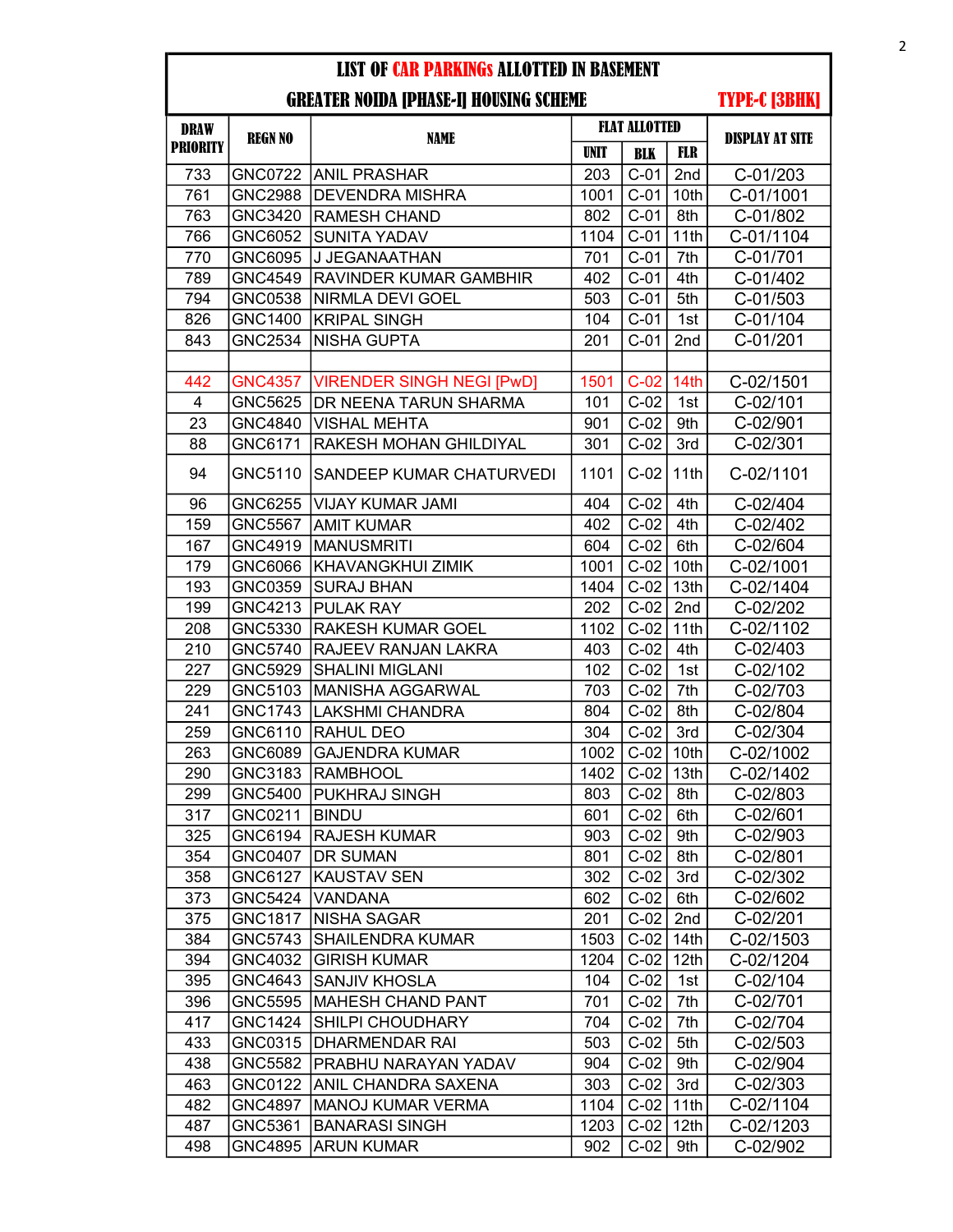| <b>DRAW</b>     | <b>REGN NO</b> | <b>NAME</b>                 |      | <b>FLAT ALLOTTED</b> |                  | <b>DISPLAY AT SITE</b> |
|-----------------|----------------|-----------------------------|------|----------------------|------------------|------------------------|
| <b>PRIORITY</b> |                |                             | UNIT | <b>BLK</b>           | FLR              |                        |
| 511             |                | GNC5729   DR KRISHNA MURARI | 1202 | $C-02$               | 12 <sub>th</sub> | C-02/1202              |
| 513             | <b>GNC5594</b> | MRS BRIJESH                 | 401  | $C-02$               | 4th              | C-02/401               |
| 514             | GNC3083        | <b>NEERAJ GOYAL</b>         | 1103 | $C-02$               | 11th             | C-02/1103              |
| 533             | GNC6164        | <b>AMOGH SHARMA</b>         | 603  | $C-02$               | 6th              | C-02/603               |
| 534             | GNC3973        | <b>ASHOK KUMAR SHARMA</b>   | 1201 | $C-02$               | 12th             | C-02/1201              |
| 563             | <b>GNC4584</b> | LAXMI SHARMA                | 702  | $C-02$               | 7th              | C-02/702               |
| 583             | <b>GNC4507</b> | <b>ANOOP KUMAR MANTOO</b>   | 1003 | $C-02$               | 10th             | C-02/1003              |
| 612             | GNC1713        | <b>RAJEEV KUMAR</b>         | 504  | $C-02$               | 5th              | C-02/504               |
| 614             | GNC6243        | <b>SATYAMURTI</b>           | 103  | $C-02$               | 1st              | C-02/103               |
| 625             | GNC0567        | SANJANA KACHROO             | 1004 | $C-02$               | 10th             | C-02/1004              |
| 664             | GNC6022        | <b>ANSHUL JAUHARI</b>       | 802  | $C-02$               | 8th              | C-02/802               |
| 665             | GNC6111        | ANIMESH BISWAS              | 501  | $C-02$               | 5th              | C-02/501               |
| 680             | GNC6192        | MAHENDER PRAKASH BAISLA     | 1504 | $C-02$               | 14th             | C-02/1504              |
| 685             | GNC2536        | <b>VASAGIRI SREEDHAR</b>    | 203  | $C-02$               | 2nd              | C-02/203               |
| 724             | GNC5868        | PUNEET SHARMA               | 1502 | $C-02$               | 14th             | C-02/1502              |
| 772             | GNC3414        | <b>MONICA JETHRA</b>        | 1403 | $C-02$               | 13th             | C-02/1403              |
| 781             | GNC0618        | AMIT KUMAR POKHRIYAL        | 204  | $C-02$               | 2nd              | C-02/204               |
| 802             | GNC4161        | AMOD KUMAR TEWARI           | 502  | $C-02$               | 5th              | C-02/502               |
| 811             | <b>GNC0209</b> | SANJEEV KUMAR SACHDEVA      | 1401 | $C-02$               | 13th             | C-02/1401              |
|                 |                |                             |      |                      |                  |                        |
| 627             | <b>GNC4099</b> | <b>SANEH LATA [PwD]</b>     | 401  | $C-03$               | 4th              | C-03/401               |
| 22              | GNC0367        | <b>ALOK KUMAR VERMA</b>     | 701  | $C-03$               | 7th              | C-03/701               |
| 43              | GNC3113        | <b>MOHD SHAHID HASNAIN</b>  | 303  | $C-03$               | 3rd              | $C - 03/303$           |
| 46              | GNC3867        | <b>BANI SINGH CHAHALIA</b>  | 602  | $C-03$               | 6th              | C-03/602               |
| 61              | <b>GNC1556</b> | <b>KAMAL SHARMA</b>         | 1401 | $C-03$               | 13th             | C-03/1401              |
| 101             | GNC6229        | DR ARUN KUMAR TYAGI         | 1201 | $C-03$               | 12 <sub>th</sub> | C-03/1201              |
| 103             | <b>GNC5874</b> | ANSHUL KUMAR RAJVANSHI      | 102  | $C-03$               | 1st              | C-03/102               |
| 111             | GNC6156        | <b>SAMEER VYAS</b>          | 1501 | $C-03$               | 14 <sub>th</sub> | C-03/1501              |
| 115             | GNC5519        | RAM DAYAL MEENA             | 502  | $C-03$               | 5th              | C-03/502               |
| 128             | <b>GNC5426</b> | PRABHAT KUMAR DUTTA         | 702  | $C-03$               | 7th              | C-03/702               |
| 142             | GNC0626        | <b>SNEH SHARMA</b>          | 1202 | $C-03$ 12th          |                  | C-03/1202              |
| 153             | GNC3699        | <b>RABINDRA NATH SINGH</b>  | 501  | $C-03$               | 5th              | C-03/501               |
| 200             | GNC0866        | <b>CHAIN SUKH</b>           | 304  | $C-03$               | 3rd              | C-03/304               |
| 211             | GNC1018        | <b>BANDNA M TIRKEY</b>      | 801  | $C-03$               | 8th              | C-03/801               |
| 219             | GNC4940        | <b>VIJAY KUMAR VERMA</b>    | 1104 | $C-03$               | 11th             | C-03/1104              |
| 222             | GNC6053        | SUBHASH CHANDRA             | 402  | $C-03$               | 4th              | C-03/402               |
| 233             | GNC3982        | <b>NARESH KUMAR</b>         | 603  | $C-03$               | 6th              | C-03/603               |
| 262             | GNC1494        | <b>NARENDRA JOSHI</b>       | 704  | $C-03$               | 7th              | C-03/704               |
| 271             | GNC3166        | <b>VISHESHWARI DEVI</b>     | 1502 | $C-03$               | 14th             | C-03/1502              |
| 273             | <b>GNC2548</b> | SANJAY KRISHNA AGNIHOTRY    | 101  | $C-03$               | 1st              | $C-03/101$             |
| 304             | GNC6151        | PRABHAT PATHAK              | 802  | $C-03$               | 8th              | C-03/802               |
| 305             | GNC5762        | <b>MANISH BUDAKOTI</b>      | 1002 | $C-03$               | 10th             | C-03/1002              |
| 312             | GNC5862        | DEVANAND POKHARIYAL         | 902  | $C-03$               | 9th              | C-03/902               |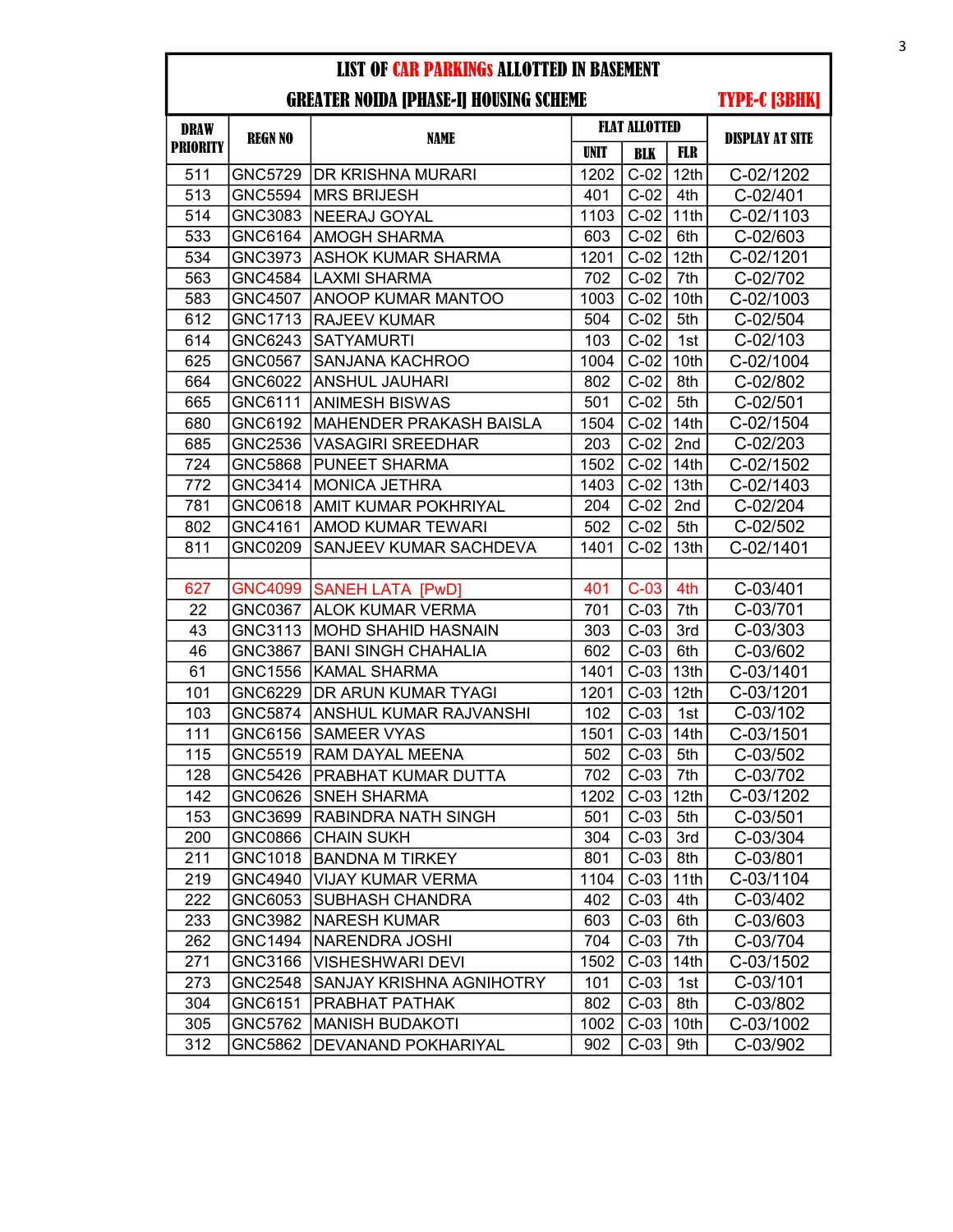| <b>DRAW</b>     |                |                                          |             | <b>FLAT ALLOTTED</b> |                  | <b>DISPLAY AT SITE</b> |
|-----------------|----------------|------------------------------------------|-------------|----------------------|------------------|------------------------|
| <b>PRIORITY</b> | <b>REGN NO</b> | <b>NAME</b>                              | <b>UNIT</b> | <b>BLK</b>           | <b>FLR</b>       |                        |
| 321             | <b>GNC5362</b> | JAMILA BANO                              | 601         | $C-03$               | 6th              | C-03/601               |
| 340             | GNC3051        | <b>V SREENIVAS</b>                       | 301         | $C-03$               | 3rd              | $C-03/301$             |
| 344             | GNC5410        | <b>SUSHIL SHARMA</b>                     | 504         | $C-03$               | 5th              | C-03/504               |
| 372             | <b>GNC3515</b> | <b>RAM NIRANJAN SAHOO</b>                | 1101        | $C-03$               | 11th             | C-03/1101              |
| 389             | <b>GNC4232</b> | <b>KIRAN KUMAR GOYAL</b>                 | 901         | $C-03$               | 9th              | C-03/901               |
| 393             | GNC6189        | ATMA PRAKASH BAJPAI                      | 1001        | $C-03$               | 10th             | C-03/1001              |
| 458             | GNC5870        | <b>ROMIT SAHA</b>                        | 203         | $C-03$               | 2nd              | C-03/203               |
| 471             | <b>GNC2721</b> | R N MURALIDHARAN                         | 104         | $C-03$               | 1st              | C-03/104               |
| 486             | <b>GNC1521</b> | SUNIL KUMAR AGRAWAL                      | 804         | $C-03$               | 8th              | C-03/804               |
| 504             | <b>GNC1795</b> | <b>GURMEET SINGH MAKKER</b>              | 1403        | $C-03$               | 13th             | C-03/1403              |
| 535             | GNC5680        | <b>SARVJEET VERMA</b>                    | 803         | $C-03$               | 8th              | C-03/803               |
| 536             | GNC2694        | SUDHESH KUMAR SHAHI                      | 404         | $C-03$               | 4th              | C-03/404               |
| 575             | GNC5116        | SANDEEP KUMAR SINGH                      | 302         | $C-03$               | 3rd              | C-03/302               |
| 637             | <b>GNC5928</b> | <b>SHILA DEVI</b>                        | 1404        | $C-03$               | 13th             | C-03/1404              |
| 646             | <b>GNC5793</b> | <b>SHREYA DUTT</b>                       | 202         | $C-03$               | 2nd              | C-03/202               |
| 670             | <b>GNC3242</b> | <b>RAJESH KUMAR G</b>                    | 903         | $C-03$               | 9th              | C-03/903               |
| 671             | <b>GNC1132</b> | <b>JAGANNATH RAM</b>                     | 1402        | $C-03$               | 13th             | C-03/1402              |
| 673             | <b>GNC5817</b> | <b>SANJAY SIDDHARTH</b>                  | 1204        | $C-03$               | 12 <sub>th</sub> | C-03/1204              |
| 703             | GNC5120        | RAKHI KUMARI                             | 604         | $C-03$               | 6th              | C-03/604               |
| 711             | GNC2811        | <b>SATENDRA KUMAR</b>                    | 1503        | $C-03$               | 14th             | C-03/1503              |
| 716             | GNC6179        | <b>SHUBHAM GARG</b>                      | 1203        | $C-03$               | 12th             | C-03/1203              |
| 718             | GNC5309        | <b>ARUN CHAUDHARY</b>                    | 703         | $C-03$               | 7th              | C-03/703               |
| 722             | GNC6213        | <b>KIRAN NEGI</b>                        | 904         | $C-03$               | 9th              | C-03/904               |
| 729             | GNC3339        | <b>SUDHIR NAYYAR</b>                     | 1103        | $C-03$               | 11th             | C-03/1103              |
| 732             | GNC6075        | PRAVEEN CHANDRA MEHROTRA                 | 1003        | $C-03$               | 10th             | C-03/1003              |
| 768             | GNC0693        | NEERAJ KUMAR                             | 103         | $C-03$               | 1st              | $C-03/103$             |
| 792             | <b>GNC0404</b> | <b>RAM UDAY CHOUDHARY</b>                | 503         | $C-03$               | 5th              | C-03/503               |
| 797             | GNC3418        | <b>KULDEEP SINGH</b>                     | 403         | $C-03$               | 4th              | C-03/403               |
| 824             | <b>GNC0086</b> | <b>MARY BAHALEN BARLA</b>                | 1004        | $C-03$               | 10th             | C-03/1004              |
| 842             | GNC3279        | <b>SUSHILA SUNDRIYAL</b>                 | 1504        | $C-03$               | 14th             | C-03/1504              |
|                 |                |                                          |             |                      |                  |                        |
| $\overline{7}$  | <b>GNC3328</b> | HARI KANT SHARMA                         | 904         | $C-04$               | 9th              | C-04/904               |
| 11              | <b>GNC0475</b> | ASHA KANDHARI                            | 704         | $C-04$               | 7th              | C-04/704               |
| 51              | GNC5949        | RAVI RANJAN PANDIT                       | 1503        | $C-04$               | 14th             | C-04/1503              |
| 60              | <b>GNC4459</b> | RAJENDRA KUMAR KHATRI                    | 1102        | $C-04$               | 11th             | C-04/1102              |
| 68              | GNC5892        | <b>VIJAY KUMAR</b>                       | 903         | $C-04$               | 9th              | C-04/903               |
| 93              | GNC1113        | <b>NAVEEN KUMAR VERMA</b>                | 101         | $C-04$               | 1st              | C-04/101               |
| 102             | GNC5988        | LAXMI DHAR PRADHAN                       | 1404        | $C-04$               | 13th             | C-04/1404              |
| 106             | GNC6352        | <b>AMARJEET SINGH</b>                    | 602         | $C-04$               | 6th              | C-04/602               |
| 114             | <b>GNC5718</b> | <b>MADHAV RAMAN AGRAWAL</b>              | 1104        | $C-04$               | 11th             | C-04/1104              |
| 122             | <b>GNC5987</b> | PUTHUCODE SUBRAMANIAN<br><b>EASHWARY</b> | 102         | $C-04$               | 1st              | C-04/102               |
| 125             | <b>GNC2824</b> | ARVIND KUMAR SURAJ                       | 204         | $C-04$               | 2nd              | C-04/204               |
| 133             | GNC4953        | DR ASHISH KUMAR JAISWAL                  | 1103        | $C-04$               | 11th             | C-04/1103              |
| 134             | GNC5620        | <b>ANIL KUMAR</b>                        | 304         | $C-04$               | 3rd              | C-04/304               |
| 148             | GNC5731        | <b>PUSHPA SHARMA</b>                     | 902         | $C-04$               | 9th              | C-04/902               |
| 150             | <b>GNC4253</b> | R M SAXENA                               | 401         | $C-04$               | 4th              | C-04/401               |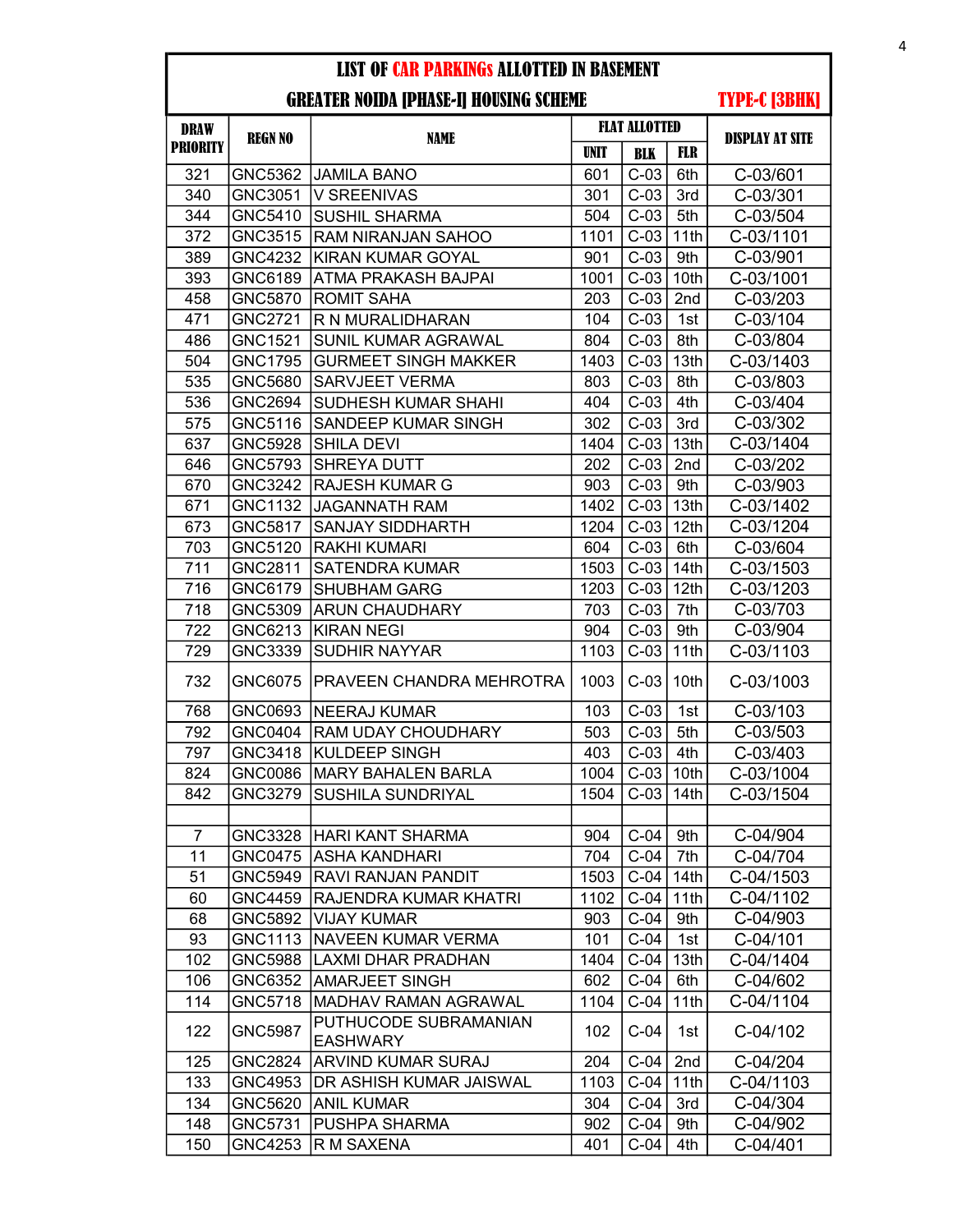GREATER NOIDA [PHASE-I] HOUSING SCHEME

| <b>DRAW</b>     | <b>REGN NO</b> | <b>NAME</b>                          | <b>FLAT ALLOTTED</b> |            |                  | <b>DISPLAY AT SITE</b> |
|-----------------|----------------|--------------------------------------|----------------------|------------|------------------|------------------------|
| <b>PRIORITY</b> |                |                                      | <b>UNIT</b>          | <b>BLK</b> | <b>FLR</b>       |                        |
| 162             |                | GNC0706 ATULESH CHANDRA MATHUR       | 1502                 | $C-04$     | 14th             | C-04/1502              |
| 278             | GNC5746        | <b>IMANOJ KUMAR PANDEY</b>           | 403                  | $C-04$     | 4th              | C-04/403               |
| 282             | GNC6011        | <b>ARVIND SINHA</b>                  | 404                  | $C-04$     | 4th              | C-04/404               |
| 286             | <b>GNC1296</b> | <b>PRAVIN KUMAR SHARMA</b>           | 601                  | $C-04$     | 6th              | C-04/601               |
| 306             | GNC0581        | <b>JAWAHAR SINGH</b>                 | 901                  | $C-04$     | 9th              | C-04/901               |
| 319             | GNC3365        | IMOHAN SINGH BISHT                   | 701                  | $C-04$     | 7th              | C-04/701               |
| 324             | GNC6056        | <b>RATIKA BALI</b>                   | 1201                 | $C-04$     | 12th             | C-04/1201              |
| 332             | GNC5341        | <b>SUBODH PRASAD</b>                 | 702                  | $C-04$     | 7th              | C-04/702               |
| 346             | GNC0590        | NAGENDRA KUMAR KAUSHAL               | 202                  | $C-04$     | 2nd              | C-04/202               |
| 349             | <b>GNC1908</b> | <b>JAGDISH PRASAD</b>                | 1101                 | $C-04$     | 11th             | C-04/1101              |
| 371             | GNC0424        | <b>OM PRAKASH</b>                    | 1001                 | $C-04$     | 10th             | C-04/1001              |
| 429             | GNC1563        | <b>BIMLA MINZ</b>                    | 1403                 | $C-04$     | 13th             | C-04/1403              |
| 432             | <b>GNC1126</b> | <b>VIJAY SHARMA</b>                  | 801                  | $C-04$     | 8th              | C-04/801               |
| 492             | GNC6108        | <b>VINOD KUMAR</b>                   | 103                  | $C-04$     | 1st              | C-04/103               |
| 500             | GNC1645        | <b>RAMESAN PV</b>                    | 1003                 | $C-04$     | 10th             | C-04/1003              |
| 507             | GNC0572        | <b>SUNITA NEHRU</b>                  | 402                  | $C-04$     | 4th              | C-04/402               |
| 581             | GNC5413        | <b>PRANAY KUMAR VERMA</b>            | 503                  | $C-04$     | 5th              | C-04/503               |
| 584             | <b>GNC3976</b> | <b>RAM KUMAR SHARMA</b>              | 804                  | $C-04$     | 8th              | C-04/804               |
| 585             | GNC6021        | <b>UMESH KUMAR MAURYA</b>            | 603                  | $C-04$     | 6th              | C-04/603               |
| 605             | <b>GNC0878</b> | MANGAT RAI BEERH                     | 302                  | $C-04$     | 3rd              | C-04/302               |
| 611             | <b>GNC2825</b> | POOJA SHARMA                         | 1204                 | $C-04$     | 12th             | C-04/1204              |
| 616             | <b>GNC5687</b> | <b>ANIL KUMAR SHARMA</b>             | 703                  | $C-04$     | 7th              | C-04/703               |
| 636             | GNC0153        | <b>KRISHNAMURTHY</b><br>VAIDYANATHAN | 1004                 | $C-04$     | 10th             | C-04/1004              |
| 650             | <b>GNC2229</b> | SANDEEP BHAYANA                      | 203                  | $C-04$     | 2nd              | C-04/203               |
| 666             | <b>GNC2324</b> | <b>ROBERT L CHONGTHU</b>             | 1203                 | $C-04$     | 12 <sub>th</sub> | C-04/1203              |
| 694             | GNC5313        | <b>SANJAY PANDEY</b>                 | 201                  | $C-04$     | 2nd              | C-04/201               |
| 697             | GNC4460        | V RAMESH BABU                        | 1202                 | $C-04$     | 12 <sup>th</sup> | C-04/1202              |
| 704             | GNC1859        | <b>NARESH BHARDWAJ</b>               | 1002                 | $C-04$     | 10th             | C-04/1002              |
| 723             | <b>GNC2402</b> | <b>DEEPAK BHATI</b>                  | 104                  | $C-04$     | 1st              | C-04/104               |
| 726             | <b>GNC5964</b> | SANJAY KUMAR MEENA                   | 803                  | $C-04$     | 8th              | C-04/803               |
| 734             |                | GNC6335 NALINI DUBEY                 | 501                  | $C-04$     | 5th              | C-04/501               |
| 742             | GNC0300        | PUSHPA JOSHI                         | 504                  | $C-04$     | 5th              | C-04/504               |
| 755             | GNC5998        | ANIL KUMAR GUPTA                     | 1501                 | $C-04$     | 14 <sub>th</sub> | C-04/1501              |
| 777             | GNC5884        | <b>RITESH RANJAN</b>                 | 301                  | $C-04$     | 3rd              | C-04/301               |
| 787             | GNC3353        | <b>PREM PRAKASH SHARMA</b>           | 303                  | $C-04$     | 3rd              | C-04/303               |
| 800             | <b>GNC1428</b> | <b>RAMESH CHAND</b>                  | 502                  | $C-04$     | 5th              | C-04/502               |
| 815             | GNC6039        | <b>MANISH GUPTA</b>                  | 1402                 | $C-04$     | 13 <sub>th</sub> | C-04/1402              |
| 825             | GNC0724        | <b>BIRENDRA SINGH</b>                | 604                  | $C-04$     | 6th              | C-04/604               |
| 830             | <b>GNC5789</b> | <b>ISH KUMAR</b>                     | 1504                 | $C-04$     | 14 <sub>th</sub> | C-04/1504              |
| 839             | GNC4704        | <b>MUTHYALA RAMESH</b>               | 802                  | $C-04$     | 8th              | C-04/802               |
|                 |                |                                      |                      |            |                  |                        |
| 98              | GNC6197        | RAJNI BALIYA [PwD]                   | 1101                 | $C-05$     | 11th             | C-05/1101              |
| 14              | GNC5628        | PARAMESWARAN NARAYANA<br><b>IYER</b> | 404                  | $C-05$     | 4th              | C-05/404               |
| 32              | GNC5340        | <b>MUKESH GARG</b>                   | 102                  | $C-05$     | 1st              | C-05/102               |
| 42              | GNC5689        | <b>JAI RAM SINGH</b>                 | 203                  | $C-05$     | 2nd              | C-05/203               |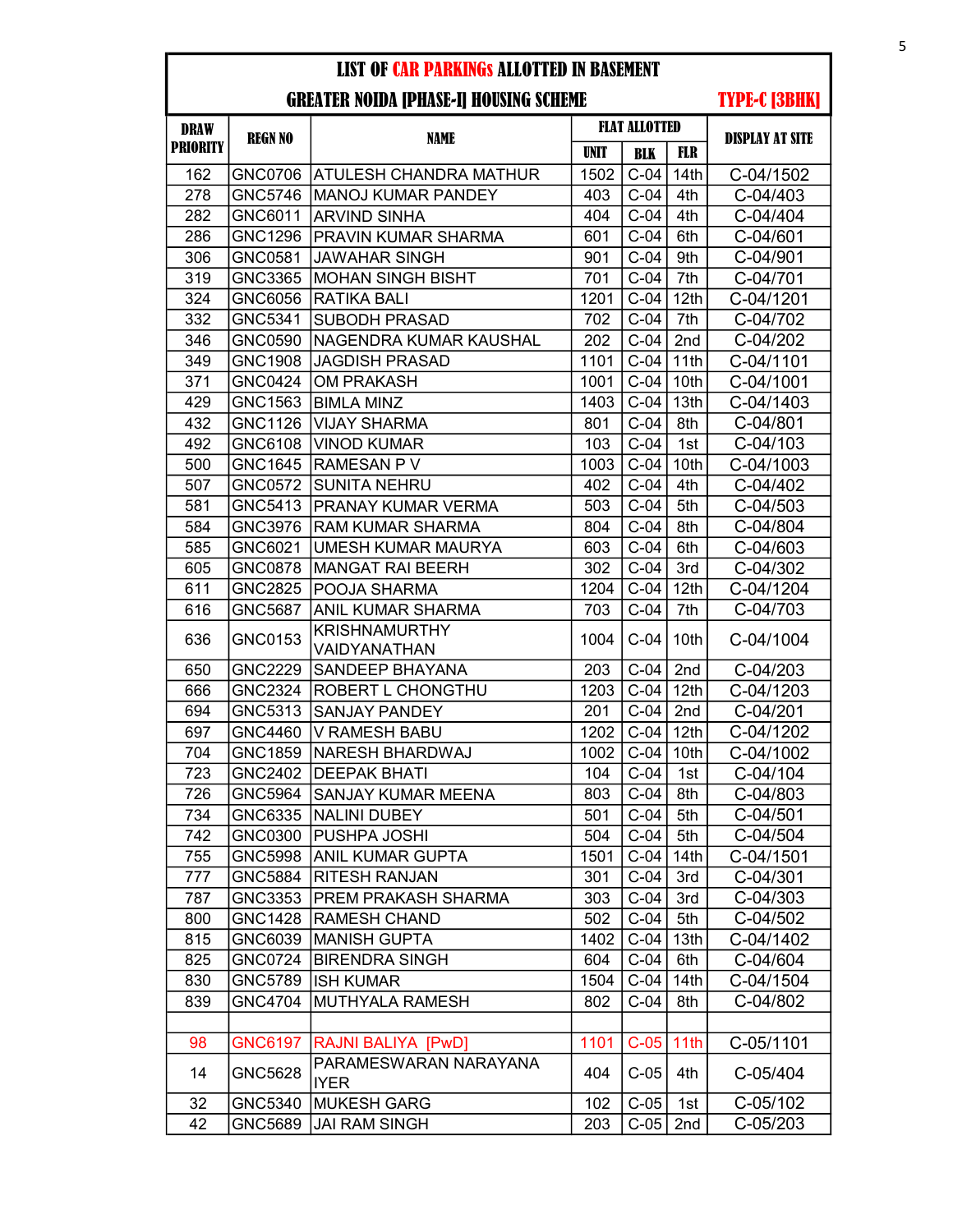| <b>DRAW</b>     | <b>REGN NO</b> | <b>NAME</b>                          | <b>FLAT ALLOTTED</b> |            |                  | <b>DISPLAY AT SITE</b> |
|-----------------|----------------|--------------------------------------|----------------------|------------|------------------|------------------------|
| <b>PRIORITY</b> |                |                                      | <b>UNIT</b>          | <b>BLK</b> | <b>FLR</b>       |                        |
| 58              | <b>GNC0419</b> | <b>KULDEEP KUMAR</b>                 | 504                  | $C-05$     | 5th              | C-05/504               |
| 63              | <b>GNC4477</b> | <b>CHANDRA BHAN SINGH</b>            | 701                  | $C-05$     | 7th              | C-05/701               |
| 64              | GNC5886        | VIVEK RANJAN SONBHADRA               | 403                  | $C-05$     | 4th              | C-05/403               |
| 84              | GNC5932        | PONNAMMAL KUMAR                      | 1004                 | $C-05$     | 10th             | C-05/1004              |
| 105             | GNC4875        | <b>WAREENDRA NATH</b>                | 303                  | $C-05$     | 3rd              | C-05/303               |
| 154             | GNC5436        | IMRITYUNJOY BARNWAL                  | 202                  | $C-05$     | 2nd              | C-05/202               |
| 169             | GNC5599        | <b>MUTHE SRINIVASARAO</b>            | 803                  | $C-05$     | 8th              | C-05/803               |
| 172             | GNC0053        | <b>NEPAL SINGH</b>                   | 401                  | $C-05$     | 4th              | $C - 05/401$           |
| 174             | <b>GNC4992</b> | <b>SAKSHI VERMA</b>                  | 302                  | $C-05$     | 3rd              | C-05/302               |
| 203             | GNC1302        | <b>JACOB VARUGHESE V</b>             | 501                  | $C-05$     | 5th              | $C - 05/501$           |
| 224             | GNC5499        | <b>ANURAG SHARMA</b>                 | 1003                 | $C-05$     | 10th             | C-05/1003              |
| 235             | GNC5543        | <b>KIRTESH PANDIT</b>                | 801                  | $C-05$     | 8th              | $C - 05/801$           |
| 298             | <b>GNC5879</b> | SHIVANI BHARDWAJ                     | 1503                 | $C-05$     | 14th             | C-05/1503              |
| 308             | GNC6153        | <b>UMESH ARORA</b>                   | 604                  | $C-05$     | 6th              | C-05/604               |
| 336             | GNC3314        | YADUVENDRA SINGH<br><b>KHANGAROT</b> | 603                  | $C-05$     | 6th              | C-05/603               |
| 348             | <b>GNC5344</b> | <b>SUNIL KUMAR SHARMA</b>            | 601                  | $C-05$     | 6th              | C-05/601               |
| 361             | <b>GNC4466</b> | <b>RAJ KUMAR SHARMA</b>              | 1102                 | $C-05$     | 11th             | C-05/1102              |
| 381             | GNC1573        | SANJAY BHARDWAJ                      | 1504                 | $C-05$     | 14th             | C-05/1504              |
| 386             | <b>GNC0725</b> | TRIBHUWAN SINGH RAUTELA              | 1401                 | $C-05$     | 13th             | C-05/1401              |
| 408             | GNC5480        | <b>DEV PRAKASH SHUKLA</b>            | 101                  | $C-05$     | 1st              | C-05/101               |
| 424             | GNC5701        | <b>USHA GAUR</b>                     | 1104                 | $C-05$     | 11th             | C-05/1104              |
| 435             | <b>GNC5908</b> | <b>MOHIT KUMAR SANWARIA</b>          | 1404                 | $C-05$     | 13th             | C-05/1404              |
| 439             | <b>GNC1283</b> | DHARAMRAJ KUMBHARE                   | 902                  | $C-05$     | 9th              | C-05/902               |
| 451             | GNC6208        | OM PRAKASH SHARAM                    | 702                  | $C-05$     | 7th              | C-05/702               |
| 476             | GNC6224        | <b>ASHISH KUMAR</b>                  | 104                  | $C-05$     | 1st              | C-05/104               |
| 483             | <b>GNC5685</b> | <b>MRS NEELAM SHARMA</b>             | 103                  | $C-05$     | 1st              | $C - 05/103$           |
| 489             | <b>GNC0575</b> | <b>PRABHAT VERMA</b>                 | 301                  | $C-05$     | 3rd              | $C - 05/301$           |
| 495             | GNC0656        | KAHNU CHARAN SAMANTARAY              | 903                  | $C-05$     | 9th              | C-05/903               |
| 508             | GNC5304        | <b>BIRENDRA KUMAR SHARMA</b>         | 901                  | $C-05$     | 9th              | C-05/901               |
| 520             | GNC3821        | <b>RAM KUMAR</b>                     | 1402                 | $C-05$     | 13th             | C-05/1402              |
| 527             | GNC3612        | JAI PRAKASH MISRA                    | 201                  | $C-05$     | 2nd              | C-05/201               |
| 540             | GNC6181        | DEEPAK KUMAR SAHU                    | 503                  | $C-05$     | 5th              | C-05/503               |
| 558             | GNC4454        | RAJKUMAR BHOOMLA                     | 1002                 | $C-05$     | 10th             | C-05/1002              |
| 600             | GNC5981        | <b>MEGHA ANAND</b>                   | 802                  | $C-05$     | 8th              | C-05/802               |
| 604             | GNC6166        | <b>HEM LATA</b>                      | 1001                 | $C-05$     | 10th             | C-05/1001              |
| 613             | GNC6184        | <b>NAVIN KUMAR</b>                   | 904                  | $C-05$     | 9th              | C-05/904               |
| 617             | GNC1460        | <b>PRAMOD MEHTA</b>                  | 1204                 | $C-05$     | 12 <sub>th</sub> | C-05/1204              |
| 648             | GNC5828        | SACHIDANANDA SATAPATHY               | 502                  | $C-05$     | 5th              | C-05/502               |
| 660             | GNC6182        | ADITYA KANODIA                       | 804                  | $C-05$     | 8th              | C-05/804               |
| 689             | <b>GNC5474</b> | SHIVA KUMAR KUSHVAHA                 | 204                  | $C-05$     | 2nd              | C-05/204               |
| 698             | GNC1276        | <b>RAJESH MISHRA</b>                 | 1201                 | $C-05$     | 12 <sub>th</sub> | C-05/1201              |
| 700             | GNC5665        | <b>ANURAG MISHRA</b>                 | 1501                 | $C-05$     | 14th             | C-05/1501              |
| 743             | GNC5841        | KAMESHWAR YADAV                      | 1103                 | $C-05$     | 11th             | C-05/1103              |
| 750             | GNC5910        | <b>MANISH SINGH</b>                  | 1403                 | $C-05$     | 13 <sub>th</sub> | C-05/1403              |
| 758             | GNC3874        | <b>ZAKI AHMAD</b>                    | 703                  | $C-05$     | 7th              | C-05/703               |
| 762             | GNC4063        | <b>NARINDER PAL KAUR</b>             | 1203                 | $C-05$     | 12 <sub>th</sub> | C-05/1203              |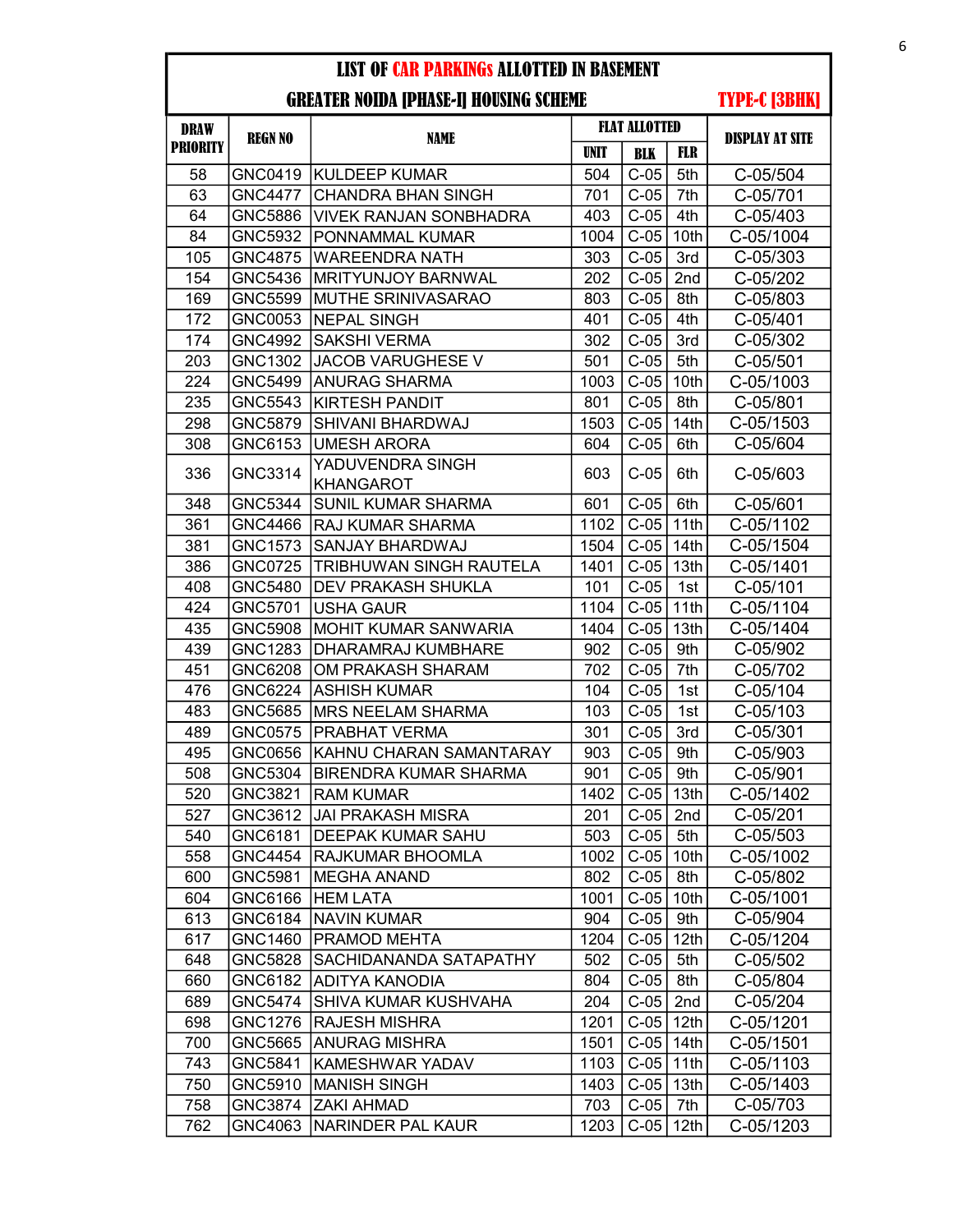| <b>DRAW</b>     |                |                                      | <b>FLAT ALLOTTED</b> |             |                  |                        |
|-----------------|----------------|--------------------------------------|----------------------|-------------|------------------|------------------------|
| <b>PRIORITY</b> | <b>REGN NO</b> | <b>NAME</b>                          | <b>UNIT</b>          | <b>BLK</b>  | <b>FLR</b>       | <b>DISPLAY AT SITE</b> |
| 785             | GNC5391        | AWANISH PATHAK                       | 602                  | $C-05$      | 6th              | C-05/602               |
| 791             | <b>GNC5959</b> | RAKESHSHANKER MAHESH<br><b>VERMA</b> | 304                  | $C-05$      | 3rd              | $C - 05/304$           |
| 806             | GNC6211        | <b>RAJIV KUMAR</b>                   | 1202                 | $C-05$      | 12th             | C-05/1202              |
| 807             | <b>GNC3627</b> | <b>PREMPAL SINGH</b>                 | 704                  | $C-05$      | 7th              | C-05/704               |
| 816             | GNC0803        | <b>SATYENDRA KUMAR</b>               | 402                  | $C-05$      | 4th              | C-05/402               |
| 827             | GNC5905        | <b>ASHISH GOSWAMI</b>                | 1502                 | $C-05$      | 14th             | C-05/1502              |
|                 |                |                                      |                      |             |                  |                        |
| 431             | <b>GNC1906</b> | <b>DEEPAK KAKKAD [PwD]</b>           | 1003                 | $C-06$ 10th |                  | C-06/1003              |
| 38              | GNC5901        | SANJEEV KUMAR BHOLA                  | 1101                 | $C-06$      | 11th             | C-06/1101              |
| 48              | <b>GNC5658</b> | <b>ARUN KUMAR RAJPUT</b>             | 1004                 | $C-06$      | 10th             | C-06/1004              |
| 107             | GNC5814        | <b>SHARAD BHATI</b>                  | 502                  | $C-06$      | 5th              | C-06/502               |
| 110             | <b>GNC5694</b> | SHRUTI SINGH                         | 1103                 | $C-06$ 11th |                  | C-06/1103              |
| 136             | GNC0038        | DEEPAK GUPTA                         | 1404                 | $C-06$      | 13th             | C-06/1404              |
| 151             | GNC1661        | <b>UMESH KUMAR SHARMA</b>            | 901                  | $C-06$      | 9th              | C-06/901               |
| 181             | GNC3364        | <b>RAJESH KUMAR</b>                  | 703                  | $C-06$      | 7th              | C-06/703               |
| 187             | GNC0919        | <b>ANIL KUMAR PURI</b>               | 403                  | $C-06$      | 4th              | C-06/403               |
| 197             | GNC2603        | PREETI RANI PANWAR                   | 204                  | $C-06$      | 2nd              | C-06/204               |
| 202             | GNC5802        | <b>VENKATA RAMANA CHALLA</b>         | 1104                 | $C-06$      | 11th             | C-06/1104              |
| 237             | GNC6240        | <b>MANOJ KUMAR</b>                   | 503                  | $C-06$      | 5th              | C-06/503               |
| 251             | <b>GNC5926</b> | <b>NIKHIL BHADAURIA</b>              | 301                  | $C-06$      | 3rd              | C-06/301               |
| 274             | GNC6090        | <b>MANOJ KUMAR GUPTA</b>             | 902                  | $C-06$      | 9th              | C-06/902               |
| 292             | GNC0103        | <b>SEEMA RANI</b>                    | 104                  | $C-06$      | 1st              | C-06/104               |
| 295             | GNC2035        | CHANDRADEEP KUMAR JHA                | 604                  | $C-06$      | 6th              | C-06/604               |
| 337             | GNC5921        | S SUDERSHAN RAO                      | 1001                 | $C-06$      | 10th             | C-06/1001              |
| 369             | GNC6002        | <b>TARKESHWAR PRASAD</b>             | 203                  | $C-06$      | 2nd              | C-06/203               |
| 378             | <b>GNC4768</b> | DR SAMEER DURANI                     | 802                  | $C-06$      | 8th              | C-06/802               |
| 379             | <b>GNC5927</b> | <b>PRAMOD KUMAR</b>                  | 701                  | $C-06$      | 7th              | C-06/701               |
| 382             | GNC6214        | <b>VANITA</b>                        | 702                  | $C-06$      | 7th              | C-06/702               |
| 390             | GNC3816        | NARAYAN LAL CHAUHAN                  | 1504                 | $C-06$      | 14th             | C-06/1504              |
| 400             | <b>GNC2178</b> | <b>AUSTIN JOSE T</b>                 | 1502                 | $C-06$      | 14th             | C-06/1502              |
| 409             | GNC2041        | <b>BHARAT KUMAR JAIN</b>             | 302                  | $C-06$      | 3rd              | C-06/302               |
| 412             | GNC5089        | <b>HIMALI SONI KAPOOR</b>            | 1401                 | $C-06$      | 13th             | C-06/1401              |
| 425             | GNC2393        | <b>NAKKU RAM YADAV</b>               | 1204                 | $C-06$      | 12th             | C-06/1204              |
| 457             | GNC6027        | <b>ANKIT GUPTA</b>                   | 1201                 | $C-06$      | 12th             | C-06/1201              |
| 473             | GNC6106        | MANOJ KUMAR JOSHI                    | 1203                 | $C-06$      | 12 <sub>th</sub> | C-06/1203              |
| 499             | GNC0100        | KAILASH CHANDRA LOHANI               | 704                  | $C-06$      | 7th              | C-06/704               |
| 541             | GNC5799        | <b>VANDNA SINGH</b>                  | 202                  | $C-06$      | 2nd              | C-06/202               |
| 547             | GNC6046        | <b>MAMTA SHARMA</b>                  | 402                  | $C-06$      | 4th              | C-06/402               |
| 552             | GNC3599        | P KRISHNA KUMAR IYER                 | 803                  | $C-06$      | 8th              | C-06/803               |
| 553             | GNC2012        | ABHAY KUMAR MISHRA                   | 602                  | $C-06$      | 6th              | C-06/602               |
| 561             | GNC5402        | <b>VAIBHAV KHANDELWAL</b>            | 504                  | $C-06$      | 5th              | C-06/504               |
| 571             | GNC3888        | ANITA BIJALWAN                       | 1002                 | $C-06$      | 10th             | C-06/1002              |
| 582             | GNC0274        | <b>MISHRI LAL KANAUJIA</b>           | 102                  | $C-06$      | 1st              | C-06/102               |
| 623             | GNC0335        | <b>NEETU SHARMA</b>                  | 1501                 | $C-06$      | 14th             | C-06/1501              |
| 661             | GNC5501        | POONAM GANDHI                        | 904                  | $C-06$      | 9th              | C-06/904               |
| 663             | GNC0334        | <b>BISHNU DATT BELWAL</b>            | 603                  | $C-06$      | 6th              | C-06/603               |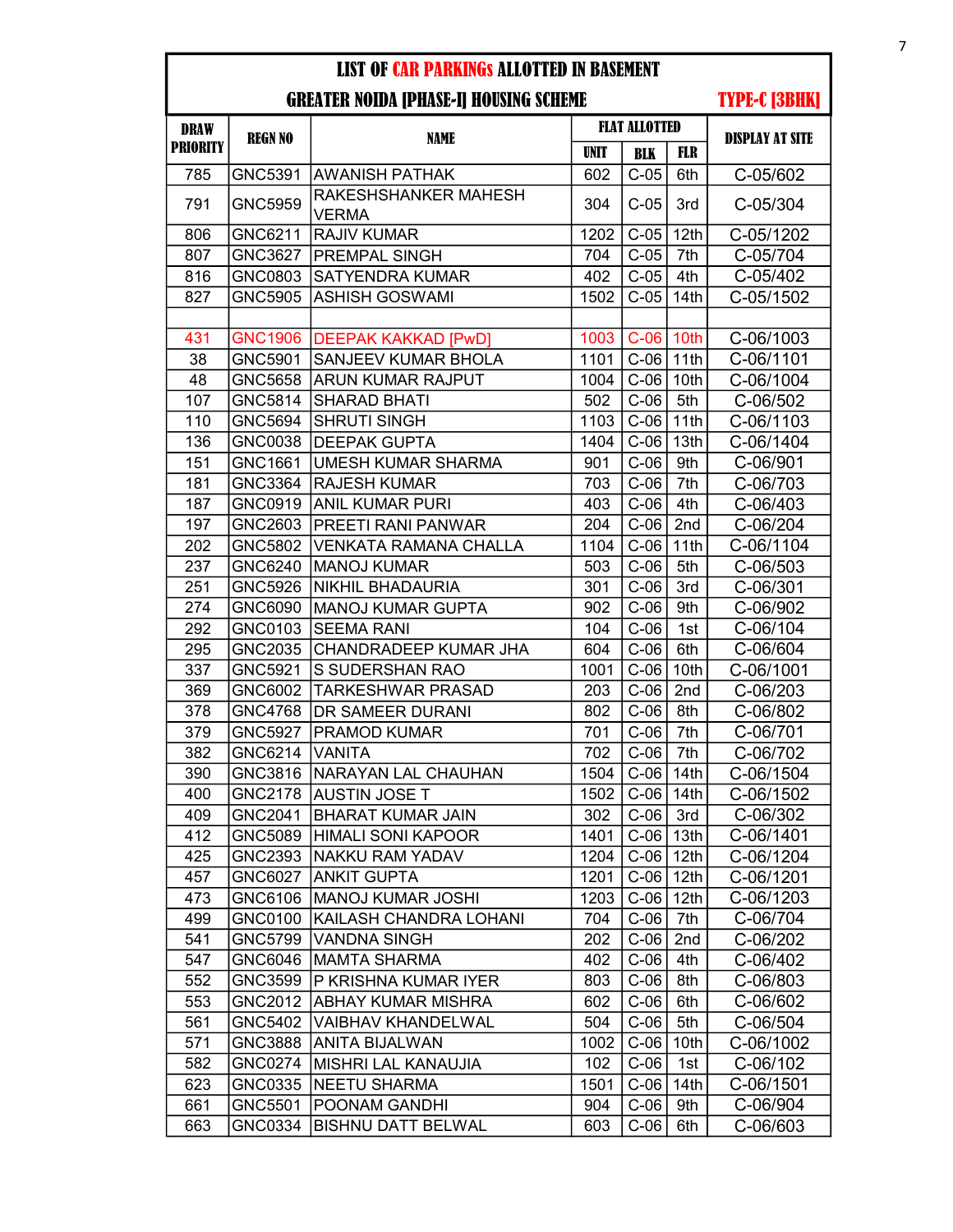## GREATER NOIDA [PHASE-I] HOUSING SCHEME

| <b>DRAW</b>      |                |                                       | <b>FLAT ALLOTTED</b> |            |                  |                        |  |
|------------------|----------------|---------------------------------------|----------------------|------------|------------------|------------------------|--|
| <b>PRIORITY</b>  | <b>REGN NO</b> | <b>NAME</b>                           | <b>UNIT</b>          | <b>BLK</b> | <b>FLR</b>       | <b>DISPLAY AT SITE</b> |  |
| 676              | <b>GNC5697</b> | SUDHIR KUMAR SINGH                    | 1202                 | $C-06$     | 12th             | C-06/1202              |  |
| 687              | <b>GNC2292</b> | <b>CHANDRA PRAKASH</b>                | 903                  | $C-06$     | 9th              | C-06/903               |  |
| 717              | GNC3382        | <b>MAHESH CHAND BENIWAL</b>           | 304                  | $C-06$     | 3rd              | C-06/304               |  |
| 735              | <b>GNC3952</b> | <b>MAHENDRA KUMAR SINGH</b>           | 804                  | $C-06$     | 8th              | C-06/804               |  |
| 751              | GNC6013        | <b>SUMIT BANERJEE</b>                 | 1102                 | $C-06$     | 11th             | C-06/1102              |  |
| 752              | GNC5331        | <b>PRADEEP KUMAR</b>                  | 303                  | $C-06$     | 3rd              | C-06/303               |  |
| 759              | GNC6167        | <b>RAVI SHANKER PRASAD</b>            | 103                  | $C-06$     | 1st              | C-06/103               |  |
| 784              | GNC3955        | <b>RAJIV RANJAN SINGH</b>             | 101                  | $C-06$     | 1st              | C-06/101               |  |
| 786              | <b>GNC3729</b> | <b>RAJEEV TOPNO</b>                   | 501                  | $C-06$     | 5th              | C-06/501               |  |
| 788              | GNC6155        | <b>SHAILENDRA NATH KAPUR</b>          | 601                  | $C-06$     | 6th              | C-06/601               |  |
| 796              | <b>GNC5557</b> | <b>MAHENDRA SINGH</b>                 | 801                  | $C-06$     | 8th              | C-06/801               |  |
| 799              | GNC6113        | <b>RIMJHIM PANDEY</b>                 | 201                  | $C-06$     | 2nd              | C-06/201               |  |
| 813              | GNC5763        | <b>K S SUBRAMANIAN</b>                | 404                  | $C-06$     | 4th              | C-06/404               |  |
| 820              | GNC6112        | <b>RAJESH KUMAR BHARTI</b>            | 1403                 | $C-06$     | 13th             | C-06/1403              |  |
| 840              | <b>GNC3719</b> | <b>MOHAN CHANDRA BHATT</b>            | 401                  | $C-06$     | 4th              | C-06/401               |  |
| 848              | GNC3624        | <b>RUKMANI DEVI</b>                   | 1402                 | $C-06$     | 13th             | C-06/1402              |  |
|                  |                |                                       |                      |            |                  |                        |  |
| 69               | <b>GNC5887</b> | PRABHAT KUMAR MISHRA [PwD]            | 804                  | $C-07$     | 8th              | C-07/804               |  |
| $\boldsymbol{9}$ | <b>GNC4548</b> | <b>PRASHANT RASTOGI</b>               | 603                  | $C-07$     | 6th              | C-07/603               |  |
| 26               | <b>GNC5358</b> | REGULAVALASA GOPALA<br><b>KRISHNA</b> | 903                  | $C-07$     | 9th              | C-07/903               |  |
| 28               | GNC0320        | <b>DEEPANKAR KUMAR SINHA</b>          | 202                  | $C-07$     | 2nd              | C-07/202               |  |
| 37               | <b>GNC5914</b> | <b>RENU BHUTANI</b>                   | 1501                 | $C-07$     | 14 <sub>th</sub> | C-07/1501              |  |
| 62               | <b>GNC2254</b> | <b>HARI NATH PRASAD</b>               | 501                  | $C-07$     | 5th              | C-07/501               |  |
| 74               | GNC1631        | <b>JYOTI BHALLA</b>                   | 904                  | $C-07$     | 9th              | C-07/904               |  |
| 92               | <b>GNC1197</b> | <b>GANESH KUMAR S</b>                 | 1503                 | $C-07$     | 14th             | C-07/1503              |  |
| 119              | GNC6191        | DR SHANTI V K MARAK                   | 102                  | $C-07$     | 1st              | C-07/102               |  |
| 138              | GNC3639        | <b>DEEN DAYAL SINGH</b>               | 802                  | $C-07$     | 8th              | C-07/802               |  |
| 155              | GNC5911        | <b>RAMNARESH KURMI</b>                | 1401                 | $C-07$     | 13th             | C-07/1401              |  |
| 165              | <b>GNC0229</b> | SAJAL KUMAR BHATTACHARYA              | 303                  | $C-07$ 3rd |                  | C-07/303               |  |
| 188              | GNC5751        | DINESH BHUTANI                        | 1504                 | $C-07$     | 14th             | C-07/1504              |  |
| 189              | <b>GNC0727</b> | CHANDRA BHAN PRASAD                   | 1502                 | $C-07$     | 14th             | C-07/1502              |  |
| 201              | <b>GNC5877</b> | <b>DIPANKAR SAHA</b>                  | 301                  | $C-07$     | 3rd              | C-07/301               |  |
| 214              | GNC5591        | <b>ANITA KATNA</b>                    | 703                  | $C-07$     | 7th              | C-07/703               |  |
| 223              | GNC5962        | KRISHAN RATAN BHARDWAJ                | 1202                 | $C-07$     | 12 <sub>th</sub> | C-07/1202              |  |
| 258              | GNC0633        | <b>ANAND AKHOURI</b>                  | 803                  | $C-07$     | 8th              | C-07/803               |  |
| 276              | <b>GNC5984</b> | RAMESH PRASAD                         | 1103                 | $C-07$     | 11th             | C-07/1103              |  |
| 315              | <b>GNC1497</b> | ANIL KUMAR SAJWAN                     | 1203                 | $C-07$     | 12 <sub>th</sub> | C-07/1203              |  |
| 327              | GNC5457        | <b>RAHUL KUMAR</b>                    | 403                  | $C-07$     | 4th              | C-07/403               |  |
| 353              | GNC0791        | <b>REKHA JAISWAL</b>                  | 1002                 | $C-07$     | 10th             | C-07/1002              |  |
| 355              | <b>GNC0754</b> | <b>PREM KUMAR VERMA</b>               | 401                  | $C-07$     | 4th              | C-07/401               |  |
| 356              | <b>GNC2542</b> | BISHWANATH KUMAR SINGH                | 203                  | $C-07$     | 2nd              | C-07/203               |  |
| 383              | GNC0333        | <b>RAHIL M AKBAR</b>                  | 404                  | $C-07$     | 4th              | C-07/404               |  |
| 385              | GNC5702        | IDR MD SHARFE ALAM                    | 1101                 | $C-07$     | 11th             | C-07/1101              |  |
| 420              | GNC0774        | <b>NIRMAL SINGH</b>                   | 704                  | $C-07$     | 7th              | C-07/704               |  |
| 452              | GNC6082        | <b>MANOJ KUMAR SINHA</b>              | 502                  | $C-07$     | 5th              | C-07/502               |  |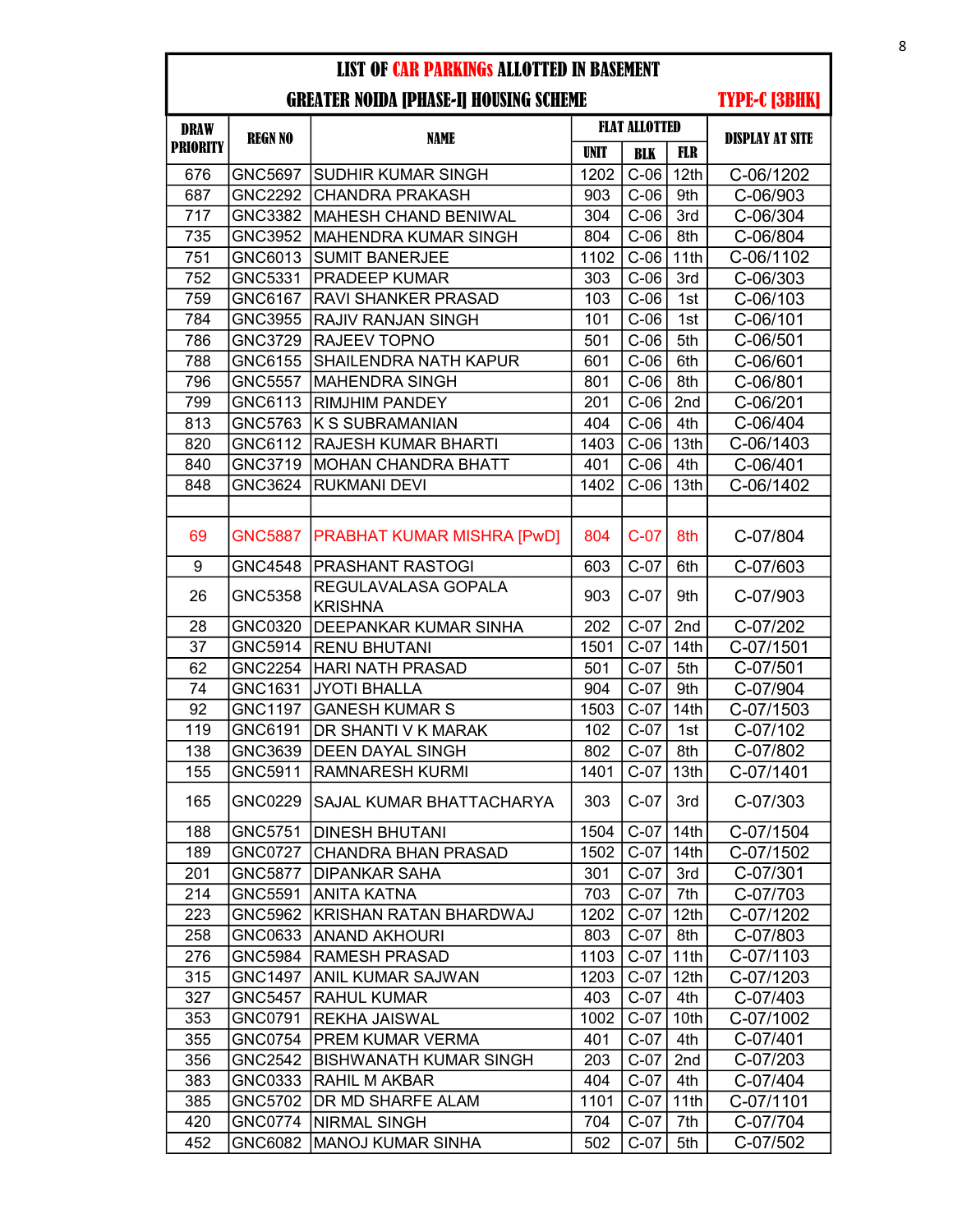#### GREATER NOIDA [PHASE-I] HOUSING SCHEME

| <b>DRAW</b>     |                |                                 | <b>FLAT ALLOTTED</b> |               |                  |                        |
|-----------------|----------------|---------------------------------|----------------------|---------------|------------------|------------------------|
| <b>PRIORITY</b> | <b>REGN NO</b> | <b>NAME</b>                     | <b>UNIT</b>          | <b>BLK</b>    | <b>FLR</b>       | <b>DISPLAY AT SITE</b> |
| 454             | GNC2891        | NARENDRA KUMAR SHARMA           | 604                  | $C-07$        | 6th              | C-07/604               |
| 455             | GNC6030        | <b>GIRJA NAND SINGH</b>         | 701                  | $C-07$        | 7th              | C-07/701               |
| 466             | GNC1079        | <b>MADAN MOHAN PANDEY</b>       | 1201                 | $C-07$        | 12th             | C-07/1201              |
| 491             | <b>GNC5645</b> | <b>UDAY KUMAR SINGH</b>         | 801                  | $C-07$        | 8th              | C-07/801               |
| 515             | GNC5669        | <b>AMIT KUMAR SHARMA</b>        | 902                  | $C-07$        | 9th              | C-07/902               |
| 519             | <b>GNC5784</b> | DAYA NIDHAN PANDEY              | 103                  | $C-07$        | 1st              | C-07/103               |
| 568             | GNC5622        | <b>ANKUR</b>                    | 302                  | $C-07$        | 3rd              | C-07/302               |
| 579             | GNC6026        | <b>SHYAM DAS KOTAL</b>          | 101                  | $C-07$        | 1st              | C-07/101               |
| 588             | <b>GNC5738</b> | <b>ADITI KAIN</b>               | 1102                 | $C-07$        | 11th             | C-07/1102              |
| 593             | <b>GNC4272</b> | <b>KRISHAN PAL</b>              | 1003                 | $C-07$        | 10th             | C-07/1003              |
| 597             | GNC6165        | <b>NARENDER KUMAR</b>           | 1001                 | $C-07$        | 10th             | C-07/1001              |
| 608             | <b>GNC5770</b> | <b>LOKNATH CHATTERJEE</b>       | 201                  | $C-07$        | 2nd              | C-07/201               |
| 629             | <b>GNC3238</b> | ANJANA SHARMA                   | 1204                 | $C-07$        | 12th             | C-07/1204              |
| 643             | GNC5952        | AKSHAT CHOPRA                   | 601                  | $C-07$        | 6th              | C-07/601               |
| 674             | GNC1529        | <b>ATUL ARORA</b>               | 702                  | $C-07$        | 7th              | C-07/702               |
| 675             | GNC5411        | <b>JITENDER PRUTHI</b>          | 402                  | $C-07$        | 4th              | C-07/402               |
| 690             | GNC6070        | <b>SAURABH TRIPATHI</b>         | 1403                 | $C-07$        | 13th             | C-07/1403              |
| 701             | GNC5553        | <b>JAI PRAKASH YADAV</b>        | 104                  | $C-07$        | 1st              | C-07/104               |
| 712             | <b>GNC2127</b> | <b>VIJAY KUMAR SHARMA</b>       | 1402                 | $C-07$        | 13th             | C-07/1402              |
| 740             | GNC1123        | CHETAN SWAROOP JAYANT           | 304                  | $C-07$        | 3rd              | C-07/304               |
| 747             | <b>GNC4927</b> | DR RAJESH KUMAR GUPTA           | 901                  | $C-07$        | 9th              | C-07/901               |
| 764             | GNC5690        | <b>ASHWIN KUMAR YADAV</b>       | 1104                 | $C-07$        | 11th             | C-07/1104              |
| 793             | <b>GNC1557</b> | <b>UPSNEGI</b>                  | 204                  | $C-07$        | 2nd              | C-07/204               |
| 795             | <b>GNC5723</b> | MUKUND KUMAR JHA                | 602                  | $C-07$        | 6th              | C-07/602               |
| 803             | GNC5533        | <b>VINOD KUMAR</b>              | 1404                 | $C-07$        | 13th             | C-07/1404              |
| 809             | <b>GNC0427</b> | <b>AJAY KUMAR RAINA</b>         | 1004                 | $C-07$        | 10th             | C-07/1004              |
| 812             | GNC3965        | YOGESH KUMAR GARG               | 503                  | $C-07$        | 5th              | C-07/503               |
| 828             | <b>GNC2055</b> | <b>RAJ KUMAR</b>                | 504                  | $C-07$        | 5th              | C-07/504               |
|                 |                |                                 |                      |               |                  |                        |
| 3               |                | GNC3703   MANDIRA GUNJYAL (PwD) | 103                  | $C-08$        | 1st              | C-08/103               |
| 15              | GNC0409        | <b>BABULAL YADAV</b>            | 104                  | $C-08$        | 1st              | C-08/104               |
| 45              | GNC5990        | <b>ASHISH TIWARI</b>            | 604                  | $C-08$        | 6th              | C-08/604               |
| 66              | GNC0171        | <b>RAJIV KUMAR HAJELA</b>       | 1202                 | $C-08$        | 12th             | C-08/1202              |
| 70              | GNC6037        | KAVITA DUTTA                    | 1203                 | $C-08$        | 12 <sub>th</sub> | C-08/1203              |
| 73              | GNC5854        | CHANDRA PRAKASH GUPTA           | 1501                 | $C-08$   14th |                  | C-08/1501              |
| 90              | GNC6148        | <b>MAHESH V</b>                 | 703                  | $C-08$        | 7th              | C-08/703               |
| 124             | <b>GNC5737</b> | RAKESH KUMAR DIWAKAR            | 1001                 | $C-08$        | 10th             | C-08/1001              |
| 129             | GNC5796        | SANJAY KUMAR SINGH              | 1102                 | $C-08$        | 11th             | C-08/1102              |
| 137             | GNC5055        | <b>DEEPTI VASHISTA</b>          | 204                  | $C-08$        | 2nd              | C-08/204               |
| 147             | GNC5693        | <b>ARUN KUMAR MANDAL</b>        | 701                  | $C-08$        | 7th              | C-08/701               |
| 152             | GNC3552        | <b>ANAND PRAKASH GOEL</b>       | 803                  | $C-08$        | 8th              | C-08/803               |
| 157             | GNC0076        | <b>SUBRATA DAS</b>              | 1104                 | $C-08$        | 11th             | C-08/1104              |
| 158             | GNC3895        | <b>MUKESH BAHADUR JOHRI</b>     | 601                  | $C-08$        | 6th              | C-08/601               |
| 177             | GNC5664        | <b>ISHARAWATI</b>               | 1502                 | $C-08$        | 14th             | C-08/1502              |
| 182             | GNC4238        | SURESH PRASAD GUPTA             | 801                  | $C-08$        | 8th              | C-08/801               |
| 218             | GNC6154        | RADHA VALLABHA DWIVEDI          | 404                  | $C-08$        | 4th              | C-08/404               |
| 234             | <b>GNC1128</b> | <b>SUKHDARSHAN KUMAR</b>        | 704                  | $C-08$        | 7th              | C-08/704               |
| 244             | GNC5397        | <b>GOMATHI</b>                  | 1403                 | $C-08$   13th |                  | C-08/1403              |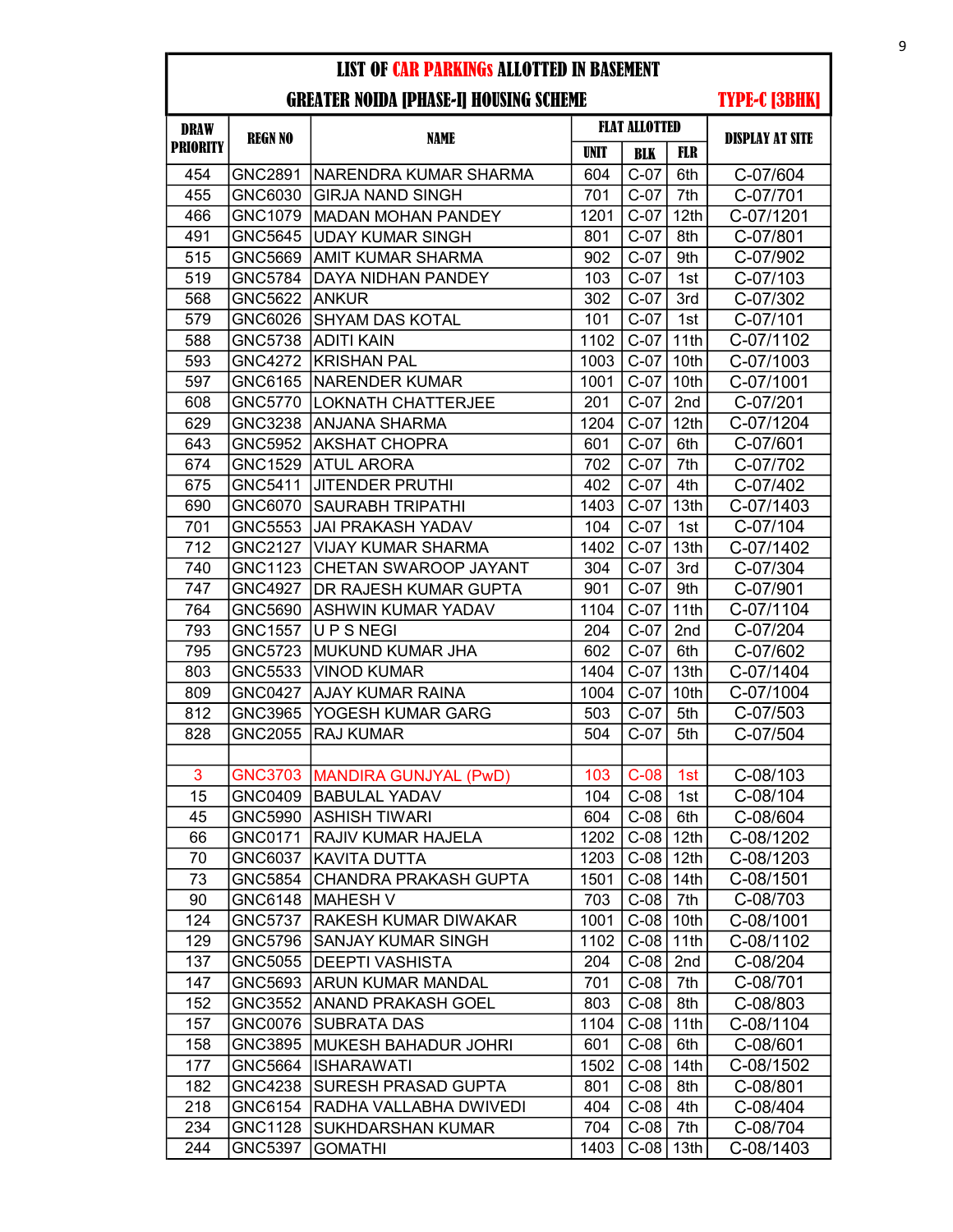| <b>DRAW</b>     |                |                                         |             | <b>FLAT ALLOTTED</b> |                  |                        |
|-----------------|----------------|-----------------------------------------|-------------|----------------------|------------------|------------------------|
| <b>PRIORITY</b> | <b>REGN NO</b> | <b>NAME</b>                             | <b>UNIT</b> | <b>BLK</b>           | <b>FLR</b>       | <b>DISPLAY AT SITE</b> |
| 245             | GNC5861        | KULDIP KUMAR KARWAL                     | 502         | $C-08$               | 5th              | C-08/502               |
| 252             | <b>GNC6227</b> | <b>JAGBIR SINGH</b>                     | 903         | $C-08$               | 9th              | C-08/903               |
| 265             | GNC5846        | <b>SATEESH KUMAR RAI</b>                | 101         | $C-08$               | 1st              | C-08/101               |
| 287             | <b>GNC5365</b> | <b>SHOVANA SARANGI</b>                  | 201         | $C-08$               | 2nd              | C-08/201               |
| 313             | <b>GNC2816</b> | <b>RAJESH KUMAR SHARMA</b>              | 503         | $C-08$               | 5th              | C-08/503               |
| 326             | <b>GNC5484</b> | UPENDRA KUMAR SINGH                     | 1504        | $C-08$               | 14 <sub>th</sub> | C-08/1504              |
| 368             | <b>GNC3912</b> | <b>MANOHAR LAL</b>                      | 702         | $C-08$               | 7th              | C-08/702               |
| 374             | <b>GNC5851</b> | <b>UDAYABHANU DAS</b>                   | 1201        | $C-08$               | 12 <sub>th</sub> | C-08/1201              |
| 398             | GNC6092        | <b>GOPAL SINGH</b>                      | 902         | $C-08$               | 9th              | C-08/902               |
| 402             | GNC6244        | <b>BIRENDRA SINGH RATHOUR</b>           | 504         | $C-08$               | 5th              | C-08/504               |
| 406             | GNC2043        | <b>SHRIKRISHNA PRASAD</b><br>SRIVASTAVA | 802         | $C-08$               | 8th              | C-08/802               |
| 444             | <b>GNC2676</b> | <b>RAKESH RANJAN</b>                    | 1002        | $C-08$               | 10th             | C-08/1002              |
| 448             | GNC5216        | <b>SURESH KUMAR</b>                     | 1101        | $C-08$               | 11th             | C-08/1101              |
| 460             | GNC3803        | <b>RAJEEV PRASAD KAUSHIK</b>            | 901         | $C-08$               | 9th              | C-08/901               |
| 461             | GNC5385        | <b>NASEEMUL HAQUE SIDDIQUI</b>          | 501         | $C-08$               | 5th              | C-08/501               |
| 474             | <b>GNC3346</b> | <b>PRADEEP KUMAR</b>                    | 304         | $C-08$               | 3rd              | C-08/304               |
| 478             | GNC1600        | <b>SHANKER CHAUDHARY</b>                | 303         | $C-08$               | 3rd              | C-08/303               |
| 496             | <b>GNC4047</b> | <b>SANDEEP ROHILLA</b>                  | 1401        | $C-08$               | 13th             | C-08/1401              |
| 506             | GNC4365        | <b>VRIGU BHATTACHARJEE</b>              | 203         | $C-08$               | 2nd              | C-08/203               |
| 526             | <b>GNC2397</b> | <b>KUNDAN NATH</b>                      | 1402        | $C-08$               | 13th             | C-08/1402              |
| 529             | GNC6074        | <b>MANOJ KUMAR MODI</b>                 | 402         | $C-08$               | 4th              | C-08/402               |
| 539             | GNC0243        | <b>RAJESH JOSHI</b>                     | 602         | $C-08$               | 6th              | C-08/602               |
| 610             | <b>GNC2427</b> | <b>ANURADHA PANWAR</b>                  | 1204        | $C-08$               | 12 <sub>th</sub> | C-08/1204              |
| 618             | GNC6033        | <b>KAPIL SINGH</b>                      | 804         | $C-08$               | 8th              | C-08/804               |
| 626             | <b>GNC4440</b> | <b>SATISH KUMAR</b>                     | 904         | $C-08$               | 9th              | C-08/904               |
| 672             | GNC0340        | <b>SANGEETA KOUL</b>                    | 401         | $C-08$               | 4th              | C-08/401               |
| 684             | <b>GNC5727</b> | <b>SHARAD KUMAR VERMA</b>               | 1404        | $C-08$               | 13th             | C-08/1404              |
| 692             | GNC5930        | <b>VINOD AGGARWAL</b>                   | 302         | $C-08$               | 3rd              | C-08/302               |
| 709             | GNC5882        | <b>HEMLATA GAIROLA</b>                  | 102         | $C-08$               | 1st              | C-08/102               |
| 710             | GNC2312        | <b>HEMANT KUMAR</b>                     | 403         | $C-08$               | 4th              | C-08/403               |
| 757             | <b>GNC2455</b> | <b>PERMA NAND SHARMA</b>                |             | 1004   C-08   10th   |                  | C-08/1004              |
| 760             | GNC0319        | <b>HARPAL SINGH</b>                     | 301         | $C-08$               | 3rd              | C-08/301               |
| 782             | GNC5376        | MAHIPAL SINGH DANGWAL                   | 1503        | $C-08$               | 14 <sub>th</sub> | C-08/1503              |
| 805             | <b>GNC4908</b> | <b>SAMIRAN SAHA</b>                     | 1103        | $C-08$               | 11th             | C-08/1103              |
| 819             | <b>GNC0472</b> | <b>SWADESH SRIVASTAVA</b>               | 603         | $C-08$               | 6th              | C-08/603               |
| 832             | <b>GNC0444</b> | <b>SHRI VIKAS GUPTA</b>                 | 202         | $C-08$               | 2nd              | C-08/202               |
| 846             | <b>GNC1408</b> | <b>KISHAN CHAND</b>                     | 1003        | $C-08$               | 10th             | C-08/1003              |
|                 |                |                                         |             |                      |                  |                        |
| $\mathbf{1}$    | <b>GNC5627</b> | <b>PROFELLA MISRI (PwD)</b>             | 104         | $C-09$               | 1st              | C-09/104               |
| 6               | GNC2033        | <b>APARNA DEVI RADHAKRISHNAN</b>        | 803         | $C-09$               | 8th              | C-09/803               |
| 27              | GNC0826        | <b>MAYA RANI TEWARI</b>                 | 602         | $C-09$               | 6th              | C-09/602               |
| 40              | GNC0746        | <b>OMWATI</b>                           | 1504        | $C-09$               | 14th             | C-09/1504              |
| 47              | GNC5686        | <b>SHYAM RANJAN KUMAR</b>               | 1102        | $C-09$               | 11th             | C-09/1102              |
| 54              | <b>GNC5576</b> | <b>VEENA MITTAL</b>                     | 1201        | $C-09$               | 12 <sup>th</sup> | C-09/1201              |
| 57              | GNC5772        | RAJ KUMAR VARSHNEYA                     | 701         | $C-09$               | 7th              | C-09/701               |
| 99              | GNC6114        | <b>HENA HASSAN</b>                      | 603         | $C-09$               | 6th              | C-09/603               |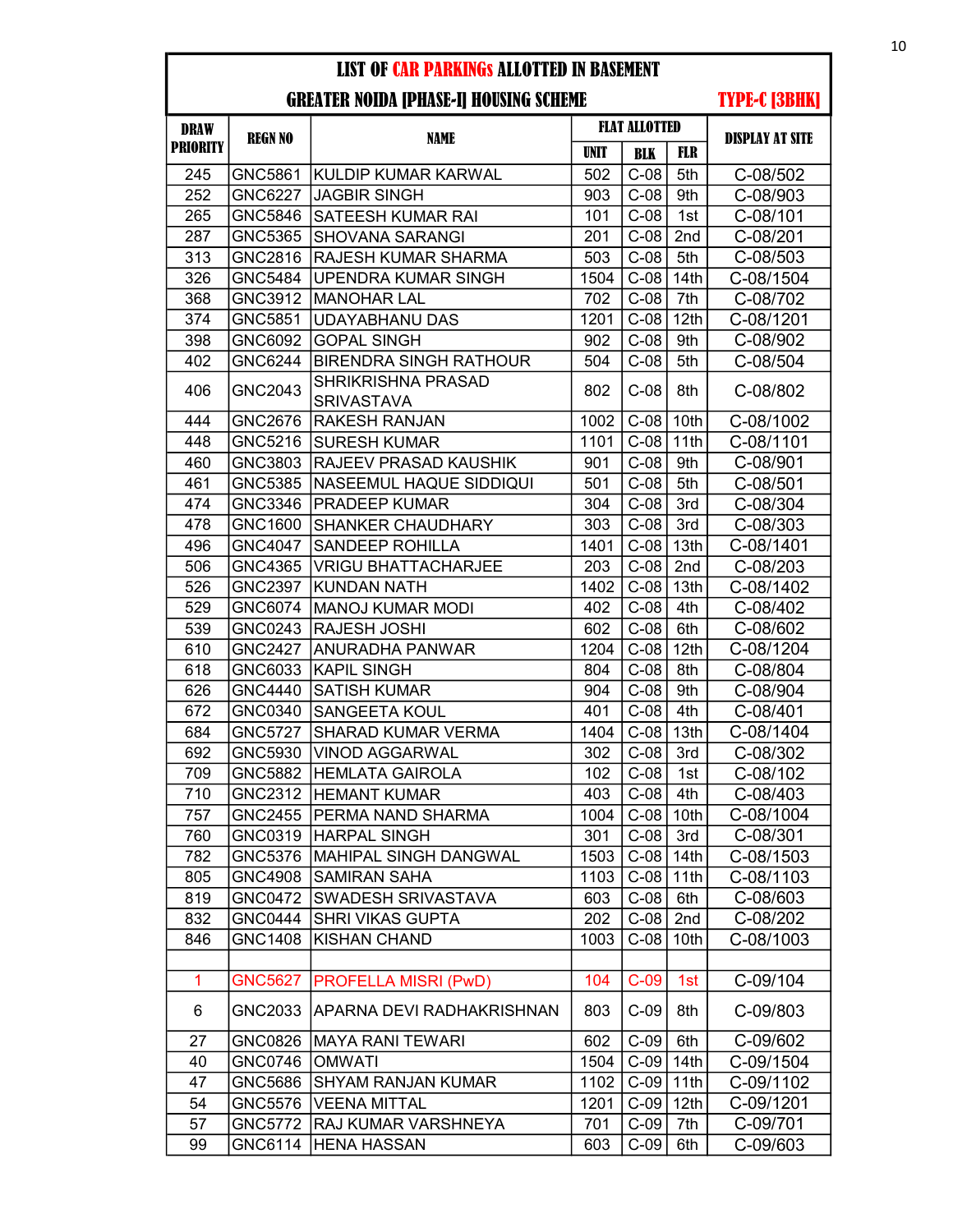## GREATER NOIDA [PHASE-I] HOUSING SCHEME

| DRAW            | <b>REGN NO</b> | NAME                         |      | <b>FLAT ALLOTTED</b> |                  | <b>DISPLAY AT SITE</b> |
|-----------------|----------------|------------------------------|------|----------------------|------------------|------------------------|
| <b>PRIORITY</b> |                |                              | UNIT | <b>BLK</b>           | <b>FLR</b>       |                        |
| 166             | GNC4781        | <b>SUKHPAL SINGH NIRMAL</b>  | 601  | $C-09$               | 6th              | C-09/601               |
| 183             | GNC3284        | MRS SAVITRI RAWAT            | 102  | $C-09$               | 1st              | C-09/102               |
| 220             | GNC3740        | <b>SATBIR SINGH TUSHIR</b>   | 101  | $C-09$               | 1st              | C-09/101               |
| 232             | GNC4125        | MANMOHAN SINGH               | 302  | $C-09$               | 3rd              | C-09/302               |
| 272             | GNC5510        | DR. REHAN UL HAQ             | 704  | $C-09$               | 7th              | C-09/704               |
| 291             | GNC0196        | <b>INARENDER SINGH</b>       | 902  | $C-09$               | 9th              | C-09/902               |
| 345             | GNC3498        | OM PRAKASH VERMA             | 802  | $C-09$               | 8th              | C-09/802               |
| 360             | GNC2615        | ARUN PRAKASH SRIVASTAVA      | 604  | $C-09$               | 6th              | C-09/604               |
| 367             | GNC1540        | <b>SUDHA KUMARI SINHA</b>    | 1002 | $C-09$               | 10th             | C-09/1002              |
| 377             | GNC2060        | <b>RAMESH KUMAR NEGI</b>     | 1104 | $C-09$               | 11th             | C-09/1104              |
| 407             | GNC5824        | SARITA BHARDWAJ              | 1202 | $C-09$               | 12 <sub>th</sub> | C-09/1202              |
| 414             | GNC5570        | <b>NARENDER SINGH BISHT</b>  | 901  | $C-09$               | 9th              | C-09/901               |
| 422             | GNC3637        | <b>JITENDER KUMAR</b>        | 1502 | $C-09$               | 14th             | C-09/1502              |
| 423             | <b>GNC2228</b> | <b>HARISH PARWANI</b>        | 203  | $C-09$               | 2nd              | C-09/203               |
| 440             | GNC6102        | VAIBHAV SAXENA               | 504  | $C-09$               | 5th              | C-09/504               |
| 441             | <b>GNC1414</b> | <b>PREM NATH</b>             | 402  | $C-09$               | 4th              | C-09/402               |
| 443             | GNC0619        | ROHIT RAJPAL                 | 903  | $C-09$               | 9th              | C-09/903               |
| 462             | GNC3556        | <b>RAVINDRA KUMAR SINHA</b>  | 303  | $C-09$               | 3rd              | C-09/303               |
| 479             | GNC6104        | <b>DILIP RANJAN DAS</b>      | 204  | $C-09$               | 2nd              | C-09/204               |
| 480             | GNC6115        | SATISH CHANDRA JHA           | 1203 | $C-09$               | 12th             | C-09/1203              |
| 481             | GNC0023        | PARMANAND LAL                | 1501 | $C-09$               | 14th             | C-09/1501              |
| 485             | GNC4281        | DR SUSHIL KUMAR KUNDALIA     | 202  | $C-09$               | 2nd              | C-09/202               |
| 502             | <b>GNC2526</b> | <b>TIMIRA KANTA MANDHATA</b> | 1402 | $C-09$               | 13th             | C-09/1402              |
| 505             | GNC0970        | <b>BHUPINDER BHARDWAJ</b>    | 702  | $C-09$               | 7th              | C-09/702               |
| 525             | GNC0637        | <b>JAISINGH RAWAT</b>        | 804  | $C-09$               | 8th              | C-09/804               |
| 528             | GNC3120        | <b>RAVINDER SINGH SIROHI</b> | 103  | $C-09$               | 1st              | C-09/103               |
| 545             | GNC3292        | <b>PRAVESH MEHRA</b>         | 1003 | $C-09$               | 10th             | C-09/1003              |
| 550             | GNC6008        | <b>SHUBHOJEET MUKHERJEE</b>  | 401  | $C-09$               | 4th              | C-09/401               |
| 559             | <b>GNC5407</b> | <b>ARUN KHERIA</b>           | 1101 | $C-09$               | 11th             | C-09/1101              |
| 586             | GNC6051        | <b>PRASOON CONRAD PASCAL</b> | 503  | $C-09$               | 5th              | C-09/503               |
| 596             | GNC0128        | <b>AJAY KUMAR GAUR</b>       | 404  | $C-09$               | 4th              | C-09/404               |
| 607             | GNC5339        | UMA BASSI                    | 201  | $C-09$ 2nd           |                  | C-09/201               |
| 649             | GNC5308        | <b>SUDERSHAN KUMAR</b>       | 1204 | $C-09$               | 12 <sub>th</sub> | C-09/1204              |
| 652             | GNC4611        | <b>BHAGWAN SINGH</b>         | 1404 | $C-09$               | 13 <sub>th</sub> | C-09/1404              |
| 658             | GNC4078        | HARI SINGH PANWAR            | 1401 | $C-09$               | 13th             | C-09/1401              |
| 683             | GNC3247        | <b>RAJEEV KUMAR SINGH</b>    | 403  | $C-09$               | 4th              | C-09/403               |
| 741             | GNC6130        | <b>SANSKAR PANDEY</b>        | 501  | $C-09$               | 5th              | C-09/501               |
| 746             | <b>GNC5575</b> | <b>NAMITA RAWAT</b>          | 703  | $C-09$               | 7th              | C-09/703               |
| 749             | GNC0980        | <b>CHANDER PRAKASH</b>       | 304  | $C-09$               | 3rd              | C-09/304               |
| 753             | GNC0665        | MANOJA KUMAR PANDA           | 301  | $C-09$               | 3rd              | C-09/301               |
| 769             | GNC6239        | <b>VIKAS RANJAN</b>          | 801  | $C-09$               | 8th              | C-09/801               |
| 771             | GNC6098        | <b>DR SUDAM BAG</b>          | 1004 | $C-09$               | 10th             | C-09/1004              |
| 790             | GNC6221        | <b>VAIBHAV DUA</b>           | 1103 | $C-09$               | 11th             | C-09/1103              |
| 817             | GNC1333        | <b>HARI SINGH</b>            | 904  | $C-09$               | 9th              | C-09/904               |
| 818             | GNC5691        | <b>DIPTI KUMAR MANDAL</b>    | 1403 | $C-09$               | 13 <sub>th</sub> | C-09/1403              |
| 829             | GNC5430        | <b>SUNIL BHATIA</b>          | 1001 | $C-09$               | 10th             | C-09/1001              |
| 833             | GNC2234        | YAMUNA PRASAD PANDEY         | 502  | $C-09$               | 5th              | C-09/502               |
| 847             | GNC5214        | <b>DR RAKESH KUMAR KAIN</b>  | 1503 | $C-09$               | 14th             | C-09/1503              |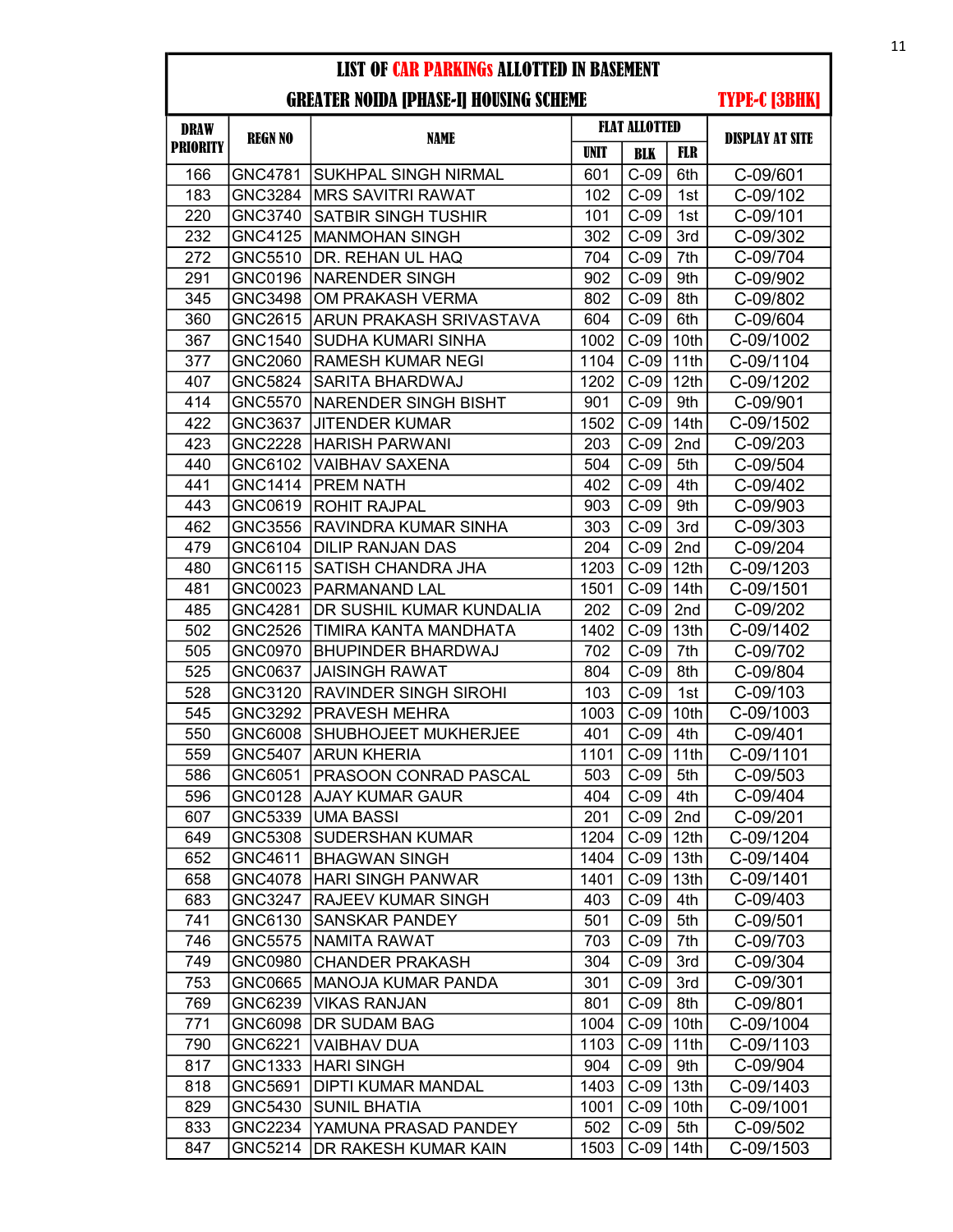| <b>DRAW</b>     |                |                              | <b>FLAT ALLOTTED</b> |            |                  |                        |
|-----------------|----------------|------------------------------|----------------------|------------|------------------|------------------------|
| <b>PRIORITY</b> | <b>REGN NO</b> | <b>NAME</b>                  | <b>UNIT</b>          | <b>BLK</b> | <b>FLR</b>       | <b>DISPLAY AT SITE</b> |
|                 |                |                              |                      |            |                  |                        |
| $\overline{2}$  | <b>GNC3887</b> | T P PAUL (PwD)               | 101                  | $C-10$     | 1st              | C-10/101               |
| 351             | <b>GNC1668</b> | <b>HARENDRA BHAGAT [PwD]</b> | 1401                 | $C-10$     | 13 <sub>th</sub> | C-10/1401              |
| 13              | <b>GNC5334</b> | DR ALOK KUMAR                | 104                  | $C-10$     | 1st              | C-10/104               |
| 19              | GNC0223        | <b>MADHU PRASAD</b>          | 1501                 | $C-10$     | 14th             | C-10/1501              |
| 21              | GNC4383        | <b>KRISHNA BIHARI</b>        | 402                  | $C-10$     | 4th              | C-10/402               |
| 56              | GNC0215        | <b>VINAY MANI TRIPATHI</b>   | 1004                 | $C-10$     | 10th             | C-10/1004              |
| 59              | <b>GNC2002</b> | <b>VINAY KUMAR</b>           | 701                  | $C-10$     | 7th              | C-10/701               |
| 75              | GNC5969        | <b>ARUN KUMAR</b>            | 204                  | $C-10$     | 2nd              | C-10/204               |
| 78              | GNC1141        | <b>SULBHA GUPTA</b>          | 202                  | $C-10$     | 2nd              | C-10/202               |
| 109             | GNC5833        | <b>BASANTI SHARMA</b>        | 704                  | $C-10$     | 7th              | C-10/704               |
| 127             | <b>GNC5925</b> | ANIL PRATAP SINGH            | 501                  | $C-10$     | 5th              | C-10/501               |
| 132             | GNC5630        | <b>ARCHANA SHARMA</b>        | 803                  | $C-10$     | 8th              | C-10/803               |
| 170             | <b>GNC3325</b> | RAJENDRA KR THAPLIYAL        | 1404                 | $C-10$     | 13th             | C-10/1404              |
| 186             | GNC6050        | <b>MANASH CHOUDHURY</b>      | 604                  | $C-10$     | 6th              | C-10/604               |
| 195             | <b>GNC5724</b> | <b>KISHAN SINGH</b>          | 1003                 | $C-10$     | 10th             | C-10/1003              |
| 213             | GNC3534        | <b>KAMAL KANTA</b>           | 602                  | $C-10$     | 6th              | C-10/602               |
| 240             | <b>GNC0087</b> | <b>SUNITA BECK</b>           | 904                  | $C-10$     | 9th              | C-10/904               |
| 242             | GNC0178        | <b>CHARAN SINGH</b>          | 1001                 | $C-10$     | 10th             | C-10/1001              |
| 243             | GNC3746        | KRUSHNA SHANKAR PRADHAN      | 503                  | $C-10$     | 5th              | C-10/503               |
| 267             | <b>GNC0244</b> | <b>NEELAM BANSAL</b>         | 201                  | $C-10$     | 2nd              | C-10/201               |
| 279             | <b>GNC5047</b> | <b>NITU TOKAS</b>            | 902                  | $C-10$     | 9th              | C-10/902               |
| 284             | GNC6040        | <b>KRISHNA MURARI</b>        | 1204                 | $C-10$     | 12th             | C-10/1204              |
| 285             | GNC5660        | PRAKASH VERMA                | 903                  | $C-10$     | 9th              | C-10/903               |
| 300             | GNC5101        | <b>JYOTI MAHAWAR</b>         | 1202                 | $C-10$     | 12 <sub>th</sub> | C-10/1202              |
| 302             | <b>GNC1558</b> | <b>SUSHMA VASHISHT</b>       | 801                  | $C-10$     | 8th              | C-10/801               |
| 316             | <b>GNC2657</b> | <b>RAM PRAKASH</b>           | 603                  | $C-10$     | 6th              | C-10/603               |
| 318             | <b>GNC1284</b> | <b>KAMAL KANT</b>            | 1103                 | $C-10$     | 11th             | C-10/1103              |
| 341             | <b>GNC5767</b> | <b>SMRITI NAGAR</b>          | 302                  | $C-10$     | 3rd              | C-10/302               |
| 376             | GNC4135        | <b>DEBORSHI SHARMA</b>       | 1402                 | $C-10$     | 13th             | C-10/1402              |
| 388             | GNC6005        | CHANDRAN BALASUBRAMANIAN     | 401                  | $C-10$     | 4th              | C-10/401               |
| 419             | <b>GNC5448</b> | <b>SUBHASH CHAND</b>         | 1203                 | $C-10$     | 12th             | C-10/1203              |
| 428             | GNC6129        | <b>TAQI HASAN FARUQI</b>     | 1101                 | $C-10$     | 11th             | C-10/1101              |
| 453             | GNC0261        | <b>RAMPREET</b>              | 1403                 | $C-10$     | 13 <sub>th</sub> | C-10/1403              |
| 497             | GNC3230        | <b>K REVATHY</b>             | 1504                 | $C-10$     | 14th             | C-10/1504              |
| 521             | GNC6187        | MAHENDRA KUMAR VERMA         | 103                  | $C-10$     | 1st              | $C-10/103$             |
| 537             | GNC0199        | <b>SANJAY KUMAR</b>          | 702                  | $C-10$     | 7th              | C-10/702               |
| 544             | GNC6207        | ARUN KUMAR SRIVASTAVA        | 804                  | $C-10$     | 8th              | C-10/804               |
| 551             | <b>GNC5939</b> | <b>AJAY KUMAR SINGH</b>      | 502                  | $C-10$     | 5th              | C-10/502               |
| 556             | GNC4261        | <b>MAHESH KUMAR</b>          | 203                  | $C-10$     | 2nd              | C-10/203               |
| 560             | <b>GNC0270</b> | DR DILIP KUMAR               | 601                  | $C-10$     | 6th              | C-10/601               |
| 569             | GNC0281        | <b>RAJESH KUMAR</b>          | 403                  | $C-10$     | 4th              | C-10/403               |
| 576             | GNC5648        | MAYA M C                     | 1002                 | $C-10$     | 10th             | C-10/1002              |
| 577             | GNC6231        | <b>ROSHAN KISHORE</b>        | 303                  | $C-10$     | 3rd              | C-10/303               |
| 587             | GNC5393        | <b>TARVINDER JEET KAUR</b>   | 304                  | $C-10$     | 3rd              | C-10/304               |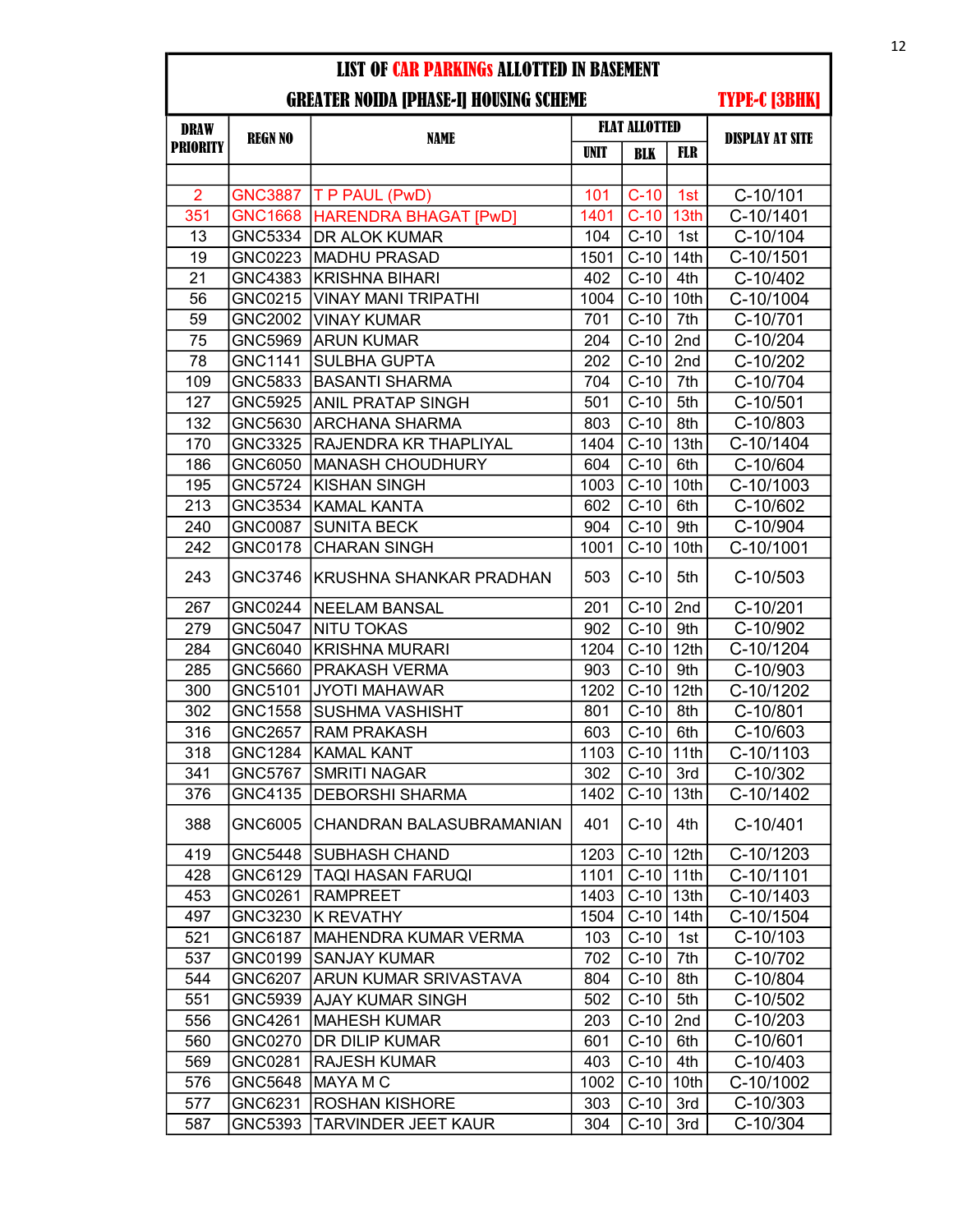#### GREATER NOIDA [PHASE-I] HOUSING SCHEME

| <b>DRAW</b>     | <b>REGN NO</b>            | <b>NAME</b>                                    | <b>FLAT ALLOTTED</b> |                  |                  |                        |
|-----------------|---------------------------|------------------------------------------------|----------------------|------------------|------------------|------------------------|
| <b>PRIORITY</b> |                           |                                                | <b>UNIT</b>          | <b>BLK</b>       | <b>FLR</b>       | <b>DISPLAY AT SITE</b> |
| 595             |                           | GNC5708   MARATHE ONKAR GOPAL                  | 1104                 | $C-10$           | 11th             | C-10/1104              |
| 630             | GNC1001                   | <b>RAM PIARA</b>                               | 901                  | $C-10$           | 9th              | C-10/901               |
| 647             | <b>GNC5337</b>            | <b>DR SAWITA DHAMI</b>                         | 102                  | $C-10$           | 1st              | C-10/102               |
| 669             | GNC5983                   | <b>ANUPAM SHARMA</b>                           | 404                  | $C-10$           | 4th              | C-10/404               |
| 695             | <b>GNC5675</b>            | <b>ATUL BHARDWAJ</b>                           | 1503                 | $C-10$           | 14 <sub>th</sub> | C-10/1503              |
| 731             | <b>GNC5552</b>            | <b>RAJESH KUMAR</b>                            | 1502                 | $C-10$           | 14th             | C-10/1502              |
| 737             | GNC2169                   | PREETI POKHRIYAL                               | 802                  | $C-10$           | 8th              | C-10/802               |
| 744             | GNC5903                   | <b>MUNCHERA BIBI</b>                           | 1102                 | $C-10$           | 11th             | C-10/1102              |
| 814             | <b>GNC2593</b>            | <b>DINESH KUMAR</b>                            | 301                  | $C-10$           | 3rd              | C-10/301               |
| 821             | GNC5809                   | K T SUDHA                                      | 504                  | $C-10$           | 5th              | C-10/504               |
| 831             | GNC3196                   | <b>ASHOK KUMAR SINGH</b>                       | 703                  | $C-10$           | 7th              | C-10/703               |
|                 |                           |                                                |                      |                  |                  |                        |
| 427             | <b>GNC0198</b>            | <b>DAYA SHANKAR DUBEY [PwD]</b>                | 802                  | $C-11$           | 8th              | C-11/802               |
| 17              | <b>GNC4144</b>            | <b>SANJAY KUMAR</b>                            | 404                  | $C-11$           | 4th              | C-11/404               |
| 33              | GNC0159                   | <b>JYOTI KUMARI</b>                            | 702                  | $C-11$           | 7th              | C-11/702               |
| 41              | GNC3578                   | <b>SHEELMANI</b>                               | 303                  | $C-11$           | 3rd              | $C-11/303$             |
| 65              | GNC1059                   | <b>JAI BHAGWAN GOTHWAL</b>                     | 703                  | $C-11$           | 7th              | C-11/703               |
| 86              | <b>GNC5827</b>            | <b>AJAY GAUTAM</b>                             | 104                  | $C-11$           | 1st              | C-11/104               |
| 140             | GNC6137                   | <b>SHAMBHU DATT PANT</b>                       | 202                  | $C-11$           | 2nd              | C-11/202               |
| 149             | <b>GNC5422</b>            | NARESH KUMAR TIWARI                            | 103                  | $C-11$           | 1st              | C-11/103               |
| 161             | GNC0351                   | <b>SUNITA PANDITA</b>                          | 1101                 | $C-11$           | 11th             | C-11/1101              |
| 185             | <b>GNC1222</b>            | <b>SANJAY KUMAR BIHANI</b>                     | 1504                 | $C-11$           | 14th             | C-11/1504              |
| 198             | GNC6204                   | <b>PARAG DEO GUPTA</b>                         | 1503                 | $C-11$           | 14th             | C-11/1503              |
| 204             | GNC5115                   | <b>SWETA RAGHUVANSHI</b>                       | 904                  | $C-11$           | 9th              | C-11/904               |
| 230             | GNC1336                   | KIRAN VIKAS MESHRAM                            | 403                  | $C-11$           | 4th              | C-11/403               |
| 238             | <b>GNC5476</b>            | <b>RAMA KANT SHARMA</b>                        | 602                  | $C-11$           | 6th              | C-11/602               |
| 247             | GNC4903                   | <b>VIJAY KUMAR MITTAL</b>                      | 204                  | $C-11$           | 2nd              | C-11/204               |
| 248             | GNC6150                   | <b>ASHUTOSH SINGH</b>                          | 1003                 | $C-11$           | 10th             | C-11/1003              |
| 266             | GNC3695                   | <b>SANGEETA SHARMA</b>                         | 1201                 | $C-11$           | 12 <sub>th</sub> | C-11/1201              |
| 269             | <b>GNC4917</b>            | <b>HARISH BHANDARI</b>                         | 101                  | $C-11$           | 1st              | $C-11/101$             |
| 309             | <b>GNC2475</b>            | <b>JAGDISH KUMAR POPLI</b>                     | 201                  | $C-11$           | 2nd              | C-11/201               |
| 320             | <b>GNC5997</b>            | <b>SURESHI KANDARI</b>                         | 502                  | $C-11$           | 5th              | C-11/502               |
| 323             | GNC5295                   | AASTHA                                         | 1002                 | $C-11$           | 10th             | C-11/1002              |
| 333             | GNC3371                   | <b>DR SHALU GUPTA</b>                          | 1402                 | $C-11$           | 13 <sub>th</sub> | C-11/1402              |
| 362             | GNC6035                   | RABINDRA KUMAR SINGH                           | 402                  | $C-11$           | 4th              | C-11/402               |
| 366             | <b>GNC2780</b>            | KISHOR BABURAO JAGTAP                          | 601                  | $C-11$           | 6th              | C-11/601               |
| 380             | GNC1811                   | <b>UDAY SHANKAR</b><br><b>VIJAY KUMAR SAHU</b> | 804                  | $C-11$           | 8th              | C-11/804               |
| 404             | GNC0306                   |                                                | 1102                 | $C-11$           | 11th             | C-11/1102              |
| 410<br>430      | <b>GNC1495</b><br>GNC4312 | <b>POONAM</b><br><b>PARESH CHANDRA DAS</b>     | 203<br>902           | $C-11$<br>$C-11$ | 2nd<br>9th       | C-11/203<br>C-11/902   |
| 436             | GNC5379                   | <b>PRASHUN GUPTA</b>                           | 1204                 | $C-11$           | 12 <sub>th</sub> | C-11/1204              |
| 446             | GNC5352                   | <b>RAJEEV ARUN EKKA</b>                        | 301                  | $C-11$           | 3rd              | $C-11/301$             |
| 450             | <b>GNC2243</b>            | PAWAN KUMAR JAIN                               | 604                  | $C-11$           | 6th              |                        |
| 501             | GNC5396                   | <b>S SRIDHAR</b>                               | 1404                 | $C-11$           | 13th             | C-11/604<br>C-11/1404  |
| 503             | GNC5912                   | <b>VIPUL VATS</b>                              | 503                  | $C-11$           | 5th              | C-11/503               |
| 555             | GNC4022                   | <b>SUNIL KUMAR TIKOO</b>                       | 504                  | $C-11$           | 5th              | C-11/504               |
| 557             | GNC2471                   | <b>TARAMATI NIPANE</b>                         | 1202                 | $C-11$           | 12th             | C-11/1202              |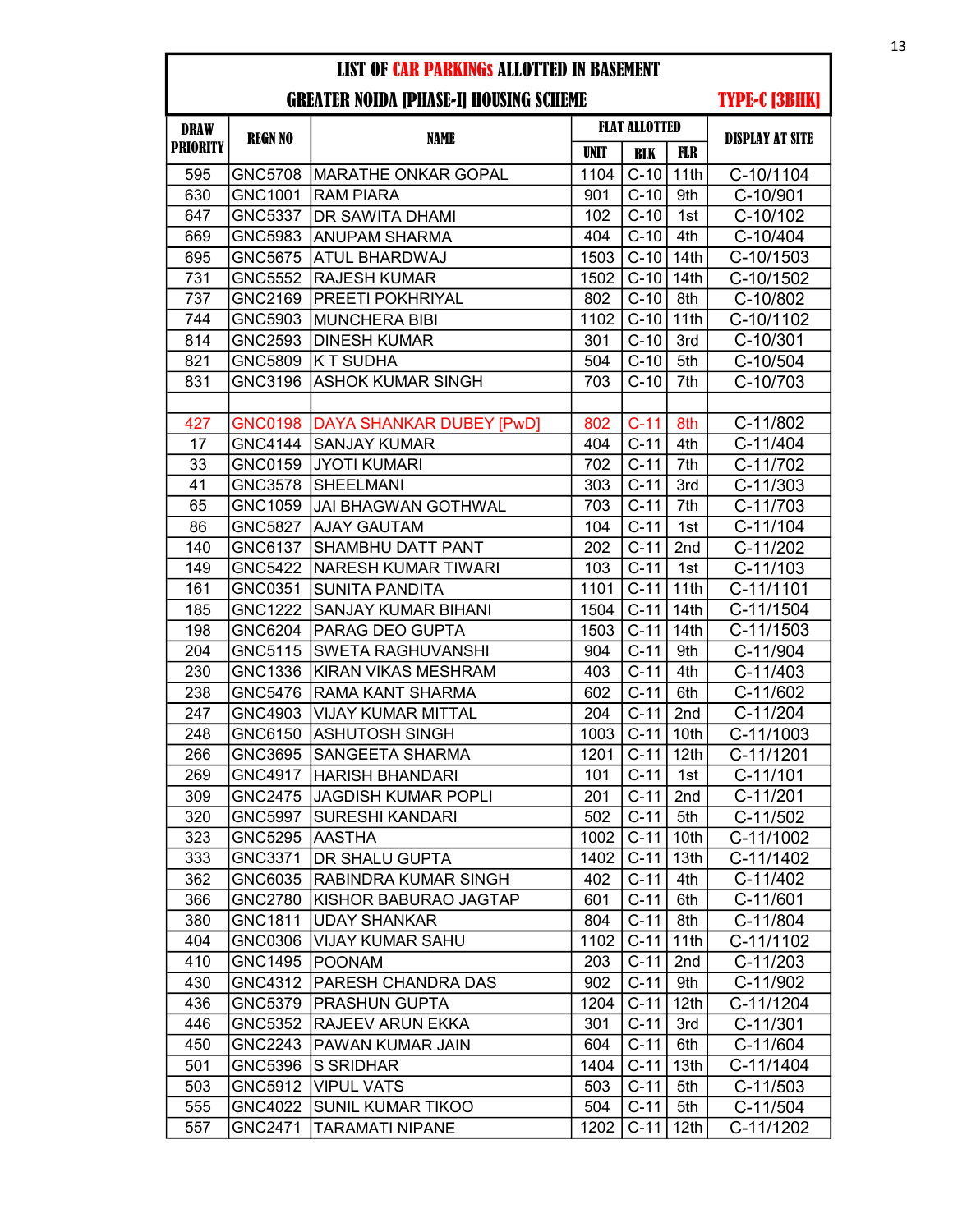| <b>LIST OF CAR PARKINGS ALLOTTED IN BASEMENT</b> |                      |                                                |             |                      |                        |                         |
|--------------------------------------------------|----------------------|------------------------------------------------|-------------|----------------------|------------------------|-------------------------|
|                                                  | <b>TYPE-C [3BHK]</b> |                                                |             |                      |                        |                         |
| <b>DRAW</b>                                      | <b>REGN NO</b>       | <b>NAME</b>                                    |             | <b>FLAT ALLOTTED</b> | <b>DISPLAY AT SITE</b> |                         |
| <b>PRIORITY</b>                                  |                      |                                                | <b>UNIT</b> | <b>BLK</b>           | <b>FLR</b>             |                         |
| 565                                              | <b>GNC0557</b>       | <b>SRIRANJANI KUMAR</b>                        | 1501        | $\overline{C}$ -11   | 14th                   | C-11/1501               |
| 566                                              | <b>GNC0058</b>       | <b>GUMMULURI VENKATA</b><br><b>SUBRAMANIAM</b> | 704         | $C-11$               | 7th                    | C-11/704                |
| 601                                              | GNC6175              | <b>GAURAV SHANDILYA</b>                        | 1403        | $C-11$               | 13th                   | C-11/1403               |
| 622                                              | GNC3366              | <b>VIJAY KHURANA</b>                           | 801         | $C-11$               | 8th                    | C-11/801                |
| 642                                              | GNC6025              | M GANESH                                       | 304         | $C-11$               | 3rd                    | $C-11/304$              |
| 651                                              | <b>GNC5714</b>       | <b>VIJAY KUMAR SINGH</b>                       | 1103        | $C-11$               | 11th                   | C-11/1103               |
| 702                                              | GNC6094              | <b>KUNDAN KUMAR</b>                            | 302         | $C-11$               | 3rd                    | C-11/302                |
| 706                                              | GNC2079              | <b>SANDEEP JAIN</b>                            | 401         | $C-11$               | 4th                    | C-11/401                |
| 708                                              | GNC0941              | <b>RAJENDRA SINGH DASILA</b>                   | 701         | $C-11$               | 7th                    | $C-11/701$              |
| 715                                              | GNC1533              | <b>MAHENDRA KUMAR</b>                          | 803         | $C-11$               | 8th                    | C-11/803                |
| 736                                              | GNC6152              | <b>SARITA SINGH</b>                            | 901         | $C-11$               | 9th                    | C-11/901                |
| 738                                              | GNC6081              | <b>KUMAR GAURAV</b>                            | 102         | $C-11$               | 1st                    | C-11/102                |
| 745                                              | <b>GNC3828</b>       | <b>SIDDHARTH SINGH PARIHAR</b>                 | 1004        | $C-11$               | 10th                   | $\overline{C}$ -11/1004 |
| 748                                              | <b>GNC1423</b>       | <b>SUDHIR KUMAR AGARWAL</b>                    | 1502        | $C-11$               | 14th                   | C-11/1502               |
| 767                                              | <b>GNC5888</b>       | <b>GHANSHYAM</b>                               | 603         | $C-11$               | 6th                    | C-11/603                |
| 774                                              | GNC5502              | <b>NIRUPA BELWAL</b>                           | 1104        | $C-11$               | 11th                   | C-11/1104               |
| 780                                              | <b>GNC0418</b>       | <b>R RAJESH</b>                                | 1001        | $C-11$               | 10th                   | C-11/1001               |
| 801                                              | GNC0081              | <b>DEVENDER KHORANA</b>                        | 501         | $C-11$               | 5th                    | $C-11/501$              |
| 808                                              | <b>GNC0238</b>       | <b>RAJESH KUMAR MISHRA</b>                     | 1401        | $C-11$               | 13th                   | $\overline{C-1}1/1401$  |
| 836                                              | GNC6079              | <b>DR DINESH ADLAKHA</b>                       | 903         | $C-11$               | 9th                    | C-11/903                |
| 845                                              | GNC5692              | <b>SURENDRA KUMAR</b>                          | 1203        | $C-11$               | 12th                   | C-11/1203               |
|                                                  |                      |                                                |             |                      |                        |                         |
| 728                                              | <b>GNC5566</b>       | <b>HARISH KUMAR SHARMA [PwD]</b>               | 202         | $C-12$               | 2 <sub>nd</sub>        | C-12/202                |
| 16                                               | GNC5973              | <b>SANGEETA NALIN</b>                          | 1502        | $C-12$               | 14th                   | C-12/1502               |
| 24                                               | <b>GNC5444</b>       | <b>DARSHANA MOMAYA DABRAL</b>                  | 302         | $C-12$               | 3rd                    | $C-12/302$              |
| 49                                               | <b>GNC2556</b>       | <b>MRS ANUPMA TRIPATHI</b>                     | 1403        | $C-12$               | 13th                   | C-12/1403               |
| 71                                               | GNC5860              | S SATHYAMOORTHY                                | 102         | $C-12$               | 1st                    | C-12/102                |
| 72                                               | GNC5338              | <b>SHWETA</b>                                  | 604         | $C-12$               | 6th                    | C-12/604                |
| 76                                               | GNC6168              | SHABISTAN SIDDIQUI                             | 801         | $C-12$               | 8th                    | $C-12/801$              |
| 77                                               | <b>GNC0787</b>       | <b>INDRA PAL SINGH</b>                         | 1102        | $C-12$               | 11th                   | C-12/1102               |
| 80                                               | <b>GNC1937</b>       | <b>BRAJ KISHORE TRIPATHY</b>                   | 101         | $C-12$               | 1st                    | $C-12/101$              |
| 89                                               | GNC2490              | <b>RACHNA AGARWAL</b>                          | 501         | $C-12$               | 5th                    | C-12/501                |
| 112                                              | GNC5512              | <b>PRAVEEN GUPTA</b>                           | 1202        | $C-12$               | 12 <sub>th</sub>       | C-12/1202               |
| 116                                              | <b>GNC1429</b>       | <b>HARDARSHAN SINGH</b>                        | 802         | $C-12$               | 8th                    | C-12/802                |
| 143                                              | <b>GNC0222</b>       | <b>VIJAY KUMAR</b>                             | 1404        | $C-12$ 13th          |                        | C-12/1404               |
| 175                                              | <b>GNC2251</b>       | A J SRINIVASAN                                 | 402         | $C-12$               | 4th                    | C-12/402                |
| 205                                              | GNC5644              | ALIND KUMAR SURAJ                              | 1104        | $C-12$               | 11th                   | C-12/1104               |
| 216                                              | GNC6116              | MAHBOOB ALAM                                   | 702         | $C-12$               | 7th                    | C-12/702                |
| 236                                              | <b>GNC2244</b>       | <b>SANJIT DAS</b>                              | 103         | $C-12$               | 1st                    | C-12/103                |
| 250                                              | GNC2791              | RAMESH CHAND JAIN                              | 1401        | $C-12$               | 13th                   | C-12/1401               |
| 264                                              | GNC5493              | VEENA PANDEY                                   | 404         | $C-12$               | 4th                    | C-12/404                |
| 322                                              | GNC6188              | <b>SUHAVANI DEVI</b>                           | 502         | $C-12$               | 5th                    | C-12/502                |
| 335                                              | GNC5682              | <b>MANISH KUMAR SINGH</b>                      | 903         | $C-12$               | 9th                    | C-12/903                |
| 338                                              | <b>GNC1776</b>       | <b>RAM PRAVESH GIRI</b>                        | 1003        | $C-12$               | 10th                   | C-12/1003               |
| 342                                              | GNC5709              | <b>GEETIKA SINGH</b>                           | 901         | $C-12$               | 9th                    | C-12/901                |
| 347                                              | GNC1037              | <b>PANKAJ PUNDHIR</b>                          | 602         | $C-12$               | 6th                    | C-12/602                |
|                                                  |                      |                                                |             |                      |                        |                         |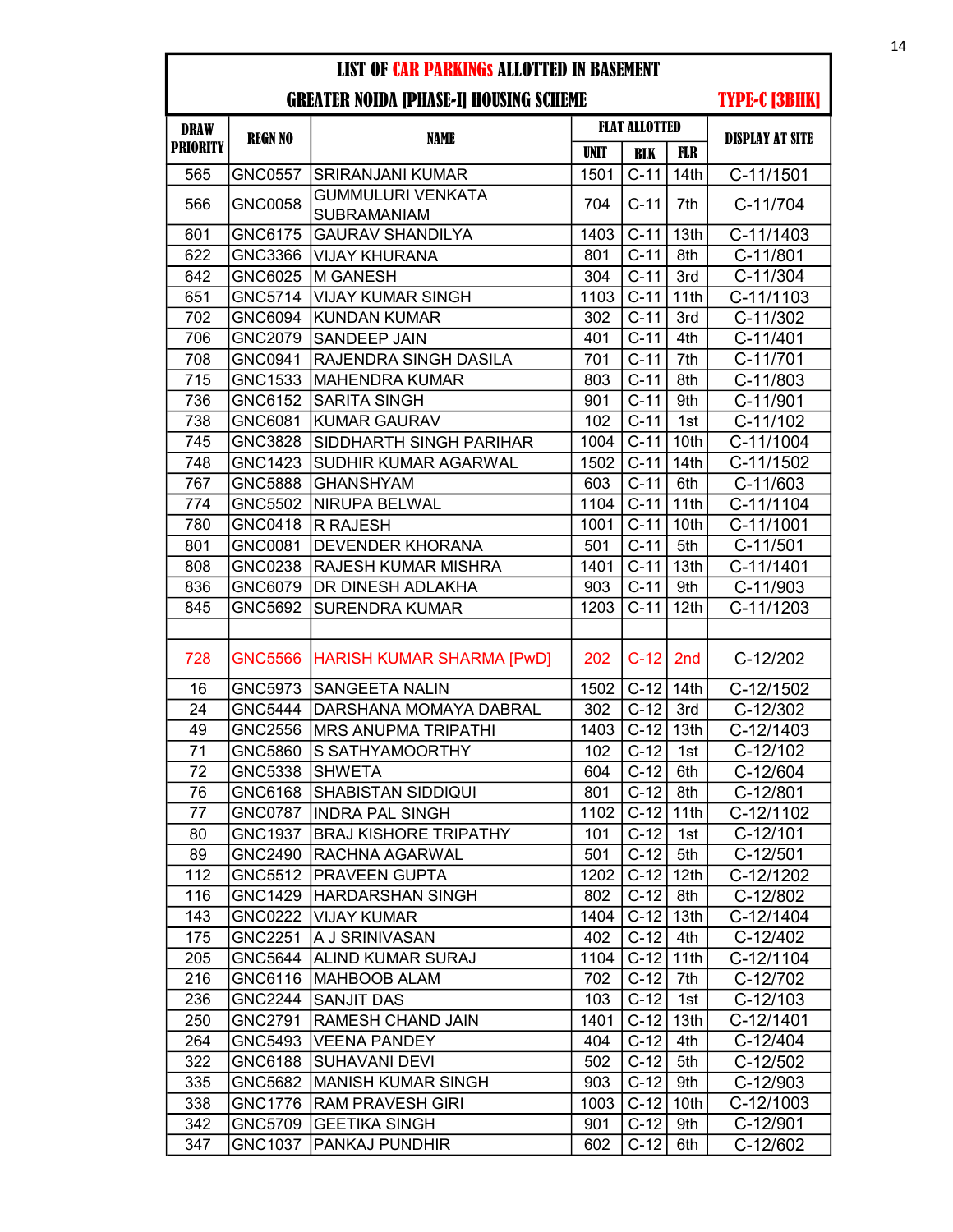| <b>DRAW</b>     |                |                              | <b>FLAT ALLOTTED</b> |            |                  |                        |
|-----------------|----------------|------------------------------|----------------------|------------|------------------|------------------------|
| <b>PRIORITY</b> | <b>REGN NO</b> | NAME                         | <b>UNIT</b>          | <b>BLK</b> | <b>FLR</b>       | <b>DISPLAY AT SITE</b> |
| 357             | GNC5483        | GEETA DEVNANI                | 504                  | $C-12$     | 5th              | C-12/504               |
| 363             | GNC5442        | <b>DR ALKA SHARMA</b>        | 301                  | $C-12$     | 3rd              | $C-12/301$             |
| 370             | <b>GNC5547</b> | <b>CHANDRA BHUSHAN VERMA</b> | 902                  | $C-12$     | 9th              | C-12/902               |
| 387             | <b>GNC5726</b> | <b>INDRANIL DEY SARKAR</b>   | 703                  | $C-12$     | 7th              | C-12/703               |
| 392             | <b>GNC2084</b> | <b>ANITA RANI</b>            | 201                  | $C-12$     | 2nd              | C-12/201               |
| 405             | <b>GNC5324</b> | <b>DEEPTI BEHAL</b>          | 1204                 | $C-12$     | 12th             | C-12/1204              |
| 437             | <b>GNC0488</b> | <b>MOHD YASEEN</b>           | 303                  | $C-12$     | 3rd              | $C-12/303$             |
| 447             | GNC4935        | PRIYANKA CHANDRA             | 704                  | $C-12$     | 7th              | C-12/704               |
| 449             | <b>GNC2202</b> | A K BHARDWAJ                 | 1501                 | $C-12$     | 14th             | C-12/1501              |
| 465             | <b>GNC5579</b> | <b>SANOJ KUMAR</b>           | 1001                 | $C-12$     | 10th             | C-12/1001              |
| 467             | GNC5310        | <b>RAJESH SINGH</b>          | 403                  | $C-12$     | 4th              | C-12/403               |
| 469             | <b>GNC4418</b> | <b>VIVEK CHANDRA VERMA</b>   | 1504                 | $C-12$     | 14th             | C-12/1504              |
| 494             | GNC6103        | <b>S SENTHIL KUMAR</b>       | 1004                 | $C-12$     | 10th             | C-12/1004              |
| 516             | GNC0302        | PRAKASH CHANDRA              | 1203                 | $C-12$     | 12th             | C-12/1203              |
|                 |                | KHANDELWAL                   |                      |            |                  |                        |
| 532             | <b>GNC2328</b> | <b>RAJINDER SINGH BISHT</b>  | 104                  | $C-12$     | 1st              | C-12/104               |
| 546             | <b>GNC5482</b> | <b>SUSHMITA KAPOOR</b>       | 1101                 | $C-12$     | 11th             | C-12/1101              |
| 549             | GNC6210        | <b>VIJAY SINGH NEGI</b>      | 803                  | $C-12$     | 8th              | C-12/803               |
| 564             | GNC5623        | <b>DIWAN SINGH</b>           | 1402                 | $C-12$     | 13th             | C-12/1402              |
| 572             | GNC6006        | NARENDER KUMAR SINGH         | 701                  | $C-12$     | 7th              | C-12/701               |
| 606             | GNC6100        | <b>JAGATJIT TURUK</b>        | 203                  | $C-12$     | 2nd              | $C-12/203$             |
| 624             | <b>GNC2240</b> | <b>NEELAM MADAN</b>          | 904                  | $C-12$     | 9th              | C-12/904               |
| 634             | GNC6238        | ANMOL SHARMA                 | 204                  | $C-12$     | 2nd              | C-12/204               |
| 639             | GNC5359        | SHRADHESH CHANDRA            | 503                  | $C-12$     | 5th              | $C-12/503$             |
| 657             | GNC6163        | <b>ARJUN SINGH</b>           | 603                  | $C-12$     | 6th              | C-12/603               |
| 662             | GNC5459        | UDAYA NARAYAN JHA            | 1503                 | $C-12$     | 14 <sub>th</sub> | $C-12/1503$            |
| 667             | <b>GNC5705</b> | <b>BALWANT SINGH NEGI</b>    | 1103                 | $C-12$     | 11th             | C-12/1103              |
| 721             | <b>GNC4425</b> | SUDHIR KR RAI                | 804                  | $C-12$     | 8th              | C-12/804               |
| 739             | <b>GNC2258</b> | KARUNA CHOUDHARY             | 304                  | $C-12$     | 3rd              | $C-12/304$             |
| 823             | <b>GNC2747</b> | ANUKOOL CHANDRA SHARMA       | 1002                 | $C-12$     | 10 <sub>th</sub> | C-12/1002              |
| 834             | <b>GNC1726</b> | <b>AJAYA GUPTA</b>           | 1201                 | $C-12$     | 12 <sub>th</sub> | C-12/1201              |
| 837             |                | GNC0705 ATUL KUMAR PANDEY    | 401                  | $C-12$     | 4th              | $C-12/401$             |
| 841             | GNC2766        | <b>T PURUSHAN</b>            | 601                  | $C-12$     | 6th              | C-12/601               |
|                 |                |                              |                      |            |                  |                        |
| 8               | GNC6071        | <b>SHAILY MISHRA</b>         | 304                  | $C-14$     | 3rd              | $C-14/304$             |
| 12              | GNC5943        | SHYAM MANSHARAMANI           | 102                  | $C-14$     | 1st              | C-14/102               |
| 34              | GNC4455        | <b>UPASANA SHARMA</b>        | 202                  | $C-14$     | 2nd              | C-14/202               |
| 35              | GNC6139        | <b>SHISHIR SAURABH</b>       | 502                  | $C-14$     | 5th              | C-14/502               |
| 52              | GNC6065        | VAIBHAV KUMAR                | 302                  | $C-14$     | 3rd              | C-14/302               |
| 87              | GNC5797        | PRATIMA GUPTA                | 401                  | $C-14$     | 4th              | $C-14/401$             |
| 144             | GNC4031        | ARUNESHPAL SINGH KUSHWAH     | 402                  | $C-14$     | 4th              | C-14/402               |
| 173             | GNC0766        | <b>NEERU SHARMA</b>          | 902                  | $C-14$     | 9th              | C-14/902               |
| 178             | GNC0663        | <b>USHA KUMARI</b>           | 404                  | $C-14$     | 4th              | C-14/404               |
| 184             | GNC5550        | RAJENDER S BANGAR            | 204                  | $C-14$     | 2nd              | C-14/204               |
| 191             | GNC5463        | DR BHARAT BHUSHAN SHARMA     | 403                  | $C-14$     | 4th              | $C-14/403$             |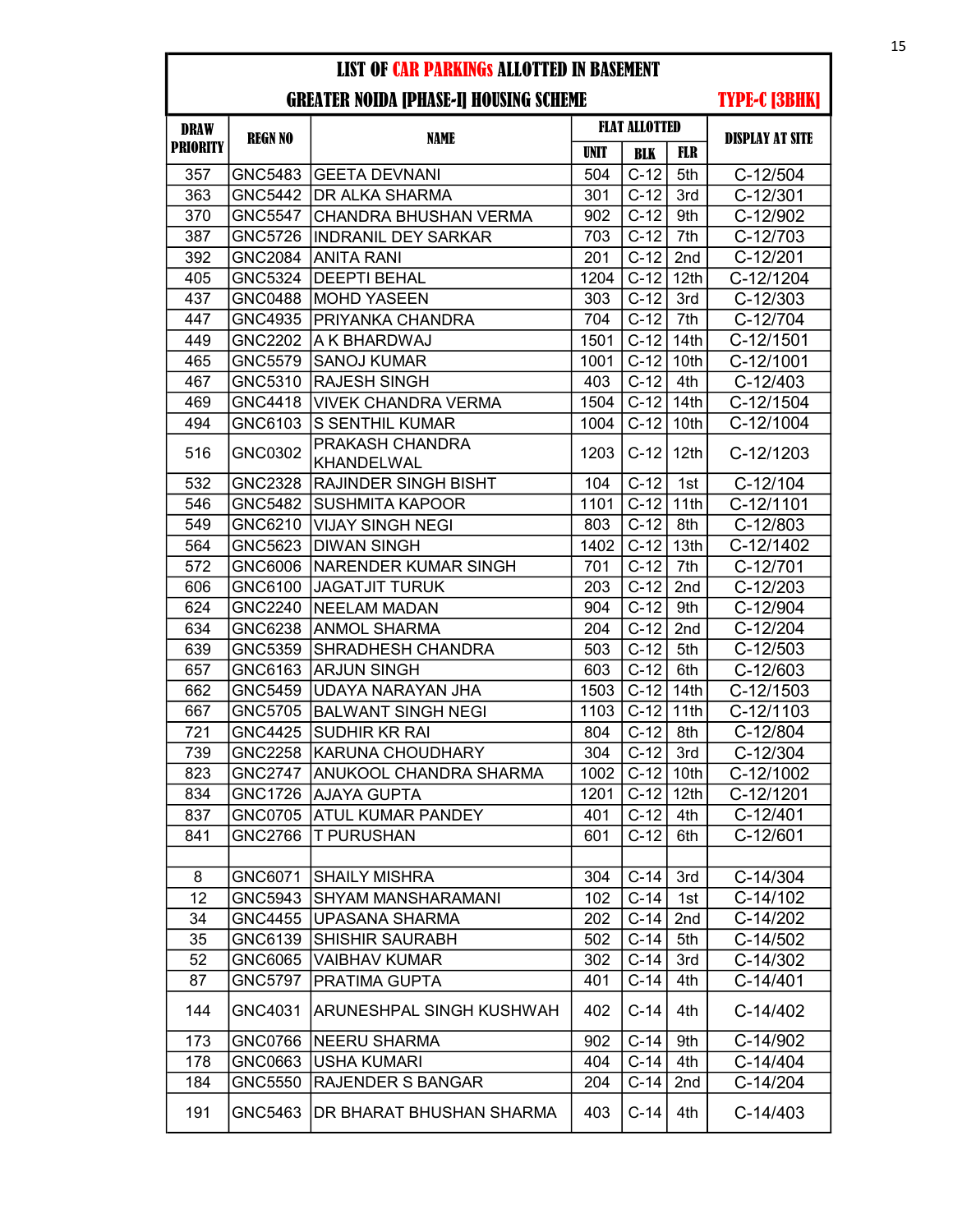## GREATER NOIDA [PHASE-I] HOUSING SCHEME

| <b>DRAW</b>     | <b>REGN NO</b> | <b>NAME</b>                             | <b>FLAT ALLOTTED</b> |            |            | <b>DISPLAY AT SITE</b> |
|-----------------|----------------|-----------------------------------------|----------------------|------------|------------|------------------------|
| <b>PRIORITY</b> |                |                                         | UNIT                 | <b>BLK</b> | <b>FLR</b> |                        |
| 206             | <b>GNC5957</b> | <b>S BALASUBRAMANIAN</b>                | 701                  | $C-14$     | 7th        | C-14/701               |
| 249             | GNC0843        | <b>ASHOK KUMAR BHATT</b>                | 704                  | $C-14$     | 7th        | C-14/704               |
| 253             | GNC6010        | <b>SATISH KUMAR PANDEY</b>              | 101                  | $C-14$     | 1st        | C-14/101               |
| 257             | GNC5569        | <b>RAJVIR SINGH</b>                     | 601                  | $C-14$     | 6th        | C-14/601               |
| 261             | <b>GNC1047</b> | IM S SREEKUMAR                          | 901                  | $C-14$     | 9th        | C-14/901               |
| 270             | GNC6044        | <b>AKHIL VERMA</b>                      | 802                  | $C-14$     | 8th        | C-14/802               |
| 275             | GNC5406        | <b>ANJU SINGH</b>                       | 801                  | $C-14$     | 8th        | C-14/801               |
| 277             | GNC5053        | AMITABH KUMAR SINGH                     | 703                  | $C-14$     | 7th        | C-14/703               |
| 297             | GNC4279        | <b>AJAY SRIVASTAVA</b>                  | 603                  | $C-14$     | 6th        | C-14/603               |
| 314             | GNC6128        | PAWAN KUMAR PANDEY                      | 104                  | $C-14$     | 1st        | C-14/104               |
| 365             | GNC1607        | <b>PRAMOD KUMAR BHANDARI</b>            | 201                  | $C-14$     | 2nd        | $C-14/201$             |
| 399             | GNC4629        | SHAILENDER KUMAR MAURYA                 | 203                  | $C-14$     | 2nd        | C-14/203               |
| 411             | GNC4304        | NARENDER KUMAR KUKREJA                  | 504                  | $C-14$     | 5th        | C-14/504               |
| 445             | <b>GNC5546</b> | <b>KAUSHAR ALI</b>                      | 804                  | $C-14$     | 8th        | C-14/804               |
| 472             | GNC6120        | MADHULIKA KAUL/MOHAN LAL<br><b>KAUL</b> | 604                  | $C-14$     | 6th        | C-14/604               |
| 493             | GNC6201        | MOHAMMAD SHAFIQUE ANSARI                | 602                  | $C-14$     | 6th        | C-14/602               |
| 518             | <b>GNC5695</b> | <b>PRATIBHA SINGH</b>                   | 301                  | $C-14$     | 3rd        | $C-14/301$             |
| 578             | GNC0840        | <b>ROOPA BOSE</b>                       | 303                  | $C-14$     | 3rd        | $C-14/303$             |
| 603             | GNC1921        | <b>ROSHAN LAL SUNDRIYAL</b>             | 904                  | $C-14$     | 9th        | C-14/904               |
| 633             | GNC6076        | NITESH TIWARI                           | 903                  | $C-14$     | 9th        | $C-14/903$             |
| 659             | GNC0821        | <b>BIRENDER SINGH RAWAT</b>             | 501                  | $C-14$     | 5th        | C-14/501               |
| 699             | GNC6331        | <b>DIVIK SHARMA</b>                     | 803                  | $C-14$     | 8th        | C-14/803               |
| 775             | <b>GNC2579</b> | ASHOK KUMAR                             | 103                  | $C-14$     | 1st        | $C-14/103$             |
| 798             | GNC5551        | PRAMOD KUMAR THAKUR                     | 702                  | $C-14$     | 7th        | $C-14/702$             |
| 804             | GNC5823        | <b>JITENDRA ASATI</b>                   | 503                  | $C-14$     | 5th        | C-14/503               |
|                 |                |                                         |                      |            |            |                        |
| 5               | GNC5843        | <b>COL HANSRAJ SINGH PANWAR</b>         | 1001                 | $C-15$     | 10th       | C-15/1001              |
| 29              | GNC5822        | <b>DHEERAJ MALIK</b>                    | 803                  | $C-15$     | 8th        | C-15/803               |
| 67              |                | GNC4615 RAMPI BHAMBHANI                 | 402                  | $C-15$     | 4th        | C-15/402               |
| 81              |                | GNC6058   AMIT KUMAR KHANDELWAL         | 1003                 | $C-15$     | 10th       | C-15/1003              |
| 83              |                | GNC5572 RASHMI TEWARI                   | 504                  | $C-15$     | 5th        | $C-15/504$             |
| 85              |                | GNC5742   PRANAV SHARMA                 | 103                  | $C-15$     | 1st        | $C-15/103$             |
| 91              | GNC5716        | <b>HARSH NANDAN JOSHI</b>               | 403                  | $C-15$     | 4th        | C-15/403               |
| 123             | GNC4909        | <b>GHANSHYAM KUMAR</b>                  | 902                  | $C-15$     | 9th        | C-15/902               |
| 139             | GNC3073        | <b>IDR AMBIKA PRASAD JOSHI</b>          | 601                  | $C-15$     | 6th        | C-15/601               |
| 160             | GNC6077        | <b>ONKAR NATH TIWARI</b>                | 704                  | $C-15$     | 7th        | C-15/704               |
| 163             | GNC1531        | SUSHIL KUMAR SRIVASTVA                  | 104                  | $C-15$     | 1st        | C-15/104               |
| 168             | GNC3810        | SANTOSH DATTATRAYA VAIDYA               | 503                  | $C-15$     | 5th        | $C-15/503$             |
| 180             | GNC5836        | <b>VINEETA VERMA</b>                    | 1102                 | $C-15$     | 11th       | C-15/1102              |
| 209             | GNC5554        | <b>SMITA MISHRA</b>                     | 204                  | $C-15$     | 2nd        | $C-15/204$             |
| 217             | GNC6080        | <b>SATYA DEV PANWAR</b>                 | 1002                 | $C-15$     | 10th       | C-15/1002              |
| 221             | GNC6135        | <b>RAM BACHAN RAM</b>                   | 203                  | $C-15$     | 2nd        | $C-15/203$             |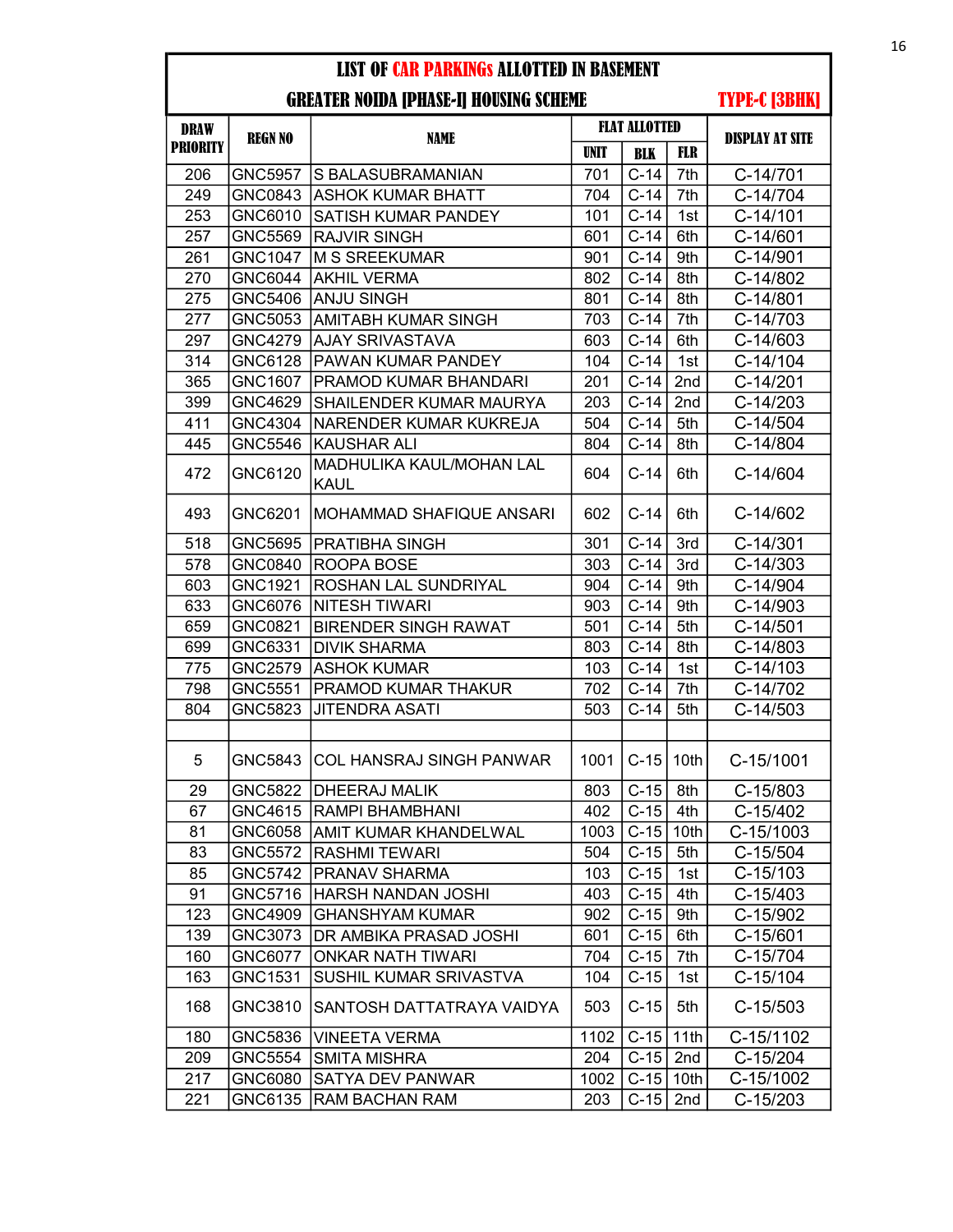| <b>DRAW</b>     | <b>REGN NO</b> | NAME                           | <b>FLAT ALLOTTED</b> |                    |            |                        |
|-----------------|----------------|--------------------------------|----------------------|--------------------|------------|------------------------|
| <b>PRIORITY</b> |                |                                | <b>UNIT</b>          | <b>BLK</b>         | <b>FLR</b> | <b>DISPLAY AT SITE</b> |
| 226             |                | GNC6145  VISHAL ARORA          | 201                  | $C-15$             | 2nd        | C-15/201               |
| 231             | GNC6004        | DR DEEPANJYOTI GAYAN           | 302                  | $C-15$             | 3rd        | C-15/302               |
| 281             | GNC5839        | ASHWINI KUMAR SINGH            | 303                  | $C-15$             | 3rd        | $C-15/303$             |
| 289             | <b>GNC0795</b> | M SURYAPRAKASH RAO             | 702                  | $C-15$             | 7th        | C-15/702               |
| 301             | GNC5441        | <b>MONIKA SURI</b>             | 802                  | $C-15$             | 8th        | C-15/802               |
| 329             | <b>GNC5707</b> | <b>SANTOSH KUMARI</b>          | 301                  | $C-15$             | 3rd        | $C-15/301$             |
| 350             | <b>GNC3282</b> | <b>MAHENDER SINGH BHANDARI</b> | 602                  | $C-15$             | 6th        | C-15/602               |
| 397             | <b>GNC2910</b> | <b>KESANG NORBU BHUTIA</b>     | 501                  | $C-15$             | 5th        | $C-15/501$             |
| 401             | <b>GNC5989</b> | <b>ARPIT TIWARI</b>            | 404                  | $C-15$             | 4th        | C-15/404               |
| 403             | <b>GNC3425</b> | <b>HARPAL SINGH</b>            | 304                  | $C-15$             | 3rd        | C-15/304               |
| 421             | GNC3514        | <b>MANOHAR KANT SRIVASTAVA</b> | 703                  | $C-15$             | 7th        | C-15/703               |
| 468             | GNC5609        | <b>VIKAS BHAMBHANI</b>         | 1103                 | $C-15$             | 11th       | C-15/1103              |
| 470             | <b>GNC5890</b> | <b>AMIT SAXENA</b>             | 701                  | $C-15$             | 7th        | C-15/701               |
| 475             | GNC5872        | <b>ASHUTOSH MOHLE</b>          | 901                  | $C-15$             | 9th        | C-15/901               |
| 542             | <b>GNC5505</b> | <b>VEENA SINGHAL</b>           | 401                  | $C-15$             | 4th        | $C-15/401$             |
| 570             | GNC3559        | RAJ KUMAR ARORA                | 603                  | $C-15$             | 6th        | $C-15/603$             |
| 580             | <b>GNC2525</b> | <b>KAMAL KHANNA</b>            | 102                  | $C-15$             | 1st        | C-15/102               |
| 599             | GNC3040        | <b>MADAN PAL SINGH</b>         | 101                  | $C-15$             | 1st        | $C-15/101$             |
| 645             | GNC5893        | <b>BHAGWAT SWARUP</b>          | 202                  | $C-15$             | 2nd        | C-15/202               |
| 653             | GNC1662        | <b>VANDANA CHOUDHARY</b>       | 1004                 | $C-15$             | 10th       | C-15/1004              |
| 655             | GNC0940        | NARAYAN SINGH GARKHAL          | 1104                 | $C-15$             | 11th       | C-15/1104              |
| 691             | <b>GNC0857</b> | <b>BIJAY KUMAR SINHA</b>       | 604                  | $C-15$             | 6th        | C-15/604               |
| 725             | GNC5771        | <b>MD ALI JOUHER</b>           | 801                  | $C-15$             | 8th        | C-15/801               |
| 754             | <b>GNC3077</b> | SHATRUGHAN PRASAD SINGH        | 1101                 | $C-15$             | 11th       | C-15/1101              |
| 776             | GNC6169        | PREETI KOTAMARTHI SWATI        | 904                  | $C-15$             | 9th        | C-15/904               |
| 779             | <b>GNC2701</b> | <b>SHLOK BHARDWAJ</b>          | 502                  | $C-15$             | 5th        | C-15/502               |
| 810             | <b>GNC5766</b> | <b>DINESH CHANDRA PANDEY</b>   | 804                  | $C-15$             | 8th        | C-15/804               |
|                 |                |                                |                      |                    |            |                        |
| 719             | <b>GNC0471</b> | <b>SURENDRA SINGH [PwD]</b>    | 1202                 | $C-16$ 12th        |            | C-16/1202              |
| 10              | GNC6159        | <b>APURVA PANDEY</b>           | 804                  | $C-16$             | 8th        | C-16/804               |
| 36              | <b>GNC4885</b> | YATIN NAGPAL                   | 1203                 | $C-16$ 12th        |            | C-16/1203              |
| 50              | GNC5858        | <b>ALOK KUMAR SRIVASTAV</b>    | 103                  | $C-16$             | 1st        | $C-16/103$             |
| 104             | GNC5979        | <b>RAKESH KUMAR SINHA</b>      | 904                  | $C-16$             | 9th        | C-16/904               |
| 118             | GNC5351        | <b>JAYASHREE NARAYANAN</b>     | 1004                 | $C-16$             | 10th       | C-16/1004              |
| 120             | GNC4601        | RUCHI CHAMOLI                  | 802                  | $C-16$             | 8th        | C-16/802               |
| 126             | <b>GNC0237</b> | <b>DEEPAK PANWAR</b>           | 302                  | $C-16$             | 3rd        | C-16/302               |
| 171             | GNC0521        | DR ANJU BHATIA                 | 1103                 | $C-16$             | 11th       | C-16/1103              |
| 212             | GNC5670        | <b>RUMI DAS</b>                | 1002                 | $C-16$             | 10th       | C-16/1002              |
| 225             | GNC4033        | DARSHANA SHARMA                | 102                  | $C-16$             | 1st        | C-16/102               |
| 288             | GNC2801        | <b>RAKESH KUMAR</b>            | 703                  | $C-16$             | 7th        | C-16/703               |
| 294             | GNC5735        | <b>BARESH KUMAR</b>            | 301                  | $C-16$             | 3rd        | $C-16/301$             |
| 303             | GNC5800        | DR BASANTA KUMAR SAHU          | 203                  | $C-16$             | 2nd        | $C-16/203$             |
| 330             | GNC6147        | <b>PRIYA MITTAL</b>            | 1003                 | $C-16$             | 10th       | C-16/1003              |
| 331             | GNC6019        | <b>JAIDEEP AWASTHI</b>         | 902                  | $C-16$             | 9th        | C-16/902               |
| 415             | GNC5659        | <b>ROHIT VOHRA</b>             |                      | 1102   C-16   11th |            | C-16/1102              |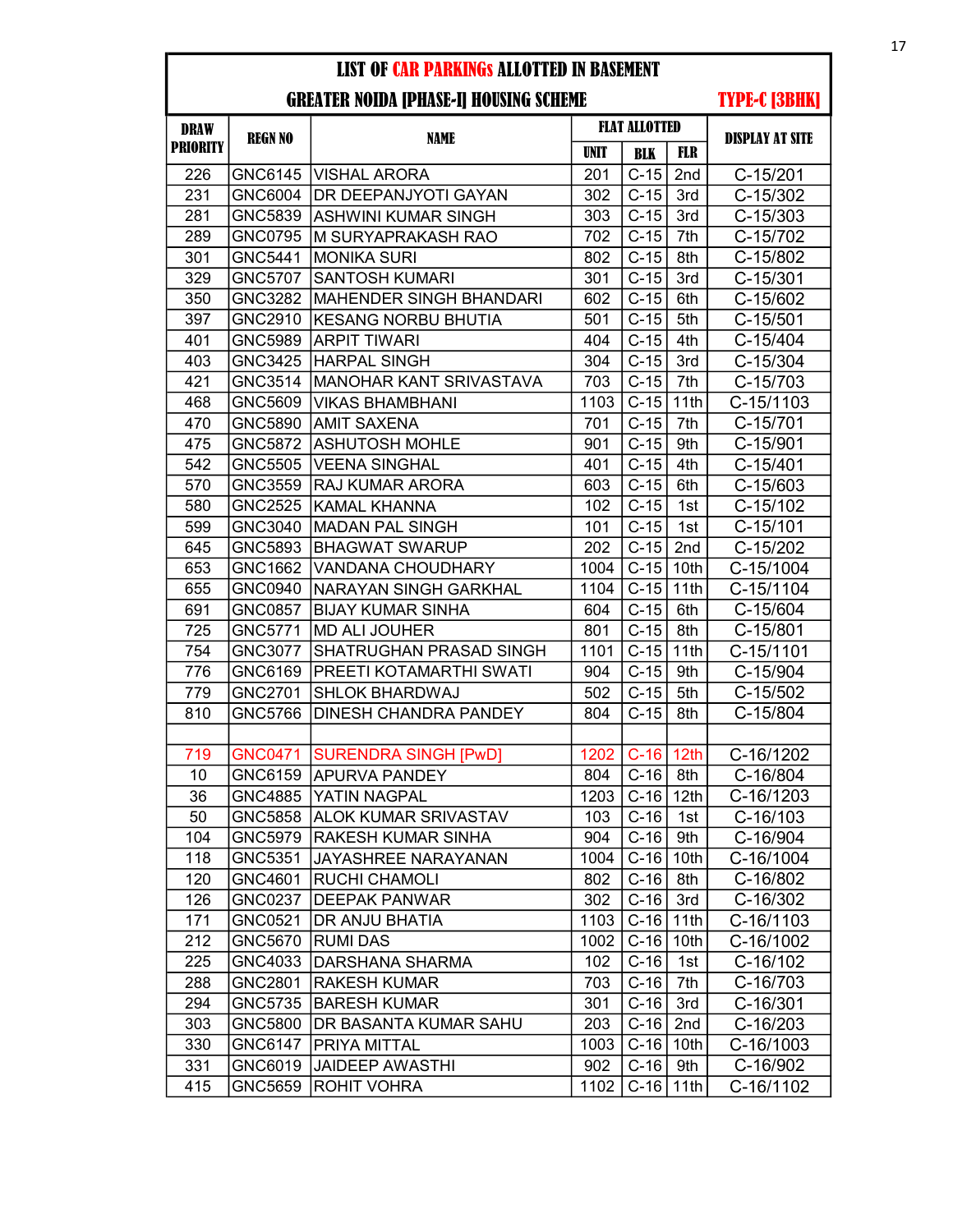## GREATER NOIDA [PHASE-I] HOUSING SCHEME

| <b>DRAW</b>     | <b>REGN NO</b> |                               |             | <b>FLAT ALLOTTED</b> |                  | <b>DISPLAY AT SITE</b> |
|-----------------|----------------|-------------------------------|-------------|----------------------|------------------|------------------------|
| <b>PRIORITY</b> |                | <b>NAME</b>                   | <b>UNIT</b> | <b>BLK</b>           | FLR              |                        |
| 426             | GNC6041        | <b>NIRMALA SINGH</b>          | 303         | $C-16$               | 3rd              | C-16/303               |
| 456             | <b>GNC0704</b> | <b>SHAILENDRA SINGH</b>       | 204         | $C-16$               | 2nd              | C-16/204               |
| 464             | <b>GNC3925</b> | SANJEEB KUMAR MISHRA          | 803         | $C-16$               | 8th              | C-16/803               |
| 484             | GNC1539        | IASEEM GUPTA                  | 1204        | $C-16$               | 12th             | C-16/1204              |
| 512             | GNC5871        | ANITA SATHEESAN               | 801         | $C-16$               | 8th              | C-16/801               |
| 522             | GNC6061        | YOGESH PRASAD JOSHI           | 404         | $C-16$               | 4th              | C-16/404               |
| 524             | <b>GNC4538</b> | <b>SEEMA SAINI</b>            | 504         | $C-16$               | 5th              | C-16/504               |
| 543             | GNC4813        | DINESH CHANDRA SHARMA         | 901         | $C-16$               | 9th              | C-16/901               |
| 548             | GNC5600        | RAJENDRA KUMAR                | 702         | $C-16$               | 7th              | C-16/702               |
| 554             | GNC1095        | RAMESH LAL KHALOTRA           | 401         | $C-16$               | 4th              | C-16/401               |
| 574             | <b>GNC1447</b> | <b>PRADEEP SINGH</b>          | 304         | $C-16$               | 3rd              | C-16/304               |
| 589             | <b>GNC3245</b> | <b>SHANTI ARORA</b>           | 501         | $C-16$               | 5th              | C-16/501               |
| 590             | GNC3835        | <b>KANWAR BHAN</b>            | 1104        | $C-16$               | 11th             | C-16/1104              |
| 602             | <b>GNC0438</b> | <b>REENA JAIN</b>             | 602         | $C-16$               | 6th              | C-16/602               |
| 615             | <b>GNC5360</b> | <b>IPRAMOD KUMAR SHARMA</b>   | 101         | $C-16$               | 1st              | C-16/101               |
| 619             | GNC3694        | MAMTA RAWAL                   | 903         | $C-16$               | 9th              | C-16/903               |
| 628             | GNC0331        | NEERAJ BHANDARI               | 603         | $C-16$               | 6th              | C-16/603               |
| 638             | GNC5673        | <b>BIRENDRA KUMAR</b>         | 201         | $C-16$               | 2nd              | $C-16/201$             |
| 644             | <b>GNC5873</b> | <b>ADIT PATNAIK</b>           | 1201        | $C-16$               | 12 <sub>th</sub> | C-16/1201              |
| 654             | <b>GNC5329</b> | DR. NAVIN KUMAR               | 202         | $C-16$               | 2nd              | C-16/202               |
| 656             | GNC6024        | <b>ASHWINI KUMAR UPADHYAY</b> | 503         | $C-16$               | 5th              | $C-16/503$             |
| 682             | GNC6353        | RAJEEV KUMAR PATHAK           | 701         | $C-16$               | 7th              | C-16/701               |
| 686             | <b>GNC1387</b> | <b>SAMEERA SAURABH</b>        | 604         | $C-16$               | 6th              | C-16/604               |
| 693             | GNC3632        | JAI SHREE AHLUWALIA           | 1101        | $C-16$               | 11th             | C-16/1101              |
| 705             | GNC6012        | <b>JANANDA KUMAR DAS</b>      | 601         | $C-16$               | 6th              | C-16/601               |
| 714             | GNC4698        | <b>VIKAS KOUL</b>             | 402         | $C-16$               | 4th              | C-16/402               |
| 756             | <b>GNC4755</b> | AZIM AHMAD HASHMI             | 704         | $C-16$               | 7th              | C-16/704               |
| 765             | <b>GNC6268</b> | DAYA SHANKAR SHUKLA           | 502         | $C-16$               | 5th              | C-16/502               |
| 835             | <b>GNC5730</b> | <b>DEEP BHUSHAN VERMA</b>     | 403         | $C-16$               | 4th              | C-16/403               |
| 838             | <b>GNC5392</b> | <b>ASHOK KUMAR KALRA</b>      | 104         | $C-16$               | 1st              | C-16/104               |
| 844             | GNC0514        | <b>ANJLI TYAGI</b>            | 1001        | $C-16$               | 10th             | C-16/1001              |
|                 |                |                               |             |                      |                  |                        |
| 18              | GNC2330        | <b>MAHENDRA SINGH VARMA</b>   | 1202        | $C-17$               | 12 <sub>th</sub> | C-17/1202              |
| 30              | GNC3438        | <b>NIDHI SHARMA</b>           | 403         | $C-17$               | 4th              | C-17/403               |
| 39              | GNC3715        | <b>REKHA ARORA</b>            | 401         | $C-17$               | 4th              | C-17/401               |
| 95              | GNC0879        | <b>VIJAY KUMAR GUPTA</b>      | 1101        | $C-17$               | 11th             | C-17/1101              |
| 97              | GNC3967        | <b>RAKESH MAHESHWARI</b>      | 802         | $C-17$               | 8th              | C-17/802               |
| 113             | <b>GNC1433</b> | PRIYANKA TAKU                 | 1201        | $C-17$               | 12 <sub>th</sub> | C-17/1201              |
| 130             | GNC6200        | <b>RANJITA RASHMI</b>         | 503         | $C-17$               | 5th              | C-17/503               |
| 131             | GNC2606        | <b>KANCHAN BHARDWAJ</b>       | 702         | $C-17$               | 7th              | C-17/702               |
| 146             | GNC6136        | YANENDRA PAL SINGH            | 801         | $C-17$               | 8th              | C-17/801               |
| 176             | <b>GNC5953</b> | SHIVAM KUMAR SHIVESH          | 301         | $C-17$               | 3rd              | C-17/301               |
| 190             | <b>GNC5996</b> | AKSHAY DUBEY                  | 501         | $C-17$               | 5th              | C-17/501               |
| 192             | GNC1530        | <b>DR SUSHIL GURIA</b>        | 402         | $C-17$               | 4th              | C-17/402               |
| 194             | GNC5592        | <b>IMAMTA NAILWAL</b>         | 201         | $C-17$               | 2nd              | C-17/201               |
| 196             | GNC5091        | RAVINDRA KUMAR MALLIK         | 701         | $C-17$               | 7th              | C-17/701               |
| 254             | GNC3082        | <b>AMIT CHOUDHARY</b>         | 1203        | $C-17$               | 12 <sub>th</sub> | C-17/1203              |
| 255             | GNC5556        | SANTOSH KUMAR MOHANTY         | 903         | $C-17$               | 9th              | C-17/903               |